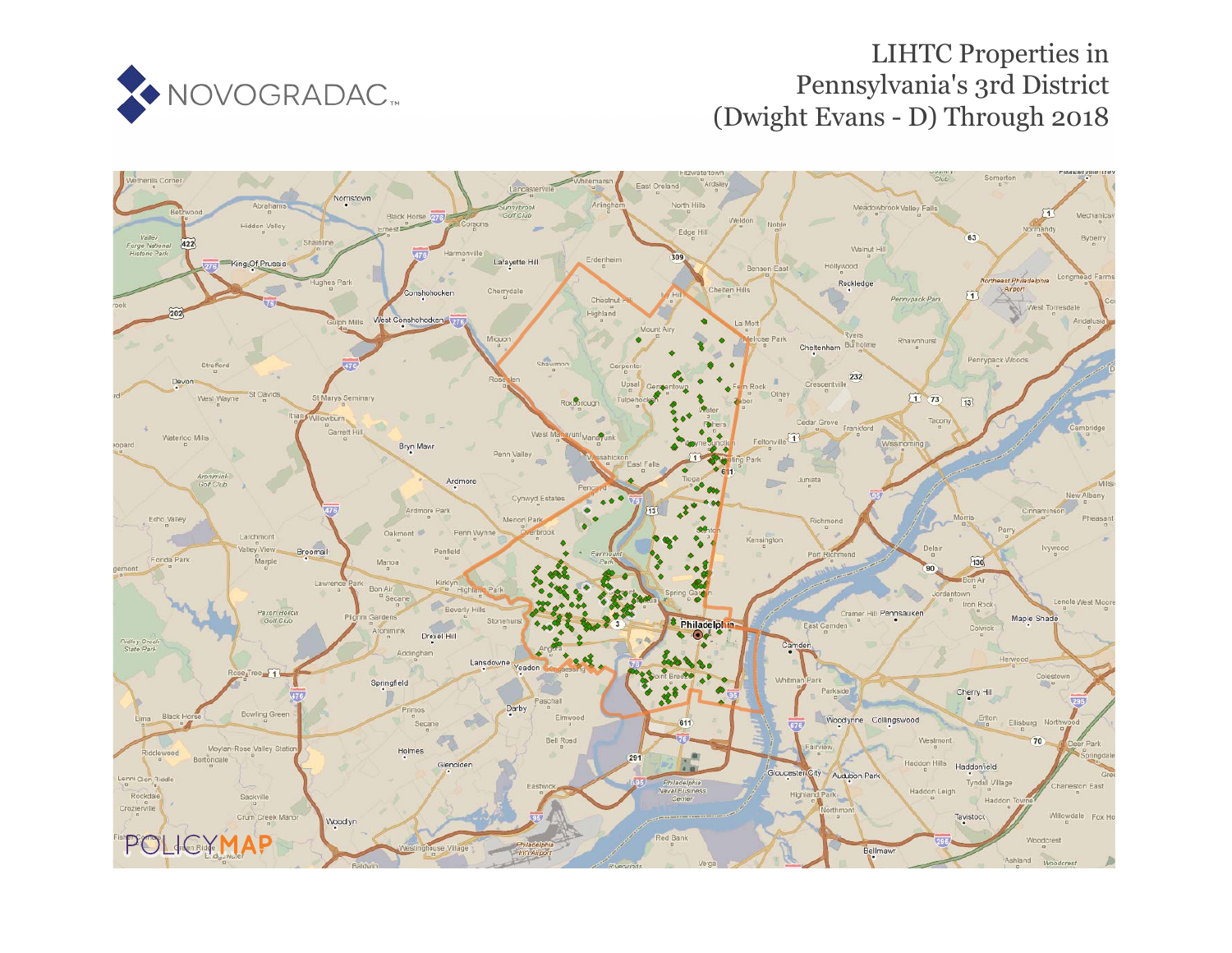| <b>Project Name</b>                  | <b>Address</b>               | City                         | <b>State</b> | <b>Zip Code</b> | Nonprofit<br><b>Sponsor</b> | <b>Allocation</b><br>Year | <b>Annual</b><br><b>Allocated</b><br><b>Amount</b> | <b>Year PIS</b> | <b>Construction Type</b>       | <b>Total</b><br><b>Units</b> | Low<br><b>Income</b><br><b>Units</b> | <b>Rent or</b><br><b>Income</b><br><b>Ceiling</b> | <b>Credit %</b>                             | <b>Tax-Exempt</b><br><b>Bond</b> | <b>HUD Multi-Family</b><br>Financing/<br><b>Rental Assistance</b> |
|--------------------------------------|------------------------------|------------------------------|--------------|-----------------|-----------------------------|---------------------------|----------------------------------------------------|-----------------|--------------------------------|------------------------------|--------------------------------------|---------------------------------------------------|---------------------------------------------|----------------------------------|-------------------------------------------------------------------|
| LAREN/NAVAL ASSOC                    | 2342<br><b>FITZWATER ST</b>  | PHILADELPHIA                 | PA           | 19146           | No                          | 1989                      | \$31,764                                           | 1990            | <b>Acquisition and Rehab 7</b> |                              | $\mathbf{7}$                         | 60% AMGI                                          | <b>Both 30%</b><br>and 70%<br>present value | No                               |                                                                   |
| <b>MARKET STREET</b>                 |                              | 5743 MARKET ST PHILADELPHIA  | PA           | 19139           | No                          | 1990                      | \$1,200                                            | 1990            | Acquisition and Rehab 1        |                              | $\mathbf{1}$                         | 50% AMGI                                          | 30 % present $\,$ No $\,$<br>value          |                                  |                                                                   |
| MARSCO                               |                              | 1543 N ALDEN ST PHILADELPHIA | PA           | 19131           | No                          | 1990                      | \$9,721                                            | 1990            | Acquisition and Rehab 4        |                              | $\overline{4}$                       | 60% AMGI                                          | $30$ % present $\,$ No $\,$<br>value        |                                  |                                                                   |
| PEOPLES EMERGENCY 3902 SPRING<br>CTR | <b>GARDEN ST</b>             | PHILADELPHIA                 | PA           | 19104           | No                          | 1989                      | \$112,835                                          | 1990            | Acquisition and Rehab 9        |                              | 9                                    | 60% AMGI                                          | $30\,\%$ present $\,$ No value              |                                  |                                                                   |
| <b>SARTAIN APTS</b>                  | 3033W<br><b>GLENWOOD AVE</b> | PHILADELPHIA                 | PA           | 19121           | No                          | 1989                      | \$179,000                                          | 1990            | Acquisition and Rehab 35       |                              | $35\,$                               | 60% AMGI                                          | 30 % present $\,$ No $\,$<br>value          |                                  |                                                                   |
| VON LOUHR                            | 15 S 61ST ST                 | PHILADELPHIA                 | PA           | 19139           | Yes                         | 1989                      | \$158,238                                          | 1990            | Acquisition and Rehab 25       |                              | $\bf 24$                             | 50% AMGI                                          | $70$ % present $_{\rm{No}}$                 |                                  |                                                                   |
| W DIAMOND STREET                     | 2900W<br><b>DIAMOND ST</b>   | PHILADELPHIA                 | PA           | 19121           | No                          | 1989                      | \$285,169                                          | 1990            | Acquisition and Rehab 48       |                              | 48                                   | 60% AMGI                                          | $30$ % present $\,$ No value                |                                  |                                                                   |
| 52ND & BELMONT APTS 1223 S 52ND ST   |                              | PHILADELPHIA                 | PA           | 19143           | No                          | 1990                      | \$16,764                                           | 1991            | Acquisition and Rehab 6        |                              | 6                                    | 50% AMGI                                          | $30\,\%$ present $\,$ No value              |                                  |                                                                   |
| 1345 S HOLLYWOOD ST                  | 1345 S                       | HOLLYWOOD ST PHILADELPHIA    | PA           | 19146           | No                          | 1989                      | \$1,662                                            | 1991            | Acquisition and Rehab 1        |                              | $\mathbf{1}$                         | <b>50% AMGI</b>                                   | $30$ % present $\,$ No value                |                                  |                                                                   |
| 1426 S 54TH ST                       |                              | 1426 S 54TH ST PHILADELPHIA  | PA           | 19143           | No                          | 1991                      | \$4,392                                            | 1991            | Acquisition and Rehab 1        |                              | $\mathbf{1}$                         | 60% AMGI                                          | $30$ % present $\,$ No $\,$<br>value        |                                  |                                                                   |
| 1521 N 57TH ST                       |                              | 1521 N 57TH ST PHILADELPHIA  | PA           | 19131           | No                          | 1991                      | \$2,212                                            | 1991            | Acquisition and Rehab 1        |                              | $\mathbf{1}$                         | 60% AMGI                                          | <b>Both 30%</b><br>and 70%<br>present value | No                               |                                                                   |
| 1552 S DOVER ST                      |                              | 1552 S DOVER ST PHILADELPHIA | PA           | 19146           | No                          | 1989                      | \$1,241                                            | 1991            | Acquisition and Rehab 1        |                              | $\mathbf{1}$                         | 60% AMGI                                          | $30$ % present $\,$ No $\,$<br>value        |                                  |                                                                   |
| 1604 WALLACE ST                      | 1604 WALLACE<br><b>ST</b>    | PHILADELPHIA                 | PA           | 19130           | No                          | 1989                      | \$54,180                                           | 1991            | Acquisition and Rehab 6        |                              | $6\phantom{.}6$                      | 60% AMGI                                          | <b>Both 30%</b><br>and 70%<br>present value | No                               |                                                                   |

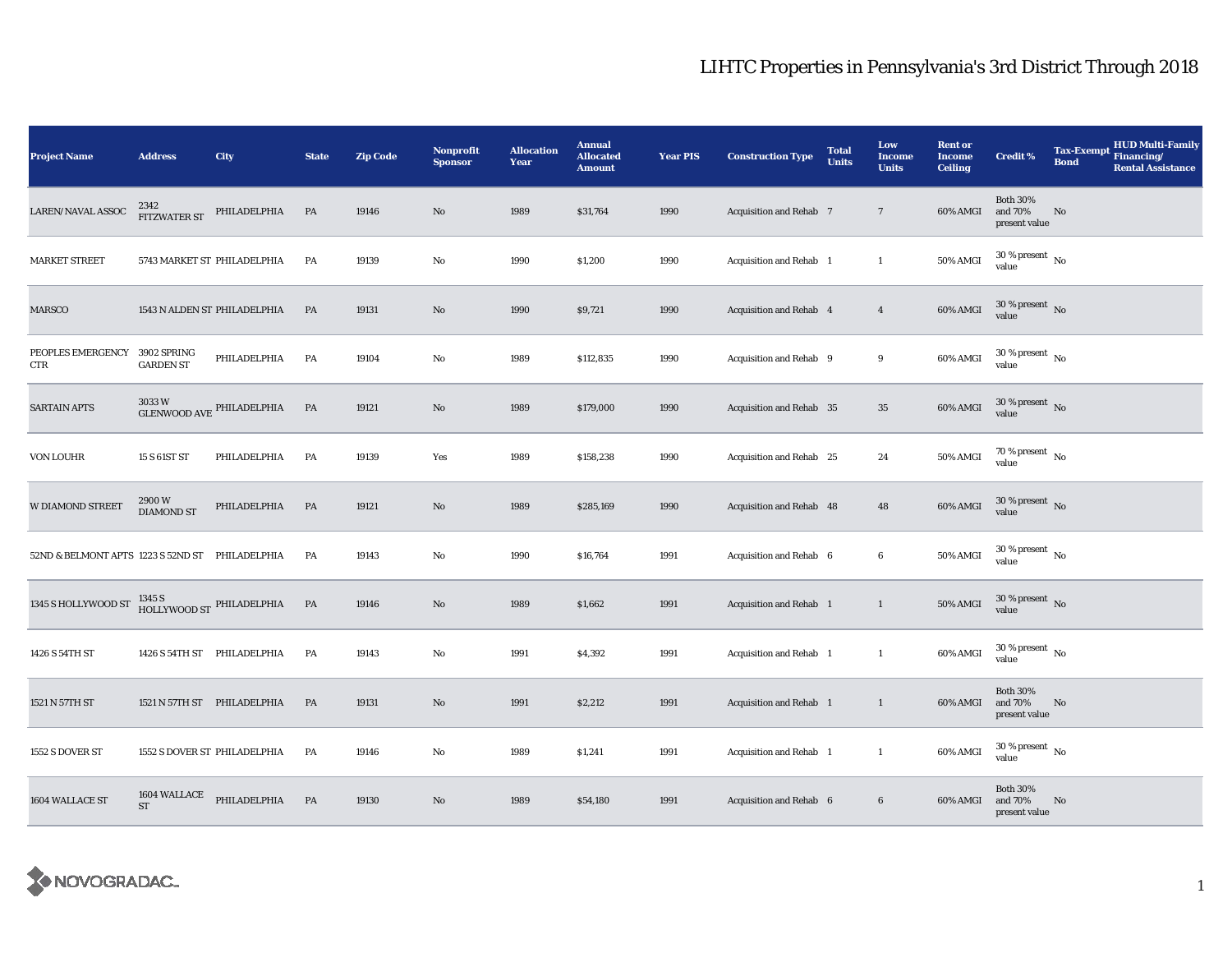| <b>Project Name</b>      | <b>Address</b>            | City                                    | <b>State</b> | <b>Zip Code</b> | <b>Nonprofit</b><br><b>Sponsor</b> | <b>Allocation</b><br>Year | <b>Annual</b><br><b>Allocated</b><br><b>Amount</b> | <b>Year PIS</b> | <b>Construction Type</b>       | <b>Total</b><br><b>Units</b> | Low<br><b>Income</b><br><b>Units</b> | <b>Rent or</b><br><b>Income</b><br><b>Ceiling</b> | <b>Credit %</b>                             | <b>Tax-Exempt</b><br><b>Bond</b> | <b>HUD Multi-Family</b><br>Financing/<br><b>Rental Assistance</b> |
|--------------------------|---------------------------|-----------------------------------------|--------------|-----------------|------------------------------------|---------------------------|----------------------------------------------------|-----------------|--------------------------------|------------------------------|--------------------------------------|---------------------------------------------------|---------------------------------------------|----------------------------------|-------------------------------------------------------------------|
| 1606 WALLACE ST          | 1606 WALLACE<br><b>ST</b> | PHILADELPHIA                            | PA           | 19130           | No                                 | 1989                      | \$54,180                                           | 1991            | Acquisition and Rehab 6        |                              | $\bf 6$                              | 60% AMGI                                          | 70 % present $\hbox{~No}$<br>value          |                                  |                                                                   |
| 1608 WALLACE ST          | <b>ST</b>                 | $1608$ WALLACE $$\tt PHILADELPHIA$      | PA           | 19130           | $\mathbf{N}\mathbf{o}$             | 1989                      | \$54,180                                           | 1991            | <b>Acquisition and Rehab 5</b> |                              | $\sqrt{5}$                           | 60% AMGI                                          | 70 % present $\,$ No $\,$<br>value          |                                  |                                                                   |
| 1617 E DUVAL ST          |                           | 1617 E DUVAL ST PHILADELPHIA            | PA           | 19138           | $\rm No$                           | 1991                      | \$0                                                | 1991            | Acquisition and Rehab 1        |                              | $\mathbf{1}$                         |                                                   | <b>Both 30%</b><br>and 70%<br>present value | No                               |                                                                   |
| 1708 W GIRARD AVE        |                           | $1708\ \rm{W\,GIRARD}$ PHILADELPHIA AVE | PA           | 19130           | No                                 | 1991                      | \$3,209                                            | 1991            | Acquisition and Rehab 4        |                              | $\overline{4}$                       | 60% AMGI                                          | $30\,\%$ present $\,$ No value              |                                  |                                                                   |
| 1718 W GIRARD AVE        | 1718 W GIRARD<br>AVE      | PHILADELPHIA                            | PA           | 19130           | $\rm No$                           | 1991                      | \$3,091                                            | 1991            | Acquisition and Rehab 4        |                              | $\overline{4}$                       | 60% AMGI                                          | $30$ % present $\,$ No $\,$<br>value        |                                  |                                                                   |
| 1720 W GIRARD AVE        | $\operatorname{AVE}$      | 1720 W GIRARD PHILADELPHIA              | PA           | 19130           | No                                 | 1991                      | \$4,685                                            | 1991            | Acquisition and Rehab 4        |                              | $\overline{4}$                       | 60% AMGI                                          | $30\,\%$ present $\,$ No value              |                                  |                                                                   |
| 1746 ST PAUL ST          |                           | 1746 ST PAUL ST PHILADELPHIA            | PA           | 19140           | No                                 | 1991                      | \$0                                                | 1991            | Acquisition and Rehab 1        |                              | $\mathbf{1}$                         |                                                   | <b>Both 30%</b><br>and 70%<br>present value | No                               |                                                                   |
| 1921 S 21ST ST           | 1921 S 21ST ST            | PHILADELPHIA                            | PA           | 19145           | $\mathbf{No}$                      | 1991                      | \$0                                                | 1991            | Acquisition and Rehab 1        |                              | $\mathbf{1}$                         |                                                   | <b>Both 30%</b><br>and 70%<br>present value | No                               |                                                                   |
| 1942 CHRISTIAN ST        | ST                        | 1942 CHRISTIAN $\,$ PHILADELPHIA        | PA           | 19146           | No                                 | 1991                      | \$10,316                                           | 1991            | <b>Acquisition and Rehab</b> 2 |                              | $\boldsymbol{2}$                     | 60% AMGI                                          | $30\,\%$ present $\,$ No value              |                                  |                                                                   |
| 2029 SIGEL ST            |                           | 2029 SIGEL ST PHILADELPHIA              | <b>PA</b>    | 19145           | No                                 | 1991                      | \$1,350                                            | 1991            | Acquisition and Rehab 1        |                              | $\mathbf{1}$                         | 60% AMGI                                          | $30\,\%$ present $\,$ No value              |                                  |                                                                   |
| 2139 MOUNTAIN ST         | <b>ST</b>                 | $2139\,\mathrm{MOUNTAIN}$ PHILADELPHIA  | PA           | 19145           | No                                 | 1991                      | $\$0$                                              | 1991            | Acquisition and Rehab 1        |                              | -1                                   |                                                   | <b>Both 30%</b><br>and 70%<br>present value | No                               |                                                                   |
| 256 S 54TH ST            | 256 S 54TH ST             | PHILADELPHIA                            | PA           | 19139           | No                                 | 1991                      | \$5,184                                            | 1991            | Acquisition and Rehab 3        |                              | $\sqrt{3}$                           | 60% AMGI                                          | <b>Both 30%</b><br>and 70%<br>present value | No                               |                                                                   |
| <b>4114 POWELTON AVE</b> | AVE                       | $4114$ POWELTON $\,$ PHILADELPHIA       | PA           | 19104           | No                                 | 1991                      | \$12,000                                           | 1991            | Acquisition and Rehab 3        |                              | $\mathbf{3}$                         | 60% AMGI                                          | $70\,\%$ present $\,$ No value              |                                  |                                                                   |

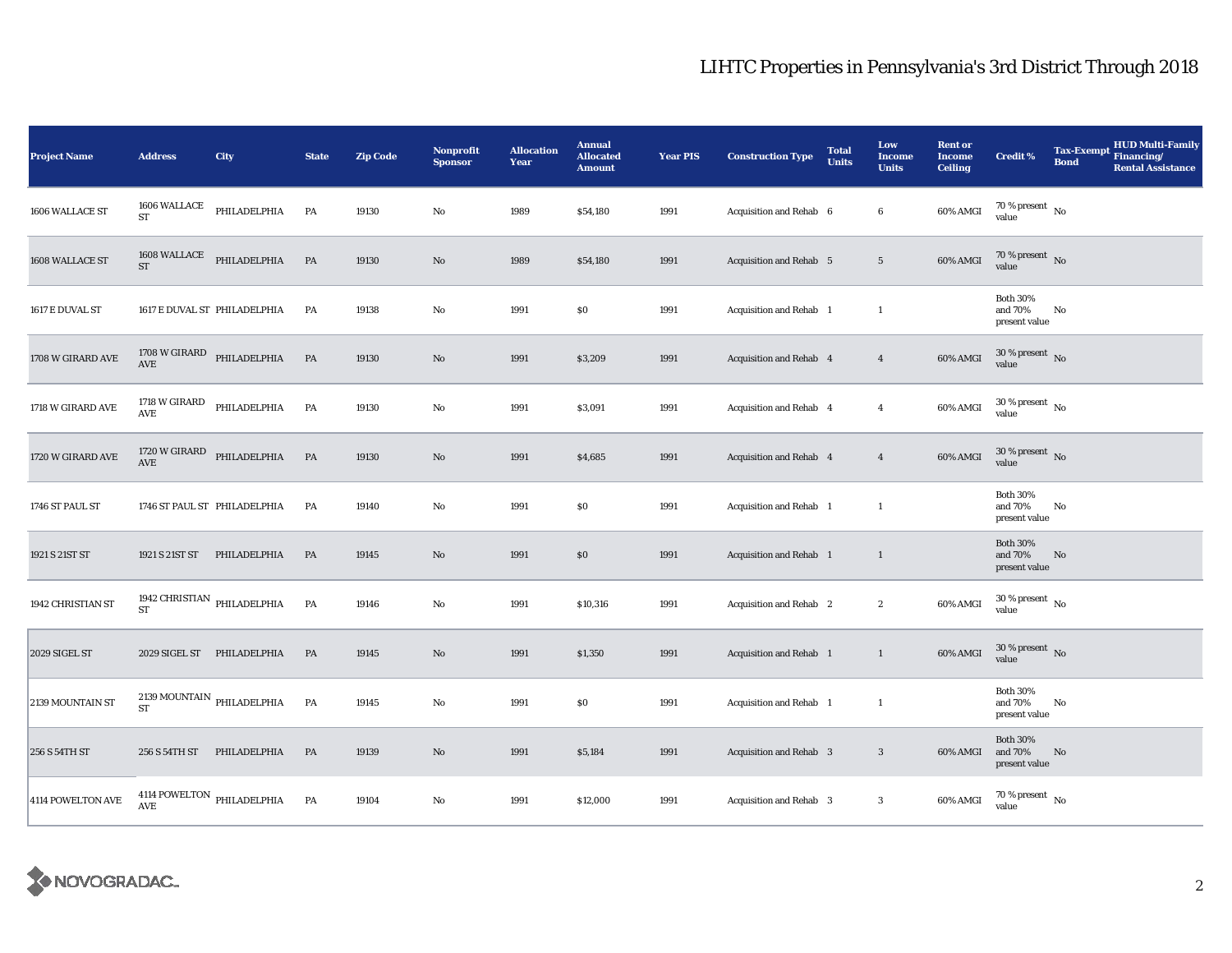| <b>Project Name</b>                            | <b>Address</b>            | <b>City</b>                              | <b>State</b> | <b>Zip Code</b> | Nonprofit<br><b>Sponsor</b> | <b>Allocation</b><br>Year | <b>Annual</b><br><b>Allocated</b><br><b>Amount</b> | <b>Year PIS</b> | <b>Construction Type</b>       | <b>Total</b><br><b>Units</b> | Low<br><b>Income</b><br><b>Units</b> | <b>Rent or</b><br><b>Income</b><br><b>Ceiling</b> | <b>Credit %</b>                             | <b>Tax-Exempt</b><br><b>Bond</b> | <b>HUD Multi-Family</b><br>Financing/<br><b>Rental Assistance</b> |
|------------------------------------------------|---------------------------|------------------------------------------|--------------|-----------------|-----------------------------|---------------------------|----------------------------------------------------|-----------------|--------------------------------|------------------------------|--------------------------------------|---------------------------------------------------|---------------------------------------------|----------------------------------|-------------------------------------------------------------------|
| 431 N 40TH ST                                  | 431 N 40TH ST             | PHILADELPHIA                             | PA           | 19104           | $\mathbf{No}$               | 1989                      | \$7,886                                            | 1991            | Acquisition and Rehab 4        |                              | $\overline{4}$                       | 60% AMGI                                          | <b>Both 30%</b><br>and 70%<br>present value | No                               |                                                                   |
| 5225 PULASKI AVE                               | 5225 PULASKI<br>AVE       | PHILADELPHIA                             | PA           | 19144           | No                          | 1991                      | \$849                                              | 1991            | Acquisition and Rehab 1        |                              | $\mathbf{1}$                         | 60% AMGI                                          | <b>Both 30%</b><br>and 70%<br>present value | No                               |                                                                   |
| 929 N 29TH ST                                  |                           | 929 N 29TH ST PHILADELPHIA               | <b>PA</b>    | 19130           | No                          | 1989                      | \$83,373                                           | 1991            | Acquisition and Rehab 9        |                              | $9\,$                                | 60% AMGI                                          | $70\,\%$ present $\,$ No value              |                                  |                                                                   |
| COSTANDINO<br><b>DEVELOPMENT</b>               | <b>ST</b>                 | $2000\, \mbox{CHRISTIAN}\,$ PHILADELPHIA | PA           | 19146           | No                          | 1989                      | \$252,104                                          | 1991            | Acquisition and Rehab 57       |                              | 57                                   | 60% AMGI                                          | $70$ % present $\,$ No $\,$<br>value        |                                  |                                                                   |
| DIAMOND APTS PHASE 2900 W<br>$\mathbf{I}$      | <b>DIAMOND ST</b>         | PHILADELPHIA                             | <b>PA</b>    | 19121           | $\mathbf{No}$               | 1990                      | \$430,196                                          | 1991            | Acquisition and Rehab 32       |                              | $32\,$                               | 60% AMGI                                          | $30$ % present $\,$ No $\,$<br>value        |                                  |                                                                   |
| <b>HAMILL MILL APTS</b>                        | 5429 LENA ST              | PHILADELPHIA                             | PA           | 19144           | $\mathbf{No}$               | 1991                      | \$280,617                                          | 1991            | Acquisition and Rehab 40       |                              | 40                                   | 60% AMGI                                          | $70\,\%$ present $\,$ No value              |                                  |                                                                   |
| <b>MARSCO II</b>                               |                           | 5035 HAZEL AVE PHILADELPHIA              | <b>PA</b>    | 19143           | $\mathbf{N}\mathbf{o}$      | 1990                      | \$5,004                                            | 1991            | Acquisition and Rehab 4        |                              | $\overline{4}$                       | 60% AMGI                                          | $30\,\%$ present $\,$ No $\,$<br>value      |                                  |                                                                   |
| <b>MARSTON ST REHAB</b>                        | ST                        | 1534 S MARSTON $\,$ PHILADELPHIA         | PA           | 19146           | $\rm No$                    | 1991                      | \$444                                              | 1991            | Acquisition and Rehab 1        |                              | $\mathbf{1}$                         | <b>50% AMGI</b>                                   | $30$ % present $\,$ No $\,$<br>value        |                                  |                                                                   |
| NEIGHBORHOOD<br><b>RESTORATION I</b>           |                           | 5324 SPRUCE ST PHILADELPHIA              | <b>PA</b>    | 19139           | $\mathbf{N}\mathbf{o}$      | 1991                      | \$29,111                                           | 1991            | Acquisition and Rehab 10       |                              | 10                                   | 60% AMGI                                          | $30\,\%$ present $\,$ No value              |                                  |                                                                   |
| PEREGRINE PARTNERS 1913 S<br>II (PHILADELPHIA) |                           | BEECHWOOD ST $\,$ PHILADELPHIA           | <b>PA</b>    | 19145           | No                          | 1991                      | \$7,710                                            | 1991            | <b>Acquisition and Rehab 7</b> |                              | $\overline{7}$                       |                                                   | Not<br>Indicated                            | $\mathbf{No}$                    |                                                                   |
| PEREGRINE PARTNERS 1454 N<br>IV                |                           | WANAMAKER ST $^{\rm PHILADELPHIA}$       | <b>PA</b>    | 19131           | $\rm No$                    | 1991                      | \$0                                                | 1991            | Acquisition and Rehab 1        |                              | $\mathbf{1}$                         |                                                   | <b>Both 30%</b><br>and 70%<br>present value | No                               |                                                                   |
| <b>QUEENS ROW</b>                              | 500 W QUEEN<br>${\rm LN}$ | PHILADELPHIA                             | PA           | 19144           | $\rm No$                    | 1989                      | \$214,229                                          | 1991            | Acquisition and Rehab 29       |                              | 29                                   | 60% AMGI                                          | 70 % present $\hbox{~No}$<br>value          |                                  |                                                                   |
| <b>S PAXON ST</b>                              |                           | 1366 S PAXON ST PHILADELPHIA             | PA           | 19143           | No                          | 1991                      | \$691                                              | 1991            | Acquisition and Rehab 1        |                              | $\mathbf{1}$                         | <b>50% AMGI</b>                                   | <b>Both 30%</b><br>and 70%<br>present value | No                               |                                                                   |

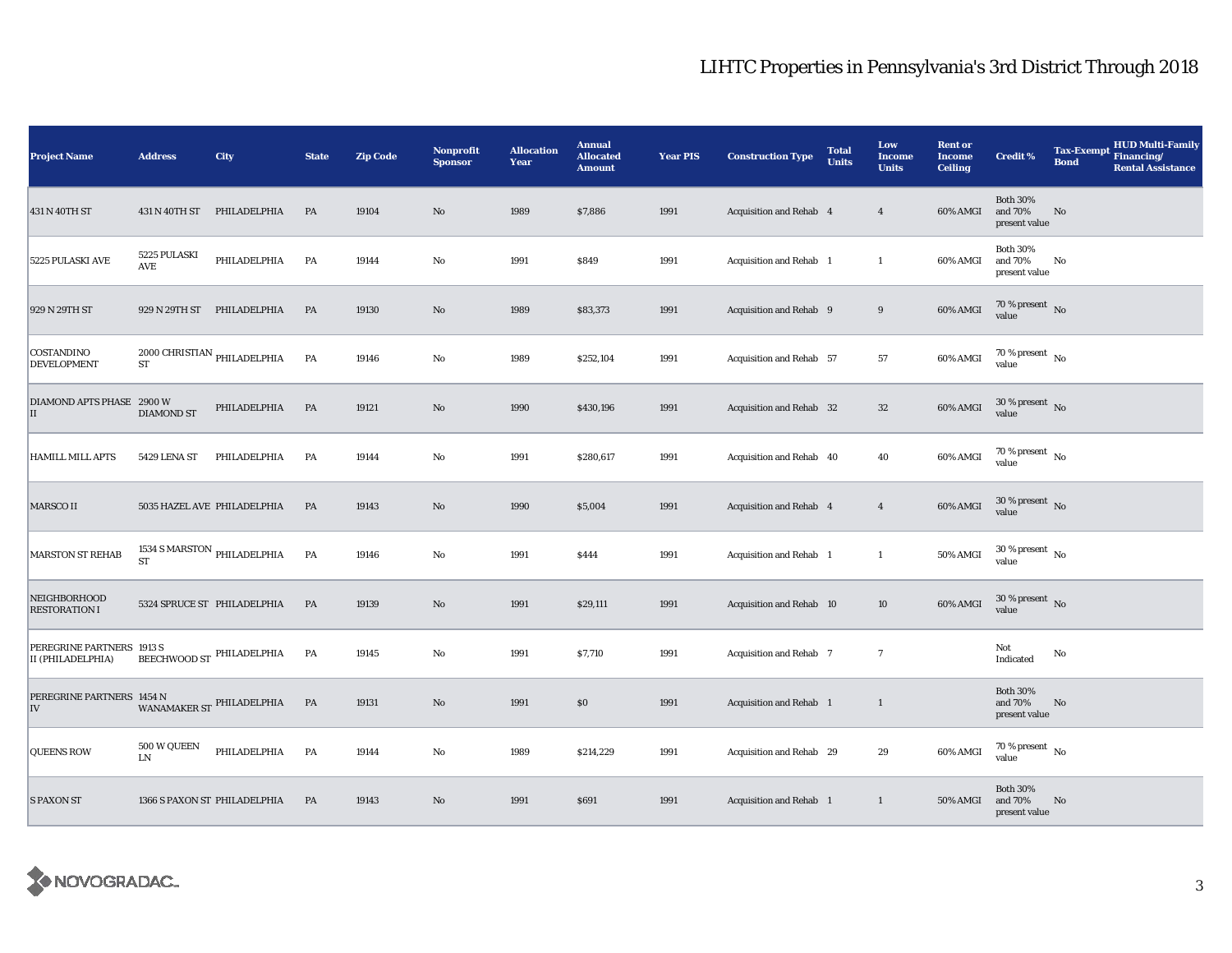| <b>Project Name</b>                                           | <b>Address</b>                       | City                                                                                                                        | <b>State</b> | <b>Zip Code</b> | Nonprofit<br><b>Sponsor</b> | <b>Allocation</b><br>Year | <b>Annual</b><br><b>Allocated</b><br><b>Amount</b> | <b>Year PIS</b> | <b>Construction Type</b> | <b>Total</b><br><b>Units</b> | Low<br>Income<br><b>Units</b> | <b>Rent or</b><br><b>Income</b><br><b>Ceiling</b> | <b>Credit %</b>                             | <b>Tax-Exempt</b><br><b>Bond</b> | <b>HUD Multi-Family</b><br>Financing/<br><b>Rental Assistance</b> |
|---------------------------------------------------------------|--------------------------------------|-----------------------------------------------------------------------------------------------------------------------------|--------------|-----------------|-----------------------------|---------------------------|----------------------------------------------------|-----------------|--------------------------|------------------------------|-------------------------------|---------------------------------------------------|---------------------------------------------|----------------------------------|-------------------------------------------------------------------|
| SW PHILADELPHIA                                               | ST                                   | 5611 CATHARINE $_{\rm PHILADELPHIA}$                                                                                        | PA           | 19143           | $_{\rm No}$                 | 1990                      | \$31,741                                           | 1991            | Acquisition and Rehab 12 |                              | 12                            | 60% AMGI                                          | $30$ % present $\,$ No $\,$<br>value        |                                  |                                                                   |
| <b>SALFORD ST</b>                                             | 123 N SALFORD<br>$\operatorname{ST}$ | PHILADELPHIA                                                                                                                | PA           | 19139           | $\rm No$                    | 1991                      | \$455                                              | 1991            | Acquisition and Rehab 1  |                              | $\mathbf{1}$                  | 50% AMGI                                          | $30$ % present $\,$ No $\,$<br>value        |                                  |                                                                   |
| <b>ALLEGHENY HALL</b><br><b>APTS</b>                          | 1604W<br><b>ALLEGHENY</b><br>AVE     | PHILADELPHIA                                                                                                                | PA           | 19132           | Yes                         | 1991                      | \$582,907                                          | 1991            | Acquisition and Rehab 60 |                              | 60                            | 60% AMGI                                          | $70\,\%$ present $\,$ No value              |                                  |                                                                   |
| 1456 N 56TH ST                                                |                                      | 1456 N 56TH ST PHILADELPHIA                                                                                                 | PA           | 19131           | $\mathbf{N}\mathbf{o}$      | 1992                      | \$0                                                | 1992            | Acquisition and Rehab 1  |                              | 1                             |                                                   | 70 % present $\hbox{~No}$<br>value          |                                  |                                                                   |
| 1728 W GIRARD AVE                                             | 1728 W GIRARD<br>AVE                 | PHILADELPHIA                                                                                                                | PA           | 19130           | $\rm No$                    | 1992                      | \$7,323                                            | 1992            | Acquisition and Rehab 4  |                              | $\overline{4}$                | 60% AMGI                                          | $30$ % present $\,$ No $\,$<br>value        |                                  |                                                                   |
| 1740 N 62ND ST                                                |                                      | 1740 N 62ND ST PHILADELPHIA                                                                                                 | PA           | 19151           | $\mathbf{No}$               | 1991                      | \$2,477                                            | 1992            | Acquisition and Rehab 1  |                              | $\mathbf{1}$                  | 60% AMGI                                          | $30\,\%$ present $\,$ No value              |                                  |                                                                   |
| <b>ALLEGHENY WEST I</b>                                       | 2220 W                               | $\begin{tabular}{ll} \multicolumn{2}{c}{\textbf{CLEARFIED ST}} & \multicolumn{2}{c}{\textbf{PHILADELPHIA}}\\ \end{tabular}$ | PA           | 19132           | Yes                         | 1991                      | \$281,878                                          | 1992            | <b>New Construction</b>  | 41                           | 41                            | 60% AMGI                                          | $30\,\%$ present $\,$ No value              |                                  |                                                                   |
| <b>CECIL B MOORE/16TH</b><br>ST                               |                                      | 1700 N 16TH ST PHILADELPHIA                                                                                                 | PA           | 19121           | Yes                         | 1990                      | \$516,961                                          | 1992            | Acquisition and Rehab 58 |                              | 58                            | 60% AMGI                                          | $30\,\%$ present $\,$ No $\,$<br>value      |                                  |                                                                   |
| CECIL B MOORE/GRATZ 1500 N GRATZ ST PHILADELPHIA<br><b>ST</b> |                                      |                                                                                                                             | PA           | 19121           | Yes                         | 1990                      | \$475,210                                          | 1992            | Acquisition and Rehab 40 |                              | 40                            | 60% AMGI                                          | $30\,\%$ present $\,$ No value              |                                  |                                                                   |
| CHESTNUT/56TH ST<br><b>APTS</b>                               | 116 S 56TH ST                        | PHILADELPHIA                                                                                                                | PA           | 19139           | $\rm No$                    | 1990                      | \$363,556                                          | 1992            | Acquisition and Rehab 78 |                              | 77                            | 60% AMGI                                          | 30 % present $\gamma_{\rm{es}}$<br>value    |                                  |                                                                   |
| <b>AVONDALE HOUSING</b>                                       |                                      | 1455 N 55TH ST PHILADELPHIA                                                                                                 | PA           | 19131           | Yes                         | 2001                      | \$203,675                                          | 2002            | Acquisition and Rehab 18 |                              | 18                            | 50% AMGI                                          | <b>Both 30%</b><br>and 70%<br>present value | No                               |                                                                   |
| <b>BEECHAM COMPLEX</b>                                        |                                      | 514 W QUEEN LN PHILADELPHIA                                                                                                 | PA           | 19144           | $\rm No$                    | 2001                      | \$56,920                                           | 2002            | Acquisition and Rehab 6  |                              | $\bf 6$                       | 60% AMGI                                          | $30$ % present $\,$ No $\,$<br>value        |                                  |                                                                   |
| CENTER IN THE PARK<br><b>SENIOR HOUSING</b>                   | 44 W<br>ST                           | RITTENHOUSE PHILADELPHIA                                                                                                    | PA           | 19144           | No                          | 2000                      | \$847,624                                          | 2002            | <b>New Construction</b>  | 70                           | 70                            | 60% AMGI                                          | $30$ % present $\,$ No $\,$<br>value        |                                  |                                                                   |

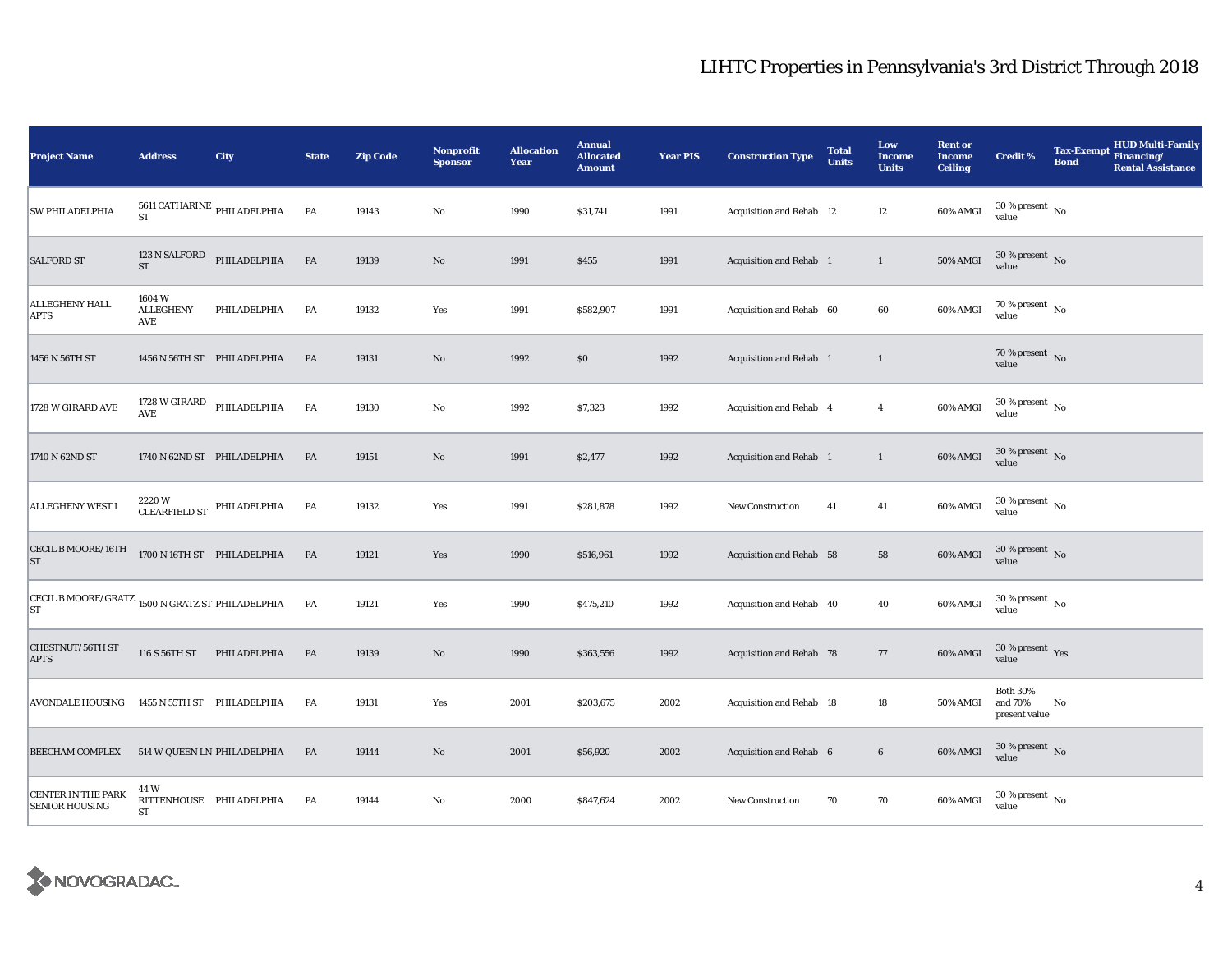| <b>Project Name</b>                                                                                                                      | <b>Address</b>                   | City                        | <b>State</b> | <b>Zip Code</b> | <b>Nonprofit</b><br><b>Sponsor</b> | <b>Allocation</b><br>Year | <b>Annual</b><br><b>Allocated</b><br><b>Amount</b> | <b>Year PIS</b> | <b>Construction Type</b>  | <b>Total</b><br><b>Units</b> | Low<br><b>Income</b><br><b>Units</b> | <b>Rent or</b><br><b>Income</b><br><b>Ceiling</b> | <b>Credit %</b>                             | <b>Tax-Exempt</b><br><b>Bond</b> | <b>HUD Multi-Family</b><br>Financing/<br><b>Rental Assistance</b> |
|------------------------------------------------------------------------------------------------------------------------------------------|----------------------------------|-----------------------------|--------------|-----------------|------------------------------------|---------------------------|----------------------------------------------------|-----------------|---------------------------|------------------------------|--------------------------------------|---------------------------------------------------|---------------------------------------------|----------------------------------|-------------------------------------------------------------------|
| <b>FRANCISVILLE</b><br><b>VILLAGE</b>                                                                                                    | <b>1710 EDWIN</b><br><b>WALK</b> | PHILADELPHIA                | PA           | 19130           | Yes                                | 2000                      | \$449,923                                          | 2002            | <b>New Construction</b>   | 42                           | 42                                   | 60% AMGI                                          | $30$ % present $\,$ No $\,$<br>value        |                                  |                                                                   |
| <b>BELMONT</b><br><b>AFFORDABLE HOUSING</b><br>Ш                                                                                         | 1035 BELMONT<br><b>AVE</b>       | PHILADELPHIA                | PA           | 19104           | $\mathbf{No}$                      | 2001                      | \$591,257                                          | 2003            | Acquisition and Rehab 44  |                              | 44                                   | 60% AMGI                                          | $30$ % present $\,$ No $\,$<br>value        |                                  |                                                                   |
| $\begin{array}{lll} \text{MARTIN LUTHER KING} & \text{1207 CHRISTIAN} & \text{PHILADELPHIA} \\ \text{HOPE VI} & \text{ST} & \end{array}$ |                                  |                             | PA           | 19147           | $\mathbf{N}\mathbf{o}$             | 2001                      | \$684,737                                          | 2003            | <b>New Construction</b>   | 45                           | $45\,$                               | 60% AMGI                                          | $30\,\%$ present $\,$ No value              |                                  |                                                                   |
| NEIGHBORHOOD<br><b>RESTORATION XII</b>                                                                                                   | ${\rm ST}$                       | 5236 DELANCEY PHILADELPHIA  | PA           | 19143           | No                                 | 2002                      | \$773,804                                          | 2003            | <b>New Construction</b>   | 53                           | ${\bf 53}$                           | 60% AMGI                                          | $30\,\%$ present $\,$ No $\,$<br>value      |                                  |                                                                   |
| NEIGHBORHOOD<br><b>RESTORATION XIII</b>                                                                                                  | 5516<br>LARCHWOOD<br>AVE         | PHILADELPHIA                | PA           | 19143           | $\mathbf{No}$                      | 2003                      | \$413,022                                          | 2003            | Acquisition and Rehab 36  |                              | ${\bf 36}$                           | 60% AMGI                                          | <b>Both 30%</b><br>and 70%<br>present value | No                               |                                                                   |
| <b>PARKSIDE</b><br><b>PRESERVATION</b><br>PROJECT                                                                                        | $4106$ PARKSIDE<br><b>AVE</b>    | PHILADELPHIA                | PA           | 19104           | Yes                                | 2001                      | \$691,632                                          | 2003            | Acquisition and Rehab 82  |                              | 82                                   | 60% AMGI                                          | $30$ % present $\,$ No $\,$<br>value        |                                  |                                                                   |
| <b>RAYMOND ROSEN APT</b>                                                                                                                 | 1802 N<br><b>LAMBERT ST</b>      | PHILADELPHIA                | PA           | 19121           | $\mathbf{N}\mathbf{o}$             | 2000                      | \$1,122,928                                        | 2003            | New Construction          | 152                          | 152                                  | <b>50% AMGI</b>                                   | 30 % present $\gamma_{\rm{es}}$<br>value    |                                  |                                                                   |
| <b>RUBY HOUSING</b>                                                                                                                      | <b>ST</b>                        | 5332 CHESTNUT PHILADELPHIA  | PA           | 19139           | Yes                                | 2002                      | \$130,318                                          | 2003            | Acquisition and Rehab 11  |                              | $11\,$                               | 50% AMGI                                          | <b>Both 30%</b><br>and 70%<br>present value | No                               |                                                                   |
| <b>SCHUYLKILL FALLS</b>                                                                                                                  |                                  | 4409 RIDGE AVE PHILADELPHIA | <b>PA</b>    | 19129           | No                                 | 2000                      | \$708,890                                          | 2003            | <b>New Construction</b>   | 135                          | 135                                  | 60% AMGI                                          | $30\,\%$ present $\,$ Yes<br>value          |                                  |                                                                   |
| ST IGNATIUS SENIOR<br>HOUSING                                                                                                            | 4400<br><b>FAIRMOUNT</b><br>AVE  | PHILADELPHIA                | PA           | 19104           | Yes                                | 2001                      | \$786,333                                          | 2003            | <b>New Construction</b>   | 67                           | 67                                   | 50% AMGI                                          | $30$ % present $\,$ No $\,$<br>value        |                                  |                                                                   |
| SUFFOLK MANOR APTS                                                                                                                       | 1424<br><b>CLEARVIEW ST</b>      | PHILADELPHIA                | <b>PA</b>    | 19141           | $\rm No$                           | 2001                      | \$1,176,798                                        | 2003            | Acquisition and Rehab 137 |                              | 137                                  | 50% AMGI                                          | <b>Both 30%</b><br>and 70%<br>present value | No                               |                                                                   |
| <b>ANTHONY WAYNE</b><br><b>SENIOR HOUSING</b>                                                                                            |                                  | 1701 S 28TH ST PHILADELPHIA | PA           | 19145           | $\mathbf{No}$                      | 2002                      | \$540,755                                          | 2004            | Acquisition and Rehab 39  |                              | 39                                   | 60% AMGI                                          | $30$ % present $\,$ No $\,$<br>value        |                                  |                                                                   |
| <b>ASPEN AFFORDABLE</b><br><b>HOUSING</b>                                                                                                |                                  | 1228 N 59TH ST PHILADELPHIA | PA           | 19151           | $\rm No$                           | 2003                      | \$260,925                                          | 2004            | Acquisition and Rehab 18  |                              | 18                                   | <b>50% AMGI</b>                                   | $30\,\%$ present $\,$ No $\,$<br>value      |                                  |                                                                   |

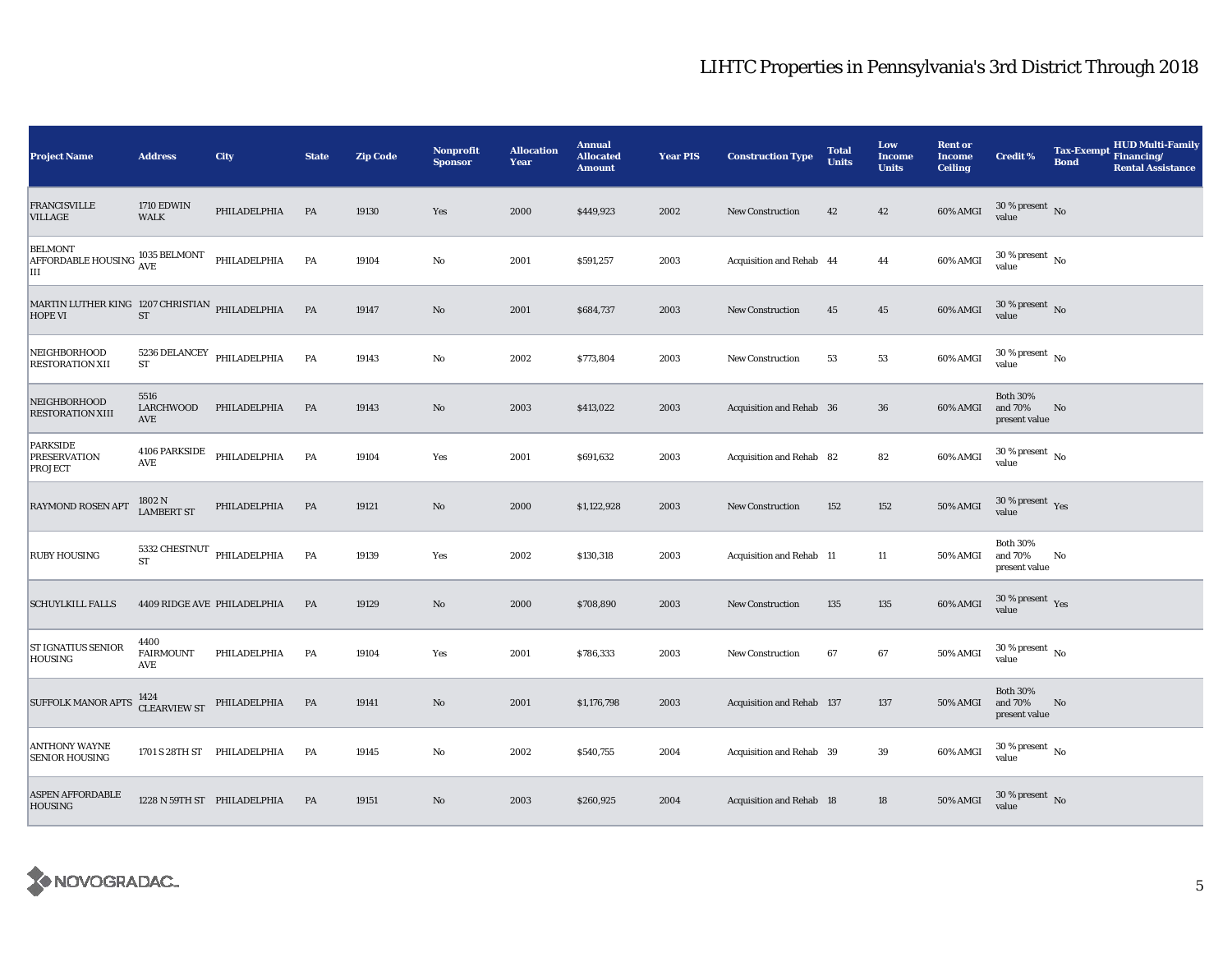| <b>Project Name</b>                                      | <b>Address</b>              | City                        | <b>State</b> | <b>Zip Code</b> | Nonprofit<br><b>Sponsor</b> | <b>Allocation</b><br>Year | <b>Annual</b><br><b>Allocated</b><br><b>Amount</b> | <b>Year PIS</b> | <b>Construction Type</b>  | <b>Total</b><br>Units | Low<br><b>Income</b><br><b>Units</b> | <b>Rent or</b><br><b>Income</b><br><b>Ceiling</b> | <b>Credit %</b>                             | <b>Tax-Exempt</b><br><b>Bond</b> | <b>HUD Multi-Family</b><br>Financing/<br><b>Rental Assistance</b> |
|----------------------------------------------------------|-----------------------------|-----------------------------|--------------|-----------------|-----------------------------|---------------------------|----------------------------------------------------|-----------------|---------------------------|-----------------------|--------------------------------------|---------------------------------------------------|---------------------------------------------|----------------------------------|-------------------------------------------------------------------|
| <b>BELMONT</b><br>AFFORDABLE HOUSING 742 N 41ST ST<br>IV |                             | PHILADELPHIA                | PA           | 19104           | No                          | 2002                      | \$147,353                                          | 2004            | Acquisition and Rehab 11  |                       | 11                                   | 50% AMGI                                          | $30$ % present $\,$ No $\,$<br>value        |                                  |                                                                   |
| <b>KATES PLACE</b>                                       |                             | 1929 SANSOM ST PHILADELPHIA | PA           | 19103           | Yes                         | 2002                      | \$786,162                                          | 2004            | Acquisition and Rehab 144 |                       | 130                                  | 60% AMGI                                          | <b>Both 30%</b><br>and 70%<br>present value | No                               |                                                                   |
| <b>MONUMENT MEWS</b>                                     |                             | 4101 EDGELY RD PHILADELPHIA | PA           | 19131           | Yes                         | 2002                      | \$751,665                                          | 2004            | <b>New Construction</b>   | 60                    | 60                                   | 60% AMGI                                          | $30\,\%$ present $\,$ No value              |                                  |                                                                   |
| MT OLIVET                                                | 642 N 41ST ST               | PHILADELPHIA                | <b>PA</b>    | 19104           | $\mathbf{N}\mathbf{o}$      | 2002                      | \$809,981                                          | 2004            | Acquisition and Rehab 161 |                       | 161                                  | <b>50% AMGI</b>                                   | <b>Both 30%</b><br>and 70%<br>present value | No                               |                                                                   |
| NEIGHBORHOOD<br><b>RESTORATION XIV</b>                   | 5644<br><b>CARPENTER ST</b> | PHILADELPHIA                | PA           | 19143           | No                          | 2003                      | \$1,088,890                                        | 2004            | <b>New Construction</b>   | 80                    | 80                                   | 60% AMGI                                          | <b>Both 30%</b><br>and 70%<br>present value | No                               |                                                                   |
| NEW COVENANT<br><b>SENIOR HOUSING</b>                    | 7500<br>AVE                 | GERMANTOWN PHILADELPHIA     | PA           | 19119           | Yes                         | 2002                      | \$529,448                                          | 2004            | Acquisition and Rehab 56  |                       | 56                                   | 60% AMGI                                          | $30$ % present $\,$ No $\,$<br>value        |                                  |                                                                   |
| SHELDRAKE APTS                                           |                             | 4901 SPRUCE ST PHILADELPHIA | PA           | 19139           | $\mathbf{No}$               | 2002                      | \$239,999                                          | 2004            | Acquisition and Rehab 33  |                       | 33                                   | 60% AMGI                                          | $30$ % present $\,$ No $\,$<br>value        |                                  |                                                                   |
| WOODCREST HOUSING 104 S CECIL ST PHILADELPHIA            |                             |                             | PA           | 19139           | Yes                         | 2003                      | \$165,233                                          | 2004            | Acquisition and Rehab 11  |                       | 11                                   | <b>50% AMGI</b>                                   | <b>Both 30%</b><br>and 70%<br>present value | No                               |                                                                   |
| NEIGHBORHOOD<br><b>RESTORATION XI</b>                    |                             | 5801 OSAGE AVE PHILADELPHIA | PA           | 19143           | $\mathbf{No}$               | 2001                      | \$337,230                                          | 2005            | New Construction          | 27                    | 27                                   | 60% AMGI                                          | $30$ % present $\,$ No $\,$<br>value        |                                  |                                                                   |
| NEIGHBORHOOD<br><b>RESTORATION IX</b>                    |                             | 5801 OSAGE AVE PHILADELPHIA | PA           | 19143           | No                          | 1998                      | \$474,578                                          | 2005            | <b>New Construction</b>   | 60                    | 60                                   | 60% AMGI                                          | $30\,\%$ present $\,$ No $\,$<br>value      |                                  |                                                                   |
| NEIGHBORHOOD<br><b>RESTORATION VIII</b>                  |                             | 5801 OSAGE AVE PHILADELPHIA | PA           | 19143           | No                          | 2000                      | \$434,681                                          | 2005            | New Construction          | 55                    | 55                                   | 60% AMGI                                          | $30$ % present $\,$ No $\,$<br>value        |                                  |                                                                   |
| NEIGHBORHOOD<br>RESTORATION VII                          | 4923 CHESTER<br>AVE         | PHILADELPHIA                | PA           | 19143           | No                          | 2000                      | \$526,987                                          | 2005            | <b>New Construction</b>   | 72                    | 72                                   | 60% AMGI                                          | $30\,\%$ present $\,$ No value              |                                  |                                                                   |
| <b>LOCUST TOWER APTS</b>                                 | 4815 LOCUST ST PHILADELPHIA |                             | PA           | 19139           | $\mathbf{No}$               | 1991                      | \$362,333                                          | 1992            | Acquisition and Rehab 40  |                       | 40                                   | 60% AMGI                                          | 70 % present $\hbox{~No}$<br>value          |                                  |                                                                   |

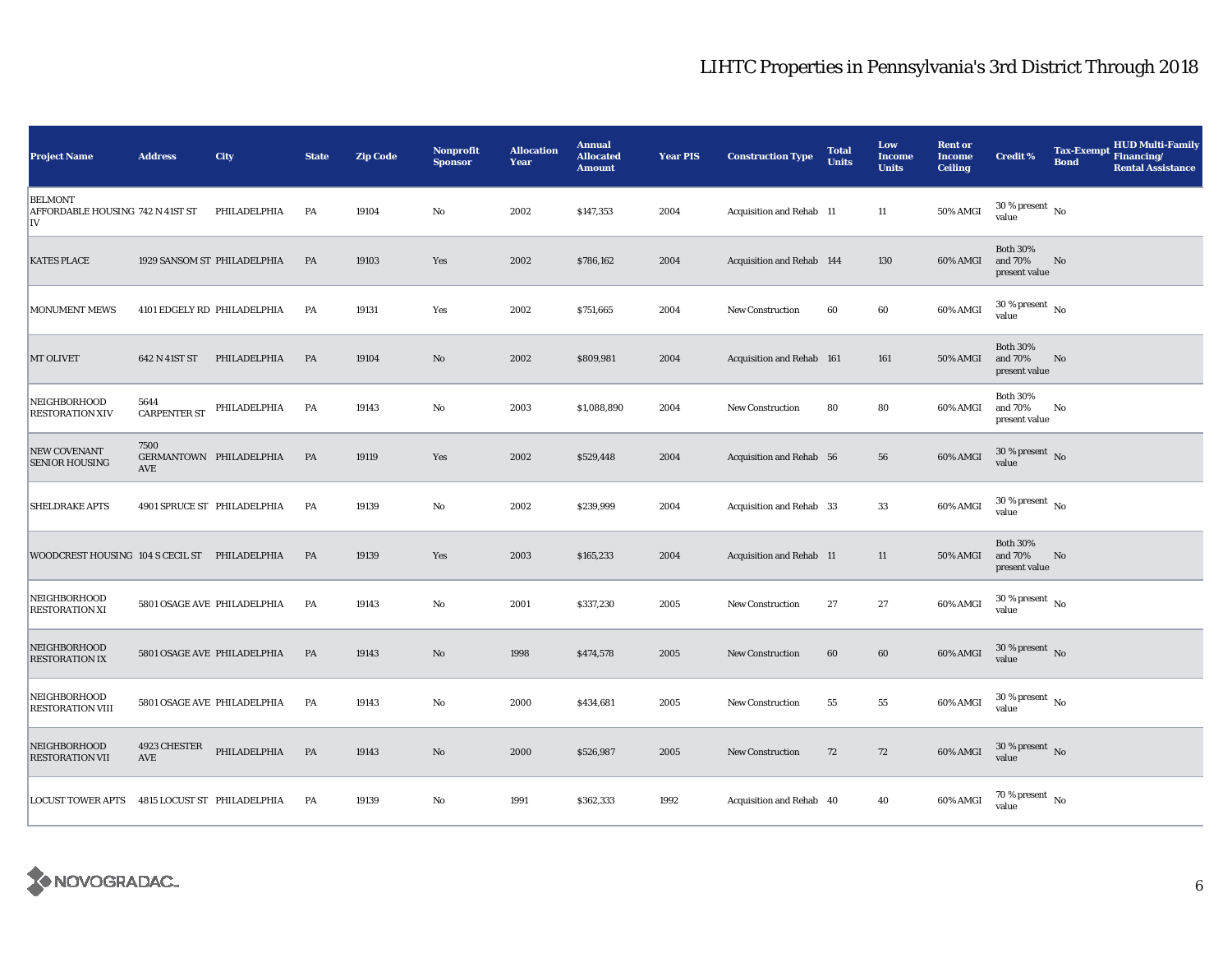| <b>Project Name</b>                                                | <b>Address</b>                                  | City                        | <b>State</b> | <b>Zip Code</b> | Nonprofit<br><b>Sponsor</b> | <b>Allocation</b><br>Year | <b>Annual</b><br><b>Allocated</b><br><b>Amount</b> | <b>Year PIS</b> | <b>Construction Type</b> | <b>Total</b><br><b>Units</b> | Low<br><b>Income</b><br><b>Units</b> | <b>Rent or</b><br><b>Income</b><br><b>Ceiling</b> | <b>Credit %</b>                        | <b>Tax-Exempt</b><br><b>Bond</b> | <b>HUD Multi-Family</b><br>Financing/<br><b>Rental Assistance</b> |
|--------------------------------------------------------------------|-------------------------------------------------|-----------------------------|--------------|-----------------|-----------------------------|---------------------------|----------------------------------------------------|-----------------|--------------------------|------------------------------|--------------------------------------|---------------------------------------------------|----------------------------------------|----------------------------------|-------------------------------------------------------------------|
| MAGNOLIA MEWS APTS $^{5915}_{\rm ST}$ MAGNOLIA PHILADELPHIA        |                                                 |                             | <b>PA</b>    | 19144           | $\rm No$                    | 1990                      | \$207,550                                          | 1992            | Acquisition and Rehab 63 |                              | 63                                   | 60% AMGI                                          | $30$ % present $\,$ No $\,$<br>value   |                                  |                                                                   |
| <b>OGONTZ HALL</b>                                                 | 7171 OGONTZ<br>AVE                              | PHILADELPHIA                | PA           | 19138           | $\rm No$                    | 1990                      | \$41,855                                           | 1992            | Acquisition and Rehab 6  |                              | 6                                    | 60% AMGI                                          | $30\,\%$ present $\,$ No $\,$<br>value |                                  |                                                                   |
| <b>OGONTZ HALL</b>                                                 | 7171 OGONTZ<br>AVE                              | PHILADELPHIA                | PA           | 19138           | Yes                         | 1990                      | \$189,326                                          | 1992            | Acquisition and Rehab 25 |                              | $25\,$                               | 60% AMGI                                          | $30\,\%$ present $\,$ No value         |                                  |                                                                   |
| PYFREM INC                                                         |                                                 | 2517 N 18TH ST PHILADELPHIA | PA           | 19132           | $\rm No$                    | 1992                      | \$1,833                                            | 1992            | Acquisition and Rehab 1  |                              | $\mathbf{1}$                         | 60% AMGI                                          | $30\,\%$ present $\,$ No value         |                                  |                                                                   |
| <b>CLOISTERS</b>                                                   | 3841 SPRING<br><b>GARDEN ST</b>                 | PHILADELPHIA                | PA           | 19104           | $\rm No$                    | 1992                      | \$859,137                                          | 1992            | Acquisition and Rehab 65 |                              | 65                                   | 60% AMGI                                          | $30\,\%$ present $\,$ No value         |                                  |                                                                   |
| 1832 MOORE STREET                                                  |                                                 | 1832 MOORE ST PHILADELPHIA  | PA           | 19145           | No                          | 1992                      | \$2,385                                            | 1993            | Acquisition and Rehab 1  |                              | $\mathbf{1}$                         | 60% AMGI                                          | $30$ % present $\,$ No $\,$<br>value   |                                  |                                                                   |
| 2000 ST ALBANS ST                                                  | $2000$ ST ALBANS $\,$ PHILADELPHIA<br><b>ST</b> |                             | PA           | 19146           | $\rm No$                    | 1993                      | \$10,617                                           | 1993            | New Construction         | 3                            | $\mathbf{3}$                         | 50% AMGI                                          | $30\,\%$ present $\,$ No value         |                                  |                                                                   |
| 2027 MERCY ST<br>REHABIL                                           |                                                 | 2027 MERCY ST PHILADELPHIA  | PA           | 19145           | $\rm No$                    | 1993                      | \$408                                              | 1993            | Acquisition and Rehab 1  |                              | $\mathbf{1}$                         | 60% AMGI                                          | $30$ % present $\,$ No $\,$<br>value   |                                  |                                                                   |
| 2206 CANTRELL REHAB $^{2206\, \rm CAMTRELL}_{\rm ST}$ PHILADELPHIA |                                                 |                             | PA           | 19145           | $\rm No$                    | 1993                      | \$506                                              | 1993            | Acquisition and Rehab 1  |                              | $\mathbf{1}$                         | 50% AMGI                                          | $30\,\%$ present $\,$ No $\,$<br>value |                                  |                                                                   |
| EDGEWOOD MANOR<br><b>APTS</b>                                      | 1501W<br><b>ALLEGHENY</b><br>AVE                | PHILADELPHIA                | PA           | 19132           | $\rm No$                    | 1991                      | \$360,213                                          | 1993            | Acquisition and Rehab 49 |                              | 49                                   | 60% AMGI                                          | $30\,\%$ present $\,$ No value         |                                  |                                                                   |
| <b>LANDRETH APTS</b>                                               | 1201 S 23RD ST                                  | PHILADELPHIA                | PA           | 19146           | $\rm\thinspace No$          | 1992                      | \$642,357                                          | 1993            | Acquisition and Rehab 51 |                              | 51                                   | 60% AMGI                                          | 70 % present $\hbox{~No}$<br>value     |                                  |                                                                   |
| NEIGHBORHOOD<br><b>RESTORATION IV (2)</b>                          |                                                 | 1511 N 59TH ST PHILADELPHIA | PA           | 19151           | $\rm No$                    | 1993                      | \$39,923                                           | 1993            | Acquisition and Rehab 1  |                              | $\mathbf{1}$                         | 60% AMGI                                          | $30\,\%$ present $\,$ No value         |                                  |                                                                   |
| PROJ HOME DIAMOND 2826 W<br><b>ST SRO</b>                          | <b>DIAMOND ST</b>                               | PHILADELPHIA                | PA           | 19121           | Yes                         | 1992                      | \$33,744                                           | 1993            | Acquisition and Rehab 10 |                              | 10                                   | 60% AMGI                                          | $30\,\%$ present $\,$ No value         |                                  |                                                                   |

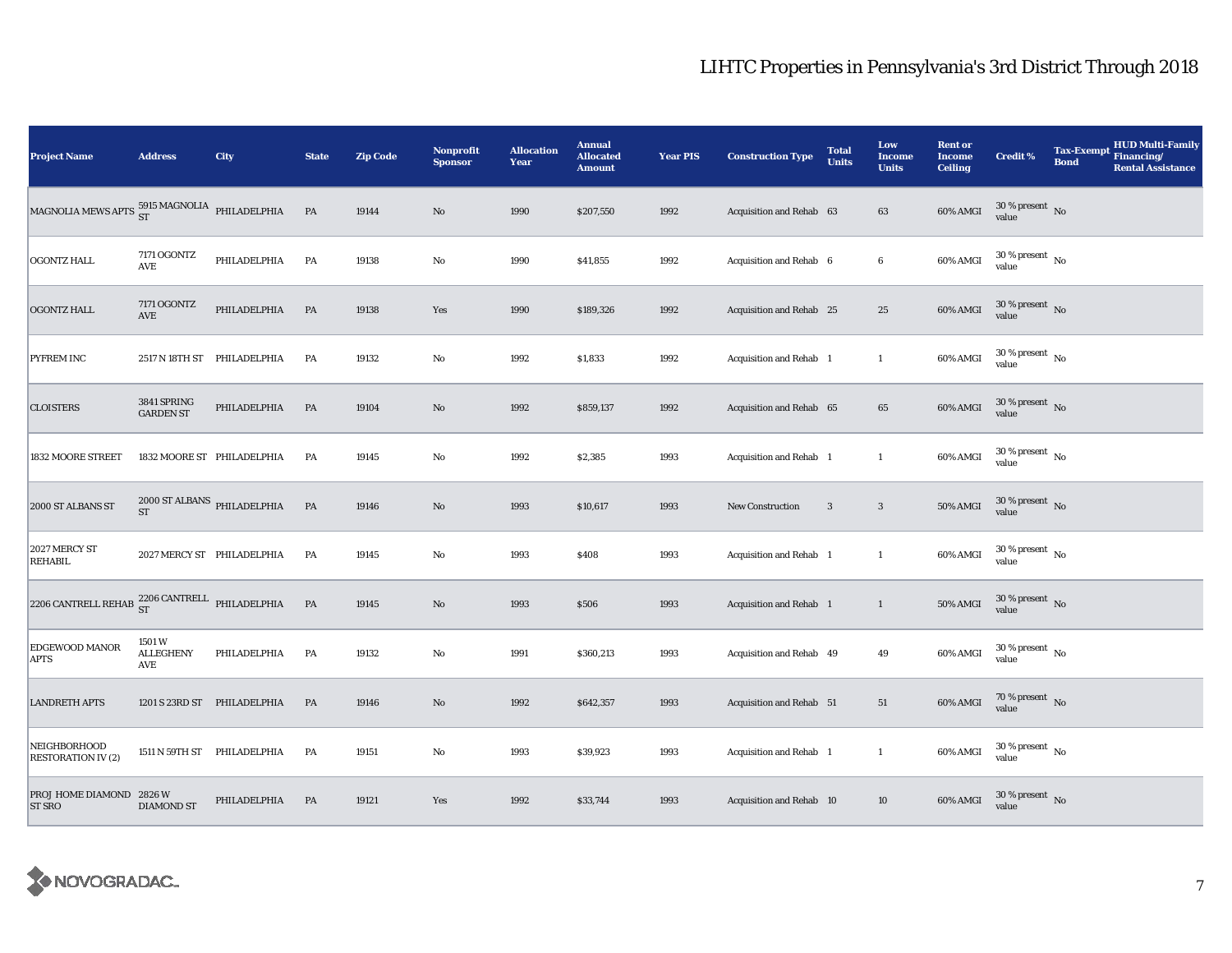| <b>Project Name</b>                 | <b>Address</b>                                 | City                                                  | <b>State</b>  | <b>Zip Code</b> | <b>Nonprofit</b><br><b>Sponsor</b> | <b>Allocation</b><br>Year | <b>Annual</b><br><b>Allocated</b><br><b>Amount</b> | <b>Year PIS</b> | <b>Construction Type</b> | <b>Total</b><br><b>Units</b> | Low<br>Income<br><b>Units</b> | <b>Rent or</b><br><b>Income</b><br><b>Ceiling</b> | <b>Credit %</b>                             | <b>Bond</b> | <b>HUD Multi-Family</b><br>Tax-Exempt Financing/<br><b>Rental Assistance</b> |
|-------------------------------------|------------------------------------------------|-------------------------------------------------------|---------------|-----------------|------------------------------------|---------------------------|----------------------------------------------------|-----------------|--------------------------|------------------------------|-------------------------------|---------------------------------------------------|---------------------------------------------|-------------|------------------------------------------------------------------------------|
| TURNING POINT                       | 1523<br><b>FAIRMOUNT</b><br>AVE                | PHILADELPHIA                                          | PA            | 19130           | Yes                                | 1992                      | \$27,175                                           | 1993            | Acquisition and Rehab 6  |                              | $\boldsymbol{6}$              | 60% AMGI                                          | $30\,\%$ present $\,$ No value              |             |                                                                              |
| <b>SANDRO MEDORI</b>                | $1731\;{\rm S}$ DORRANCE ST                    | PHILADELPHIA                                          | PA            | 19145           | $\rm No$                           | 1991                      | \$1,299                                            | 1993            | Acquisition and Rehab 1  |                              | $\mathbf{1}$                  | 60% AMGI                                          | $30$ % present $\,$ No $\,$<br>value        |             |                                                                              |
| <b>SEDGLEY PARK APTS</b>            |                                                | $2811\,\mathrm{W}\,\mathrm{SEDGLEY}$ PHILADELPHIA AVE | PA            | 19121           | $\rm No$                           | 1993                      | \$284,239                                          | 1993            | Acquisition and Rehab 28 |                              | 28                            | 50% AMGI                                          | <b>Both 30%</b><br>and 70%<br>present value | No          |                                                                              |
| <b>SUSQUEHANNA II</b>               |                                                | 2214 N 20TH ST PHILADELPHIA                           | PA            | 19132           | $\rm No$                           | 1991                      | \$424,259                                          | 1993            | Acquisition and Rehab 47 |                              | 47                            | 60% AMGI                                          | $30\,\%$ present $\,$ No value              |             |                                                                              |
| <b>BRANTWOOD</b>                    | 4150 PARKSIDE<br>$\operatorname{\mathbf{AVE}}$ | PHILADELPHIA                                          | PA            | 19104           | $\rm No$                           | 1991                      | \$186,504                                          | 1993            | Acquisition and Rehab 18 |                              | 18                            | 60% AMGI                                          | $30$ % present $\,$ No $\,$<br>value        |             |                                                                              |
| <b>CLOISTERS I</b>                  | 3813 SPRING<br><b>GARDEN ST</b>                | PHILADELPHIA                                          | PA            | 19104           | $\rm No$                           | 1992                      | \$562,384                                          | 1993            | Acquisition and Rehab 45 |                              | $\bf 45$                      | 60% AMGI                                          | $30\,\%$ present $\,$ No value              |             |                                                                              |
| WESTMINSTER<br><b>AFFORDABLE HS</b> |                                                | 898 N 42ND ST PHILADELPHIA                            | PA            | 19104           | $\rm No$                           | 1992                      | \$48,456                                           | 1993            | Acquisition and Rehab 9  |                              | 9                             | 60% AMGI                                          | $30\,\%$ present $\,$ No value              |             |                                                                              |
| <b>WESTMINSTER APTS</b>             | 2215 ARCH ST                                   | PHILADELPHIA                                          | PA            | 19103           | $\rm No$                           | 1991                      | \$231,483                                          | 1993            | Acquisition and Rehab 43 |                              | $42\,$                        | 60% AMGI                                          | $30\,\%$ present $\,$ No value              |             |                                                                              |
| 1130 LATONA STREET                  |                                                | 1130 LATONA ST PHILADELPHIA                           | PA            | 19147           | No                                 | 1994                      | \$395                                              | 1994            | Acquisition and Rehab 1  |                              | $\mathbf{1}$                  | 60% AMGI                                          | $30$ % present $\,$ No $\,$<br>value        |             |                                                                              |
| 1523 CHRISTIAN ST                   | <b>ST</b>                                      | 1523 CHRISTIAN $$\tt PHILADELPHIA$                    | $\mathbf{PA}$ | 19146           | $\rm No$                           | 1994                      | \$6,825                                            | 1994            | Acquisition and Rehab 6  |                              | $\bf 6$                       | $50\%$ AMGI                                       | $30\,\%$ present $\,$ No value              |             |                                                                              |
| 1807 W ELEANOR ST                   | 1807W<br><b>ELEANOR ST</b>                     | PHILADELPHIA                                          | PA            | 19141           | $\rm No$                           | 1994                      | \$3,858                                            | 1994            | Acquisition and Rehab 1  |                              | $\mathbf{1}$                  | 60% AMGI                                          | $30$ % present $\,$ No $\,$<br>value        |             |                                                                              |
| 532 E MAYLAND ST                    |                                                | $532$ E MAYLAND $$\tt PHILADELPHIA$$ ST               | $\mathbf{PA}$ | 19144           | $\rm No$                           | 1994                      | \$1,045                                            | 1994            | Acquisition and Rehab 1  |                              | $\mathbf{1}$                  | <b>50% AMGI</b>                                   | $30\,\%$ present $\,$ No value              |             |                                                                              |
| <b>ALLEGHENY WEST II</b>            | 3007 FOX ST                                    | PHILADELPHIA                                          | PA            | 19132           | Yes                                | 1993                      | \$387,753                                          | 1994            | New Construction         | 45                           | $45\,$                        | 60% AMGI                                          | $30\,\%$ present $\,$ No $\,$<br>value      |             |                                                                              |

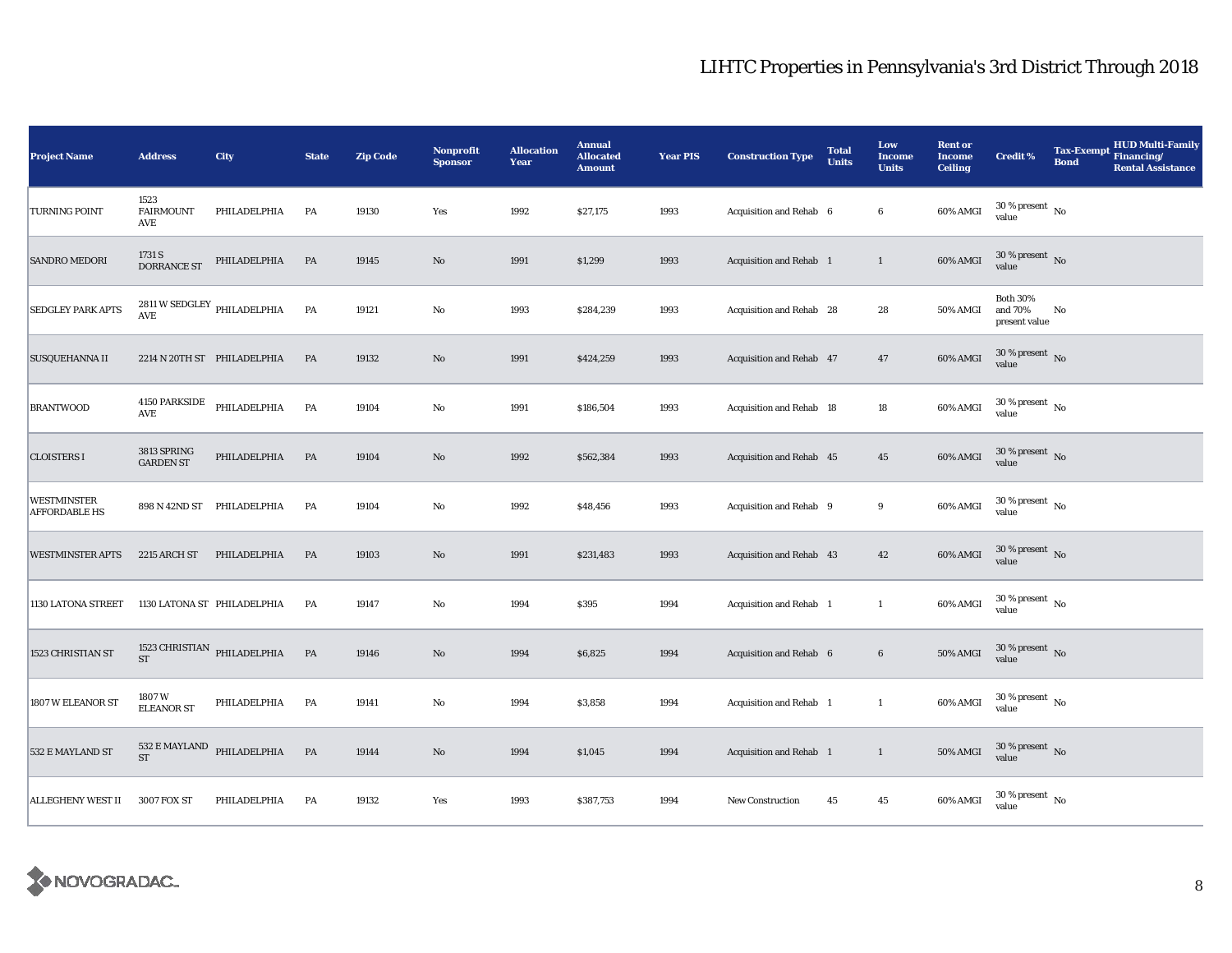| <b>Project Name</b>                                                       | <b>Address</b>                             | City                         | <b>State</b> | <b>Zip Code</b> | <b>Nonprofit</b><br><b>Sponsor</b> | <b>Allocation</b><br>Year | <b>Annual</b><br><b>Allocated</b><br><b>Amount</b> | <b>Year PIS</b> | <b>Construction Type</b>        | <b>Total</b><br><b>Units</b> | Low<br><b>Income</b><br><b>Units</b> | <b>Rent or</b><br><b>Income</b><br><b>Ceiling</b> | <b>Credit %</b>                             | <b>Tax-Exempt</b><br><b>Bond</b> | <b>HUD Multi-Family</b><br>Financing/<br><b>Rental Assistance</b> |
|---------------------------------------------------------------------------|--------------------------------------------|------------------------------|--------------|-----------------|------------------------------------|---------------------------|----------------------------------------------------|-----------------|---------------------------------|------------------------------|--------------------------------------|---------------------------------------------------|---------------------------------------------|----------------------------------|-------------------------------------------------------------------|
| <b>GERMANTOWN</b><br><b>AVENUE APTS</b>                                   | 6400<br>AVE                                | GERMANTOWN PHILADELPHIA      | PA           | 19119           | Yes                                | 1994                      | \$16,770                                           | 1994            | Acquisition and Rehab 5         |                              | $5\phantom{.0}$                      | 60% AMGI                                          | 70 % present $\hbox{~No}$<br>value          |                                  |                                                                   |
| <b>GRATZ COMMONS</b>                                                      |                                            | 2122 N GRATZ ST PHILADELPHIA | PA           | 19121           | $\mathbf {No}$                     | 1994                      | \$0                                                | 1994            | Acquisition and Rehab 39        |                              | 39                                   |                                                   | 70 % present $\,$ No $\,$<br>value          |                                  |                                                                   |
| GRAYS FERRY PARCEL 3100 WHARTON PHILADELPHIA<br>087                       | ${\rm ST}$                                 |                              | PA           | 19146           | No                                 | 1993                      | \$588,056                                          | 1994            | <b>New Construction</b>         | 71                           | 70                                   | 50% AMGI                                          | $30\,\%$ present $\,$ No $\,$<br>value      |                                  |                                                                   |
| <b>MANSION COURT</b>                                                      | 3200 W<br><b>DIAMOND ST</b>                | PHILADELPHIA                 | PA           | 19121           | Yes                                | 1994                      | \$284,530                                          | 1994            | Acquisition and Rehab 30        |                              | 30                                   | 60% AMGI                                          | $30\,\%$ present $\,$ No value              |                                  |                                                                   |
| <b>KARIROS HOUSE</b>                                                      | <b>1440 N BROAD</b><br>$\operatorname{ST}$ | PHILADELPHIA                 | PA           | 19121           | Yes                                | 1993                      | \$223,554                                          | 1994            | Acquisition and Rehab 36        |                              | ${\bf 36}$                           | 60% AMGI                                          | 70 % present $\hbox{~No}$<br>value          |                                  |                                                                   |
| <b>FAIRMOUNT APTS</b>                                                     | 3601<br>CONSHOHOCKE PHILADELPHIA<br>N AVE  |                              | PA           | 19131           | No                                 | 1993                      | \$353,669                                          | 1994            | Acquisition and Rehab 33        |                              | 33                                   | 60% AMGI                                          | <b>Both 30%</b><br>and 70%<br>present value | No                               |                                                                   |
| <b>WESTMINSTER</b><br><b>AFFORDABLE HOUSING</b>                           |                                            | 898 N 42ND ST PHILADELPHIA   | PA           | 19104           | No                                 | 1993                      | \$59,463                                           | 1994            | <b>Acquisition and Rehab 12</b> |                              | 12                                   | 60% AMGI                                          | $30\,\%$ present $\,$ No value              |                                  |                                                                   |
| CLOVER AFFORDABLE 4231 W GIRARD PHILADELPHIA<br><b>HOUSING</b>            | AVE                                        |                              | PA           | 19104           | No                                 | 1995                      | \$125,823                                          | 1995            | Acquisition and Rehab 11        |                              | $11\,$                               | 60% AMGI                                          | $30\,\%$ present $\,$ No $\,$<br>value      |                                  |                                                                   |
| GIRARD AFFORDABLE $420942154217 \text{ W}$ PHILADELPHIA<br><b>HOUSING</b> | <b>GIRARD ST</b>                           |                              | PA           | 19104           | $\rm No$                           | 1994                      | \$82,181                                           | 1995            | Acquisition and Rehab 9         |                              | $\boldsymbol{9}$                     | 60% AMGI                                          | $30\,\%$ present $\,$ No value              |                                  |                                                                   |
| <b>HESTONVILLE APTS</b>                                                   | 5429<br>LANSDOWNE<br>AVE                   | PHILADELPHIA                 | PA           | 19131           | $\rm No$                           | 1994                      | \$235,668                                          | 1995            | Acquisition and Rehab 24        |                              | 24                                   | 60% AMGI                                          | $30\,\%$ present $\,$ No $\,$<br>value      |                                  |                                                                   |
| <b>KEARSLEY CARE</b><br><b>HOUSING</b>                                    |                                            | 2100 N 49TH ST PHILADELPHIA  | PA           | 19131           | Yes                                | 1994                      | \$550,443                                          | 1995            | New Construction                | 60                           | $\bf{60}$                            | 60% AMGI                                          | $70\,\%$ present $\,$ No value              |                                  |                                                                   |
| <b>LOWER GERMANTOWN</b><br><b>HOUSING PHASE II</b>                        | 4949<br>AVE                                | GERMANTOWN PHILADELPHIA      | PA           | 19144           | Yes                                | 1994                      | \$467,135                                          | 1995            | New Construction                | 33                           | 33                                   | 60% AMGI                                          | $30$ % present $\,$ No $\,$<br>value        |                                  |                                                                   |
| <b>AWBURY VIEW APTS</b>                                                   |                                            | 6300 CHEW AVE PHILADELPHIA   | PA           | 19138           | $\rm No$                           | 2004                      | \$316,329                                          | 2005            | Acquisition and Rehab 125       |                              | 125                                  | 60% AMGI                                          | <b>Both 30%</b><br>and 70%<br>present value | Yes                              |                                                                   |

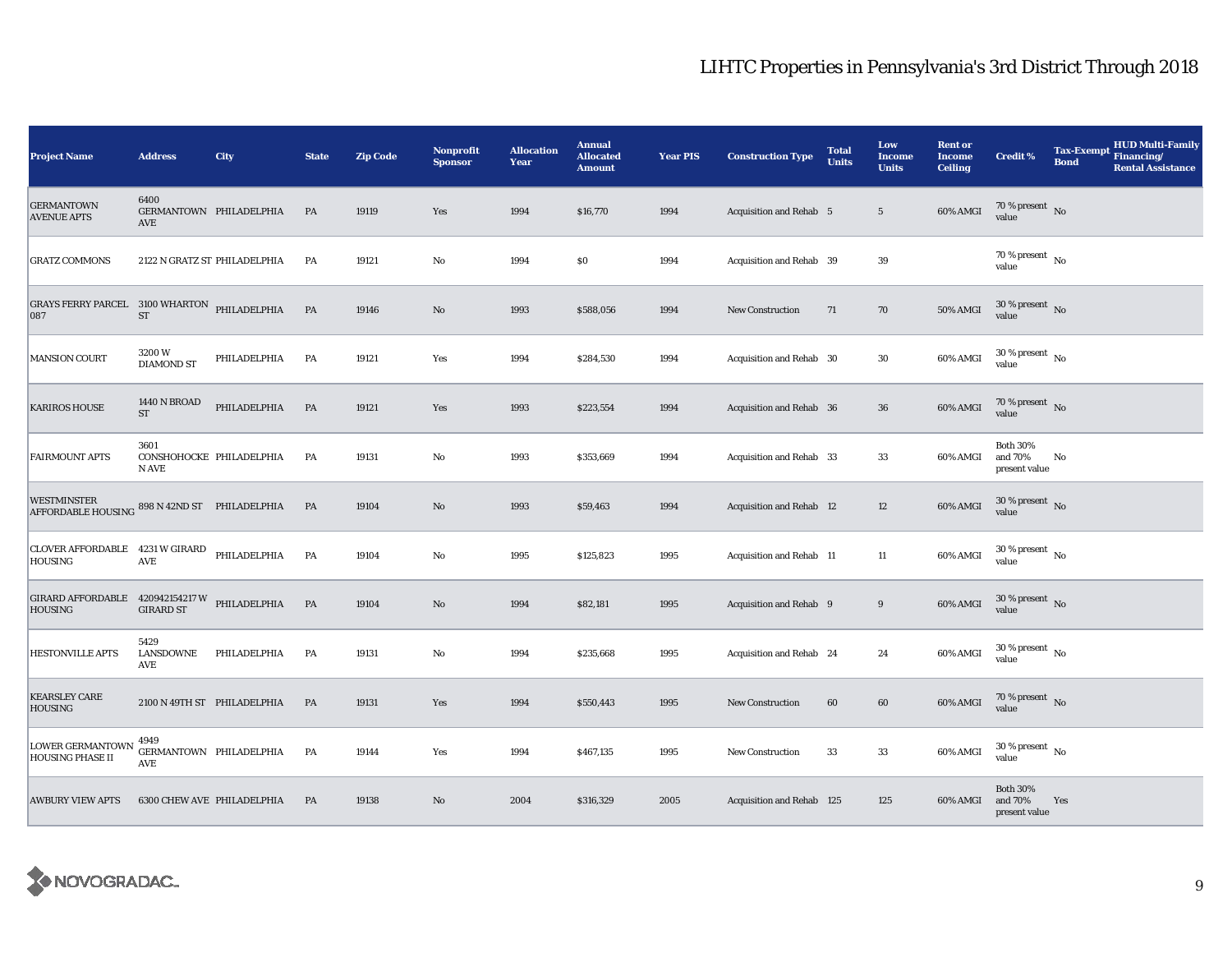| <b>Project Name</b>                                 | <b>Address</b>                            | City                                 | <b>State</b> | <b>Zip Code</b> | Nonprofit<br><b>Sponsor</b> | <b>Allocation</b><br>Year | <b>Annual</b><br><b>Allocated</b><br><b>Amount</b> | <b>Year PIS</b> | <b>Construction Type</b>  | <b>Total</b><br><b>Units</b> | Low<br><b>Income</b><br><b>Units</b> | <b>Rent or</b><br><b>Income</b><br><b>Ceiling</b> | <b>Credit %</b>                             | <b>Tax-Exempt</b><br><b>Bond</b> | <b>HUD Multi-Family</b><br>Financing/<br><b>Rental Assistance</b> |
|-----------------------------------------------------|-------------------------------------------|--------------------------------------|--------------|-----------------|-----------------------------|---------------------------|----------------------------------------------------|-----------------|---------------------------|------------------------------|--------------------------------------|---------------------------------------------------|---------------------------------------------|----------------------------------|-------------------------------------------------------------------|
| <b>BELMONT</b><br>AFFORDABLE HOUSING AVE            | $945$ BELMONT                             | PHILADELPHIA                         | PA           | 19104           | No                          | 2003                      | \$457,968                                          | 2005            | New Construction          | 24                           | 24                                   | 50% AMGI                                          | $30$ % present $\,$ No $\,$<br>value        |                                  |                                                                   |
| MILL CREEK                                          |                                           | 751 N 46TH ST PHILADELPHIA           | PA           | 19139           | $\rm No$                    | 2003                      | \$1,411,325                                        | 2005            | New Construction          | 80                           | 80                                   | <b>50% AMGI</b>                                   | $30\,\%$ present $\,$ No $\,$<br>value      |                                  |                                                                   |
| NEIGHBORHOOD<br><b>RESTORATION XV</b>               |                                           | 209 S 50TH ST PHILADELPHIA           | PA           | 19139           | $\mathbf{No}$               | 2004                      | \$926,972                                          | 2005            | <b>New Construction</b>   | 65                           | 65                                   | 60% AMGI                                          | <b>Both 30%</b><br>and 70%<br>present value | No                               |                                                                   |
| <b>REGENT TERRACE</b>                               |                                           | 5122 REGENT ST PHILADELPHIA          | PA           | 19143           | $\mathbf{N}\mathbf{o}$      | 2004                      | \$378,120                                          | 2005            | Acquisition and Rehab 80  |                              | 80                                   | 60% AMGI                                          | <b>Both 30%</b><br>and 70%<br>present value | No                               |                                                                   |
| <b>VERNON HOUSE</b>                                 | ${\rm ST}$                                | $3228$ CLIFFORD $\quad$ PHILADELPHIA | PA           | 19121           | $\rm No$                    | 2003                      | \$821,283                                          | 2005            | Acquisition and Rehab 68  |                              | 68                                   | 50% AMGI                                          | $30$ % present $\,$ No $\,$<br>value        |                                  |                                                                   |
| <b>GAUDENZIA TIOGA</b><br>ARMS                      | 1830 W TIOGA<br><b>ST</b>                 | PHILADELPHIA                         | PA           | 19140           | No                          | 2004                      | \$364,306                                          | 2006            | Acquisition and Rehab 22  |                              | 22                                   | 60% AMGI                                          | <b>Both 30%</b><br>and 70%<br>present value | No                               |                                                                   |
| GERMANTOWN HOUSE 5457 WAYNE                         |                                           | PHILADELPHIA                         | PA           | 19144           | No                          | 2004                      | \$1,190,041                                        | 2006            | Acquisition and Rehab 133 |                              | 133                                  | 50% AMGI                                          | <b>Both 30%</b><br>and 70%<br>present value | No                               |                                                                   |
| MARTIN LUTHER KING 760 S 13TH ST<br>IV              |                                           | PHILADELPHIA                         | PA           | 19147           | No                          | 2004                      | \$599,412                                          | 2006            | <b>New Construction</b>   | 42                           | 42                                   | 60% AMGI                                          | $30\,\%$ present $\,$ No $\,$<br>value      |                                  |                                                                   |
| NEIGHBORHOOD<br><b>RESTORATION XVI</b>              | 121 S 50TH ST                             | PHILADELPHIA                         | PA           | 19139           | $\mathbf{No}$               | 2005                      | \$1,180,830                                        | 2006            | New Construction          | 80                           | 80                                   | 60% AMGI                                          | <b>Both 30%</b><br>and 70%<br>present value | No                               |                                                                   |
| <b>NEIGHBORHOOD</b><br><b>RESTORATION XVII</b>      |                                           | 1515 N 55TH ST PHILADELPHIA          | <b>PA</b>    | 19131           | No                          | 2005                      | \$323,822                                          | 2006            | <b>New Construction</b>   | 20                           | 20                                   | 60% AMGI                                          | <b>Both 30%</b><br>and 70%<br>present value | No                               |                                                                   |
| POWELTON HEIGHTS                                    | 4143 WARREN<br><b>ST</b>                  | PHILADELPHIA                         | PA           | 19104           | Yes                         | 2005                      | \$783,437                                          | 2006            | New Construction          | 48                           | 48                                   | 60% AMGI                                          | $30$ % present $\,$ No $\,$<br>value        |                                  |                                                                   |
| <b>SHARSWOOD</b><br>TOWNHOMES PHASE II JEFFERSON ST | 2135 W                                    | PHILADELPHIA PA                      |              | 19121           | No                          | 2004                      | \$1,261,941                                        | 2006            | <b>New Construction</b>   | 60                           | 59                                   | 60% AMGI                                          | $30$ % present $\hbox{~No}$<br>value        |                                  |                                                                   |
| <b>SUSQUEHANNA</b><br><b>VILLAGE</b>                | 1421 W<br>SUSQUEHANNA PHILADELPHIA<br>AVE |                                      | PA           | 19121           | Yes                         | 2004                      | \$1,139,681                                        | 2006            | <b>New Construction</b>   | 53                           | 53                                   | 60% AMGI                                          | <b>Both 30%</b><br>and 70%<br>present value | No                               |                                                                   |

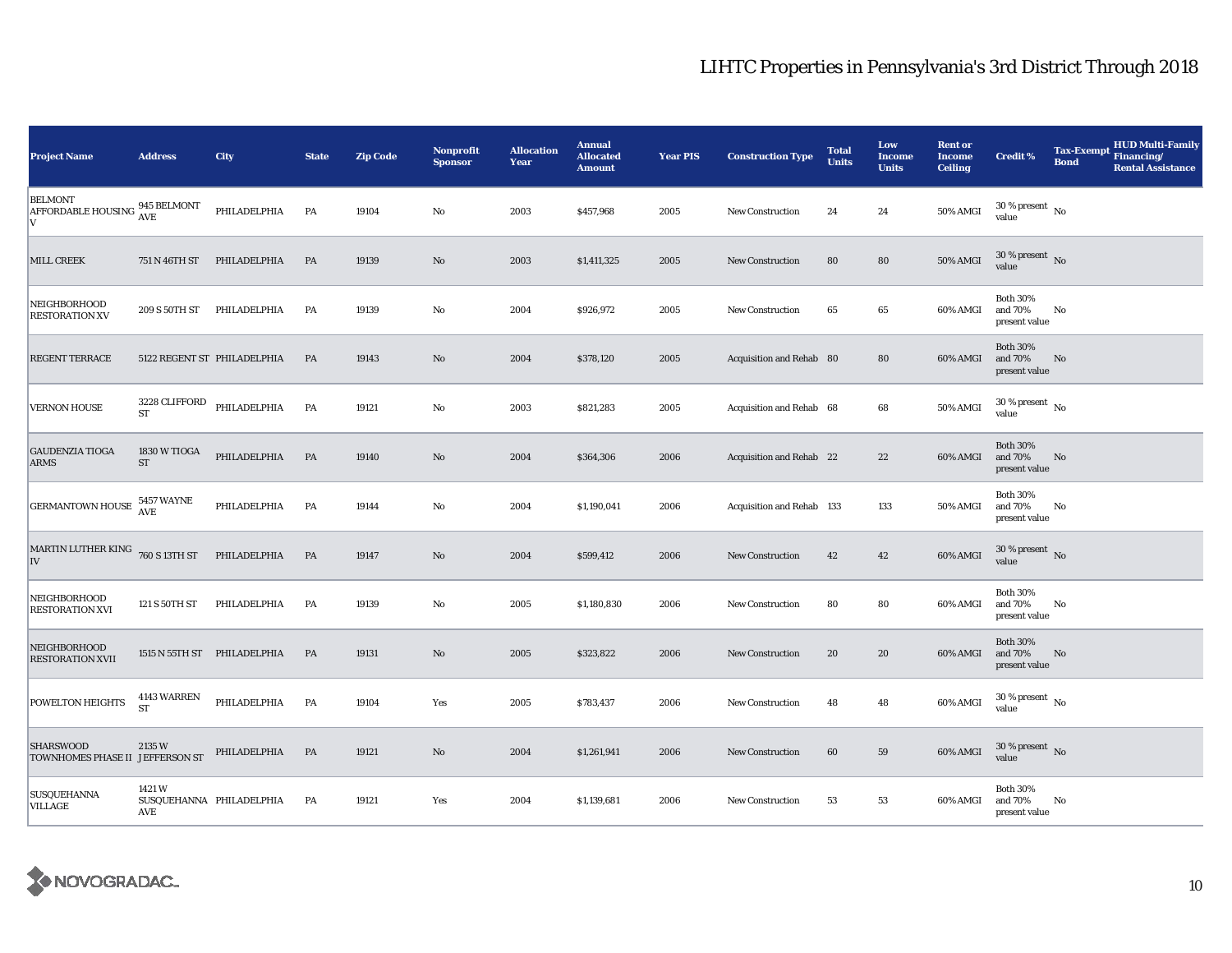| <b>Project Name</b>                                                   | <b>Address</b>                  | City                        | <b>State</b> | <b>Zip Code</b> | <b>Nonprofit</b><br><b>Sponsor</b> | <b>Allocation</b><br>Year | <b>Annual</b><br><b>Allocated</b><br><b>Amount</b> | <b>Year PIS</b> | <b>Construction Type</b>  | <b>Total</b><br><b>Units</b> | Low<br>Income<br><b>Units</b> | <b>Rent or</b><br><b>Income</b><br><b>Ceiling</b> | <b>Credit %</b>                             | <b>Tax-Exempt</b><br><b>Bond</b> | <b>HUD Multi-Family</b><br>Financing/<br><b>Rental Assistance</b> |
|-----------------------------------------------------------------------|---------------------------------|-----------------------------|--------------|-----------------|------------------------------------|---------------------------|----------------------------------------------------|-----------------|---------------------------|------------------------------|-------------------------------|---------------------------------------------------|---------------------------------------------|----------------------------------|-------------------------------------------------------------------|
| <b>ASPEN HOUSING II</b>                                               |                                 | 4022 ASPEN ST PHILADELPHIA  | <b>PA</b>    | 19104           | $\mathbf{N}\mathbf{o}$             | 2006                      | \$500,578                                          | 2007            | New Construction          | 22                           | $\bf{22}$                     | 50% AMGI                                          | 70 % present $\,$ No $\,$<br>value          |                                  |                                                                   |
| <b>BELMONT</b><br>AFFORDABLE HOUSING PENNSGROVE<br>VI                 | 4219<br>${\rm ST}$              | PHILADELPHIA                | PA           | 19104           | No                                 | 2005                      | \$851,460                                          | 2007            | <b>New Construction</b>   | 40                           | 40                            | 50% AMGI                                          | 70 % present $\,$ No $\,$<br>value          |                                  |                                                                   |
| <b>CECIL HOUSING</b>                                                  | 114 N 56TH ST                   | PHILADELPHIA                | PA           | 19139           | Yes                                | 2006                      | \$158,774                                          | 2007            | Acquisition and Rehab 11  |                              | 11                            | 50% AMGI                                          | <b>Both 30%</b><br>and 70%<br>present value | No                               |                                                                   |
| <b>CLOISTERS III</b>                                                  | 3900<br><b>HAVERFORD</b><br>AVE | PHILADELPHIA                | PA           | 19104           | Yes                                | 2005                      | \$1,183,268                                        | 2007            | <b>New Construction</b>   | 50                           | 50                            | 60% AMGI                                          | 70 % present $\hbox{~No}$<br>value          |                                  |                                                                   |
| <b>FREEDOM VILLAGE</b>                                                |                                 | 1620 POPLAR ST PHILADELPHIA | PA           | 19130           | Yes                                | 2005                      | \$402,560                                          | 2007            | <b>New Construction</b>   | 16                           | 16                            | 50% AMGI                                          | 70 % present $\hbox{~No}$<br>value          |                                  |                                                                   |
| <b>NEIGHBORHOOD</b><br><b>RESTORATION XVIII</b>                       |                                 | 134 S 50TH ST PHILADELPHIA  | PA           | 19139           | No                                 | 2006                      | \$621,011                                          | 2007            | <b>New Construction</b>   | 40                           | 40                            | 60% AMGI                                          | <b>Both 30%</b><br>and 70%<br>present value | No                               |                                                                   |
| <b>NEIGHBORHOOD</b><br><b>RESTORATION XIX</b>                         | 27 S 54TH ST                    | PHILADELPHIA                | PA           | 19139           | $\mathbf{N}\mathbf{o}$             | 2007                      | \$329,709                                          | 2007            | New Construction          | 20                           | 20                            | 60% AMGI                                          | <b>Both 30%</b><br>and 70%<br>present value | No                               |                                                                   |
| <b>COMMONS AT POINT</b><br><b>BREEZE</b>                              |                                 | 1626 ANNIN ST PHILADELPHIA  | PA           | 19146           | Yes                                | 2006                      | \$1,018,471                                        | 2007            | New Construction          | 55                           | 55                            | 50% AMGI                                          | 70 % present $\,$ No $\,$<br>value          |                                  |                                                                   |
| WASHINGTON SQUARE 233 S 13TH ST<br><b>WEST</b>                        |                                 | PHILADELPHIA                | PA           | 19107           | $\mathbf{N}\mathbf{o}$             | 2004                      | \$765,764                                          | 2007            | Acquisition and Rehab 131 |                              | 131                           | 60% AMGI                                          | $70\,\%$ present $\,$ No value              |                                  |                                                                   |
| <b>ANGELA COURT II</b>                                                | 4400<br><b>FAIRMOUNT</b><br>AVE | PHILADELPHIA                | PA           | 19104           | Yes                                | 2006                      | \$739,111                                          | 2008            | <b>New Construction</b>   | 54                           | 54                            | 60% AMGI                                          | 70 % present $\hbox{~No}$<br>value          |                                  |                                                                   |
| CLARA BALDWIN MANO SUSQUEHANNA PHILADELPHIA                           | 2600W<br>AVE                    |                             | PA           | 19121           | No                                 | 2006                      | \$561,426                                          | 2008            | Not Indicated             | 59                           | 59                            | 60% AMGI                                          | $70\,\%$ present $\,$ No value              |                                  |                                                                   |
| DOROTHY LOVELL GARI <sup>1821</sup> W<br>DIAMOND ST                   |                                 | PHILADELPHIA                | PA           | 19121           | No                                 | 2006                      | \$358,182                                          | 2008            | Acquisition and Rehab 24  |                              | 24                            | 60% AMGI                                          | $70\,\%$ present $\,$ No value              |                                  |                                                                   |
| NELLIE REYNOLDS GARI $_{\rm GLENWOOD\;AVE}^{2663\;W}$ PHILADELPHIA PA |                                 |                             |              | 19121           | No                                 | 2006                      | \$1,159,352                                        | 2008            | <b>New Construction</b>   | 64                           | 64                            | 50% AMGI                                          | $70\%$ present No<br>value                  |                                  |                                                                   |

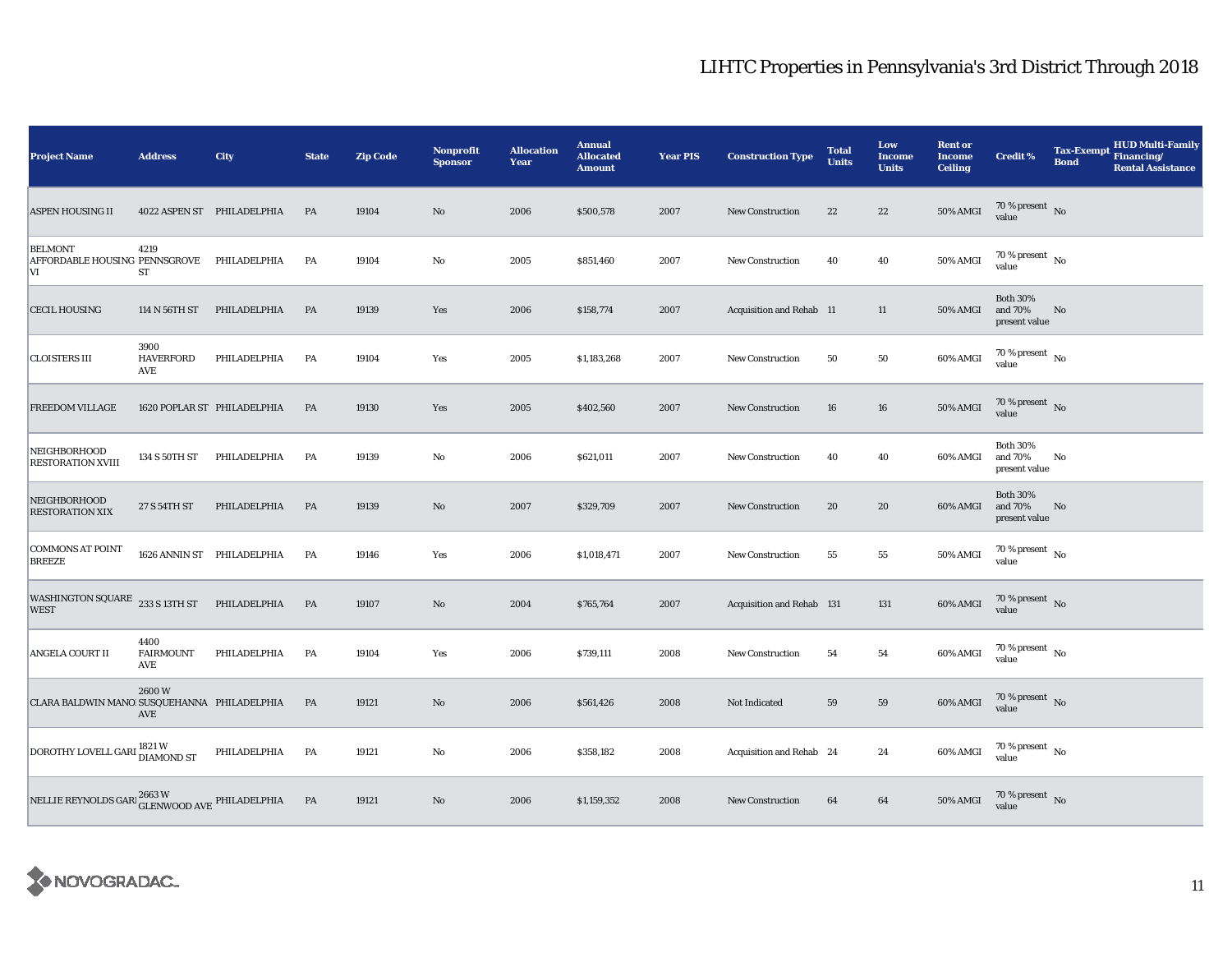| <b>Project Name</b>                                          | <b>Address</b> | City                                             | <b>State</b> | <b>Zip Code</b> | Nonprofit<br><b>Sponsor</b> | <b>Allocation</b><br><b>Year</b> | <b>Annual</b><br><b>Allocated</b><br><b>Amount</b> | <b>Year PIS</b> | <b>Construction Type</b>       | <b>Total</b><br><b>Units</b> | Low<br><b>Income</b><br><b>Units</b> | <b>Rent or</b><br><b>Income</b><br><b>Ceiling</b> | <b>Credit %</b>                             | <b>HUD Multi-Family</b><br>Tax-Exempt Financing/<br><b>Bond</b><br><b>Rental Assistance</b> |
|--------------------------------------------------------------|----------------|--------------------------------------------------|--------------|-----------------|-----------------------------|----------------------------------|----------------------------------------------------|-----------------|--------------------------------|------------------------------|--------------------------------------|---------------------------------------------------|---------------------------------------------|---------------------------------------------------------------------------------------------|
| ST JOHN NEUMANN PLA 2600 MOORE ST PHILADELPHIA               |                |                                                  | PA           | 19145           | Yes                         | 2008                             | \$1,200,000                                        | 2008            | Not Indicated                  | 75                           | 75                                   | 60% AMGI                                          | 70 % present $\hbox{~No}$<br>value          |                                                                                             |
| 1311 S 54TH ST                                               |                | 1311 S 54TH ST PHILADELPHIA                      | PA           | 19143           | $\mathbf{N}\mathbf{o}$      | 1990                             | \$1,466                                            | 1990            | Acquisition and Rehab 1        |                              | $\mathbf{1}$                         | 60% AMGI                                          | $30\,\%$ present $\,$ No $\,$<br>value      |                                                                                             |
| 1437 N 55TH ST                                               |                | 1437 N 55TH ST PHILADELPHIA                      | PA           | 19131           | No                          | 1990                             | $\$0$                                              | 1990            | Acquisition and Rehab 1        |                              | $\mathbf{1}$                         |                                                   | <b>Both 30%</b><br>and 70%<br>present value |                                                                                             |
| 1441 S 50TH ST                                               |                | 1441 S 50TH ST PHILADELPHIA                      | PA           | 19143           | No                          | 1990                             | \$1,799                                            | 1990            | Acquisition and Rehab 1        |                              | $\mathbf{1}$                         | 60% AMGI                                          | <b>Both 30%</b><br>and 70%<br>present value | No                                                                                          |
| 1670 N 56TH ST                                               |                | 1670 N 56TH ST PHILADELPHIA                      | PA           | 19131           | No                          | 1990                             | \$0                                                | 1990            | Acquisition and Rehab 1        |                              | 1                                    |                                                   | <b>Both 30%</b><br>and 70%<br>present value | No                                                                                          |
| 1724 W GIRARD AVE                                            |                | $1724\text{ W}$ GIRARD PHILADELPHIA AVE          | PA           | 19130           | $\rm No$                    | 1990                             | \$6,536                                            | 1990            | <b>Acquisition and Rehab</b> 5 |                              | $\overline{5}$                       | 60% AMGI                                          | $30\,\%$ present $\,$ No value              |                                                                                             |
| 23 N 50TH ST                                                 | 23 N 50TH ST   | PHILADELPHIA                                     | PA           | 19139           | No                          | 1990                             | \$415                                              | 1990            | <b>Acquisition and Rehab</b> 3 |                              | $\mathbf{3}$                         | 60% AMGI                                          | $30\,\%$ present $\,$ No value              |                                                                                             |
| 334 N REDFIELD ST                                            | <b>ST</b>      | 334 N REDFIELD PHILADELPHIA                      | PA           | 19139           | $\mathbf{N}\mathbf{o}$      | 1990                             | \$0                                                | 1990            | Acquisition and Rehab 1        |                              | $\mathbf{1}$                         |                                                   | 70 % present<br>value                       |                                                                                             |
| 423 MCCLELLAN ST                                             |                | $423\,\mathrm{MCCLELLAN}$ PHILADELPHIA ST        | PA           | 19148           | No                          | 1990                             | \$1,172                                            | 1990            | Acquisition and Rehab 1        |                              | $\mathbf{1}$                         | 60% AMGI                                          | <b>Both 30%</b><br>and 70%<br>present value | No                                                                                          |
| 4424 SANSOM ST ASSOC $\frac{4420 \text{ SANSOM}}{\text{ST}}$ |                | PHILADELPHIA                                     | <b>PA</b>    | 19104           | No                          | 1990                             | \$30,380                                           | 1990            | Acquisition and Rehab 9        |                              | 9                                    | $60\%$ AMGI                                       | $30$ % present $\,$ No $\,$<br>value        |                                                                                             |
| 516 N GROSS ST                                               |                | 516 N GROSS ST PHILADELPHIA                      | PA           | 19151           | No                          | 1990                             | \$1,536                                            | 1990            | Acquisition and Rehab 1        |                              | $\mathbf{1}$                         | 60% AMGI                                          | <b>Both 30%</b><br>and 70%<br>present value | No                                                                                          |
| 529-531 BRINTON ST                                           | <b>ST</b>      | $529\,\mathrm{E}\,\mathrm{BRINTON}$ PHILADELPHIA | <b>PA</b>    | 19144           | No                          | 1990                             | \$24,838                                           | 1990            | Acquisition and Rehab 6        |                              | $\bf 6$                              | 60% AMGI                                          | $30$ % present $\,$ No $\,$<br>value        |                                                                                             |
| 5711 POPLAR ST                                               |                | 5711 POPLAR ST PHILADELPHIA                      | PA           | 19131           | No                          | 1990                             | \$1,363                                            | 1990            | Acquisition and Rehab 1        |                              | $\mathbf{1}$                         | 60% AMGI                                          | <b>Both 30%</b><br>and 70%<br>present value | No                                                                                          |

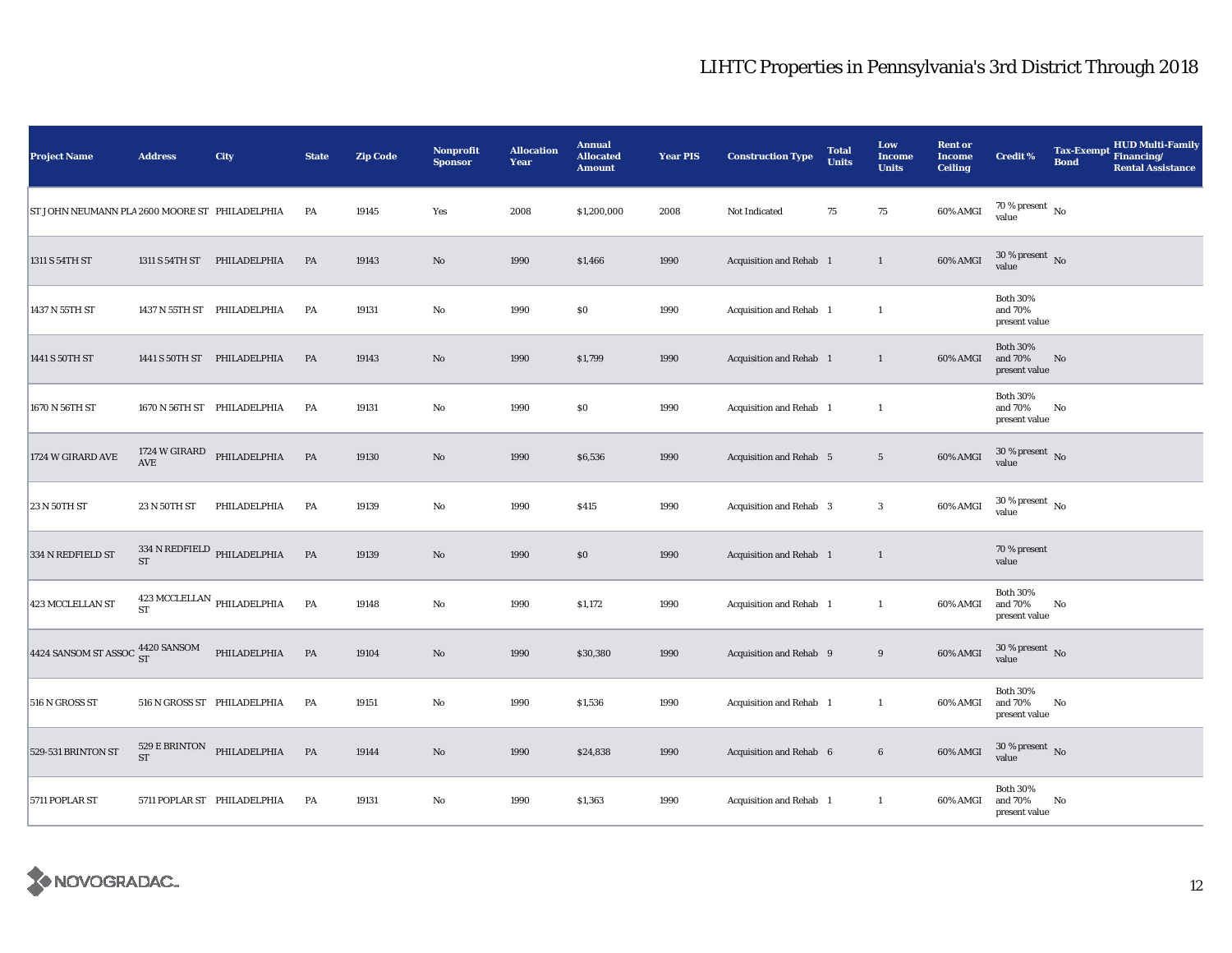| <b>Project Name</b>                              | <b>Address</b>             | City                                 | <b>State</b>  | <b>Zip Code</b> | <b>Nonprofit</b><br><b>Sponsor</b> | <b>Allocation</b><br>Year | <b>Annual</b><br><b>Allocated</b><br><b>Amount</b> | <b>Year PIS</b> | <b>Construction Type</b> | <b>Total</b><br><b>Units</b> | Low<br><b>Income</b><br><b>Units</b> | <b>Rent or</b><br><b>Income</b><br><b>Ceiling</b> | <b>Credit %</b>                             | <b>Tax-Exempt</b><br><b>Bond</b> | <b>HUD Multi-Family</b><br>Financing/<br><b>Rental Assistance</b> |
|--------------------------------------------------|----------------------------|--------------------------------------|---------------|-----------------|------------------------------------|---------------------------|----------------------------------------------------|-----------------|--------------------------|------------------------------|--------------------------------------|---------------------------------------------------|---------------------------------------------|----------------------------------|-------------------------------------------------------------------|
| 6215 HAVERFORD AVE HAVERFORD                     | 6215<br>AVE                | PHILADELPHIA                         | PA            | 19151           | No                                 | 1990                      | \$0\$                                              | 1990            | Acquisition and Rehab 2  |                              | $\boldsymbol{2}$                     |                                                   | 70 % present $\hbox{~No}$<br>value          |                                  |                                                                   |
| <b>640 E LOCUST AVE</b>                          | <b>640 E LOCUST</b><br>AVE | PHILADELPHIA                         | PA            | 19144           | No                                 | 1990                      | \$1,585                                            | 1990            | Acquisition and Rehab 1  |                              | $\mathbf{1}$                         | 60% AMGI                                          | $30\,\%$ present $\,$ No $\,$<br>value      |                                  |                                                                   |
| 640 N 63RD ST                                    | 640 N 63RD ST              | PHILADELPHIA                         | PA            | 19151           | No                                 | 1990                      | \$456                                              | 1990            | Acquisition and Rehab 1  |                              | $\mathbf{1}$                         | 60% AMGI                                          | $30\,\%$ present $\,$ No value              |                                  |                                                                   |
| <b>ART APTS</b>                                  |                            | 1234 MARKET ST PHILADELPHIA          | PA            | 19107           | Yes                                | 1989                      | \$247,596                                          | 1990            | Acquisition and Rehab 30 |                              | 30                                   | 60% AMGI                                          | <b>Both 30%</b><br>and 70%<br>present value | No                               |                                                                   |
| 6131 CALLOWHILL ST                               | 6131                       | CALLOWHILL ST PHILADELPHIA           | PA            | 19151           | No                                 | 1990                      | \$822                                              | 1990            | Acquisition and Rehab 1  |                              | $\mathbf{1}$                         | <b>50% AMGI</b>                                   | $30$ % present $\,$ No $\,$<br>value        |                                  |                                                                   |
| <b>CHRISTIAN ST APTS</b>                         | ${\rm ST}$                 | 1909 CHRISTIAN $_{\rm PHILADELPHIA}$ | PA            | 19146           | No                                 | 1990                      | \$78,381                                           | 1990            | Acquisition and Rehab 15 |                              | $15\,$                               | 60% AMGI                                          | $30\,\%$ present $_{\, \rm No}$<br>value    |                                  |                                                                   |
| <b>DORSET APTS</b>                               |                            | 4710 LOCUST ST PHILADELPHIA          | PA            | 19139           | $\mathbf{No}$                      | 1989                      | \$463,449                                          | 1990            | Acquisition and Rehab 59 |                              | 59                                   | 60% AMGI                                          | <b>Both 30%</b><br>and 70%<br>present value | No                               |                                                                   |
| <b>DUNLAP APTS</b>                               | 5031 RACE ST               | PHILADELPHIA                         | PA            | 19139           | $\rm No$                           | 1989                      | \$241,370                                          | 1990            | Acquisition and Rehab 35 |                              | 35                                   | 60% AMGI                                          | $30$ % present $\,$ No $\,$<br>value        |                                  |                                                                   |
| FASY/WAGNER PROJECT 2640 REED ST                 |                            | PHILADELPHIA                         | $\mathbf{PA}$ | 19146           | $\mathbf{N}\mathbf{o}$             | 1990                      | \$3,730                                            | 1990            | Acquisition and Rehab 6  |                              | $\bf 6$                              | 60% AMGI                                          | $30\,\%$ present $\,$ No value              |                                  |                                                                   |
| FRANCISVILLE PROJECT 1510 POPLAR ST PHILADELPHIA |                            |                                      | PA            | 19130           | Yes                                | 1989                      | \$446,375                                          | 1990            | Acquisition and Rehab 20 |                              | $20\,$                               | 60% AMGI                                          | $30\,\%$ present $\,$ No value              |                                  |                                                                   |
| NEIGHBORHOOD RESTC 4500 MARKET                   |                            | PHILADELPHIA                         | PA            | 19139           | No                                 | 1994                      | \$570,828                                          | 1995            | <b>New Construction</b>  | 75                           | 75                                   | 60% AMGI                                          | <b>Both 30%</b><br>and 70%<br>present value | No                               |                                                                   |
| <b>OGONTZ III</b>                                | 7178 OGONTZ<br>AVE         | PHILADELPHIA                         | PA            | 19138           | Yes                                | 1994                      | \$111,940                                          | 1995            | Acquisition and Rehab 15 |                              | $15\,$                               | 50% AMGI                                          | $30\,\%$ present $\,$ No value              |                                  |                                                                   |
| SARAH ALLEN PHASE IV 4035 PARRISH                |                            | PHILADELPHIA                         | PA            | 19104           | Yes                                | 1993                      | \$421,279                                          | 1995            | <b>New Construction</b>  | 36                           | 36                                   | 60% AMGI                                          | $30\,\%$ present $\,$ No $\,$<br>value      |                                  |                                                                   |

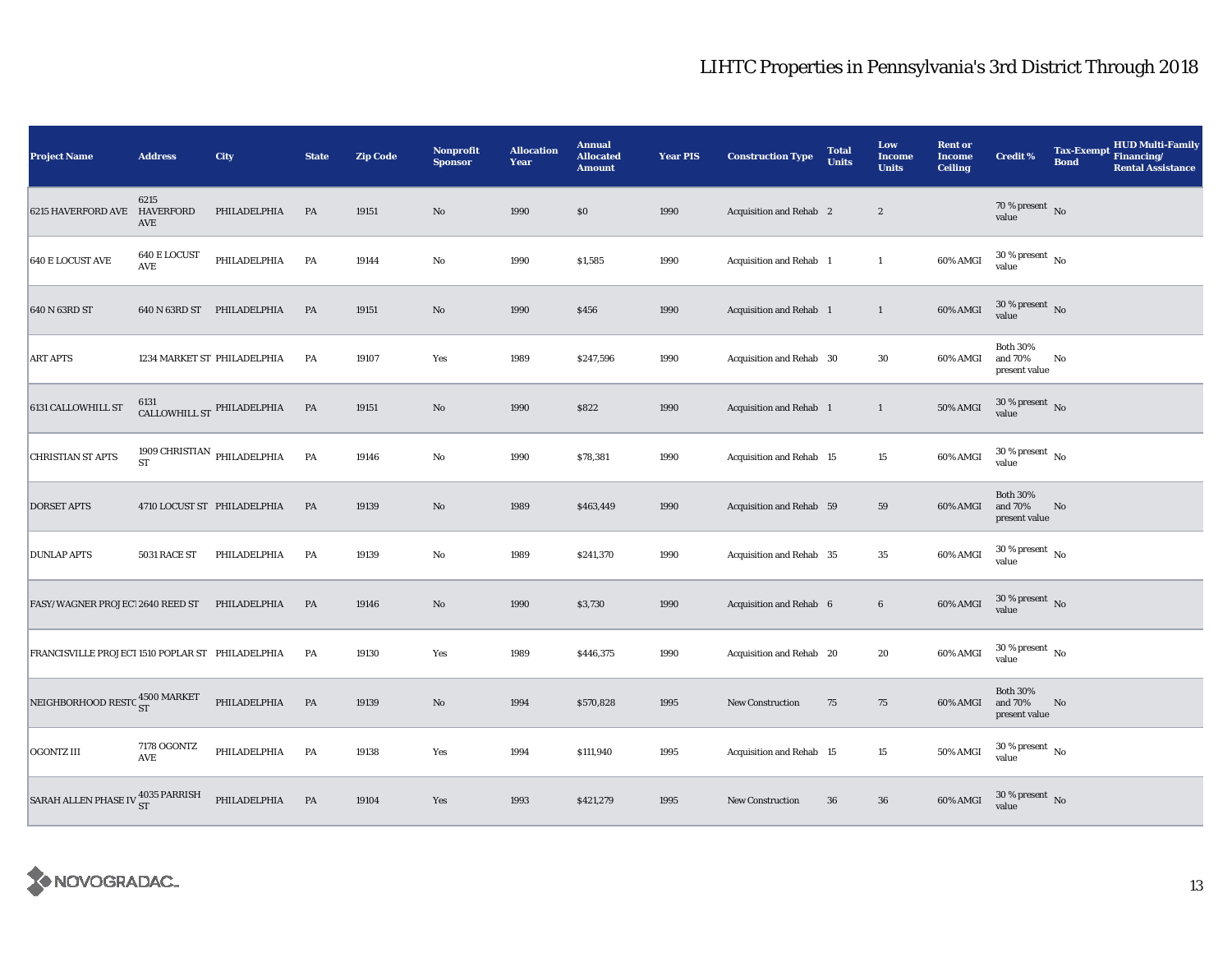| <b>Project Name</b>                                       | <b>Address</b>             | City                        | <b>State</b> | <b>Zip Code</b> | Nonprofit<br><b>Sponsor</b> | <b>Allocation</b><br>Year | <b>Annual</b><br><b>Allocated</b><br><b>Amount</b> | <b>Year PIS</b> | <b>Construction Type</b> | <b>Total</b><br><b>Units</b> | Low<br><b>Income</b><br><b>Units</b> | <b>Rent or</b><br><b>Income</b><br><b>Ceiling</b> | <b>Credit %</b>                             | <b>Tax-Exempt</b><br><b>Bond</b> | <b>HUD Multi-Family</b><br>Financing/<br><b>Rental Assistance</b> |
|-----------------------------------------------------------|----------------------------|-----------------------------|--------------|-----------------|-----------------------------|---------------------------|----------------------------------------------------|-----------------|--------------------------|------------------------------|--------------------------------------|---------------------------------------------------|---------------------------------------------|----------------------------------|-------------------------------------------------------------------|
| <b>TIOGA GARDENS</b>                                      |                            | 3504 N 18TH ST PHILADELPHIA | PA           | 19140           | Yes                         | 1993                      | \$420,788                                          | 1995            | <b>New Construction</b>  | 31                           | 31                                   | 60% AMGI                                          | <b>Both 30%</b><br>and 70%<br>present value | No                               |                                                                   |
| 1515 FAIRMOUNT SRO RI FAIRMOUNT                           | 1515<br>AVE                | PHILADELPHIA                | PA           | 19130           | Yes                         | 1994                      | \$276,690                                          | 1996            | Acquisition and Rehab 48 |                              | 48                                   | 60% AMGI                                          | $30\,\%$ present $\,$ No $\,$<br>value      |                                  |                                                                   |
| ARTIST VILLAGE APTS 734 S 17TH ST                         |                            | PHILADELPHIA                | PA           | 19146           | Yes                         | 1995                      | \$404,560                                          | 1996            | Acquisition and Rehab 36 |                              | 36                                   | 60% AMGI                                          | <b>Both 30%</b><br>and 70%<br>present value | No                               |                                                                   |
| DIAMOND APTS PHASE I <sup>3217</sup> W<br>DIAMOND ST      |                            | PHILADELPHIA                | <b>PA</b>    | 19121           | $\mathbf{No}$               | 1995                      | \$390,809                                          | 1996            | Acquisition and Rehab 35 |                              | 34                                   | 60% AMGI                                          | $30\,\%$ present $\,$ No value              |                                  |                                                                   |
| EDGEWOOD MANOR AP ALLEGHENY                               | 1508 W<br>AVE              | PHILADELPHIA                | PA           | 19132           | $\rm No$                    | 1995                      | \$631,808                                          | 1996            | Acquisition and Rehab 56 |                              | ${\bf 56}$                           | 60% AMGI                                          | $30\,\%$ present $\,$ No value              |                                  |                                                                   |
| HOPE HAVEN II                                             | 2829W<br><b>DIAMOND ST</b> | PHILADELPHIA                | PA           | 19121           | Yes                         | 1994                      | \$50,639                                           | 1996            | Acquisition and Rehab 10 |                              | $10\,$                               | 60% AMGI                                          | $30\,\%$ present $\,$ No value              |                                  |                                                                   |
| <b>IMANI HOMES</b>                                        | 301 N 41ST ST              | PHILADELPHIA                | PA           | 19104           | Yes                         | 1995                      | \$295,138                                          | 1996            | Acquisition and Rehab 23 |                              | 23                                   | 60% AMGI                                          | $30\,\%$ present $\,$ No value              |                                  |                                                                   |
| MANSION COURT PHASE 3203 W<br>DIAMOND ST                  |                            | PHILADELPHIA                | PA           | 19121           | Yes                         | 1995                      | \$244,681                                          | 1996            | Acquisition and Rehab 19 |                              | 19                                   | 60% AMGI                                          | $30$ % present $\,$ No $\,$<br>value        |                                  |                                                                   |
| NEIGHBORHOOD RESTC <sup>5400</sup> WALNUT                 |                            | PHILADELPHIA                | PA           | 19139           | $\mathbf{No}$               | 1995                      | \$353,969                                          | 1996            | <b>New Construction</b>  | 49                           | 49                                   | 60% AMGI                                          | $70\,\%$ present $\,$ No value              |                                  |                                                                   |
| NEIGHBORHOOD RESTC $_{\rm ST}^{6027\, {\rm LUDLOW}}$      |                            | PHILADELPHIA                | PA           | 19139           | $\mathbf{N}\mathbf{o}$      | 1995                      | \$267,896                                          | 1996            | Acquisition and Rehab 38 |                              | ${\bf 38}$                           | 60% AMGI                                          | $30\,\%$ present $\,$ No value              |                                  |                                                                   |
| PUGH AFFORDABLE HOI <sup>4214</sup> W GIRARD PHILADELPHIA |                            |                             | PA           | 19104           | $\rm No$                    | 1995                      | \$102,788                                          | 1996            | Acquisition and Rehab 9  |                              | $9\phantom{.0}$                      | 60% AMGI                                          | $30$ % present $\,$ No $\,$<br>value        |                                  |                                                                   |
| ST JOSEPH'S HOUSING F ALLEGHENY                           | 1515 W<br>AVE              | PHILADELPHIA                | PA           | 19132           | Yes                         | 1995                      | \$494,449                                          | 1996            | Acquisition and Rehab 62 |                              | 62                                   | <b>50% AMGI</b>                                   | <b>Both 30%</b><br>and 70%<br>present value | No                               |                                                                   |
| 936 E PRICE ST                                            |                            | 936 E PRICE ST PHILADELPHIA | PA           | 19138           | No                          | 1995                      | \$3,194                                            | 1997            | Acquisition and Rehab 1  |                              | $\mathbf{1}$                         | 50% AMGI                                          | $30\,\%$ present $_{\, \rm No}$<br>value    |                                  |                                                                   |

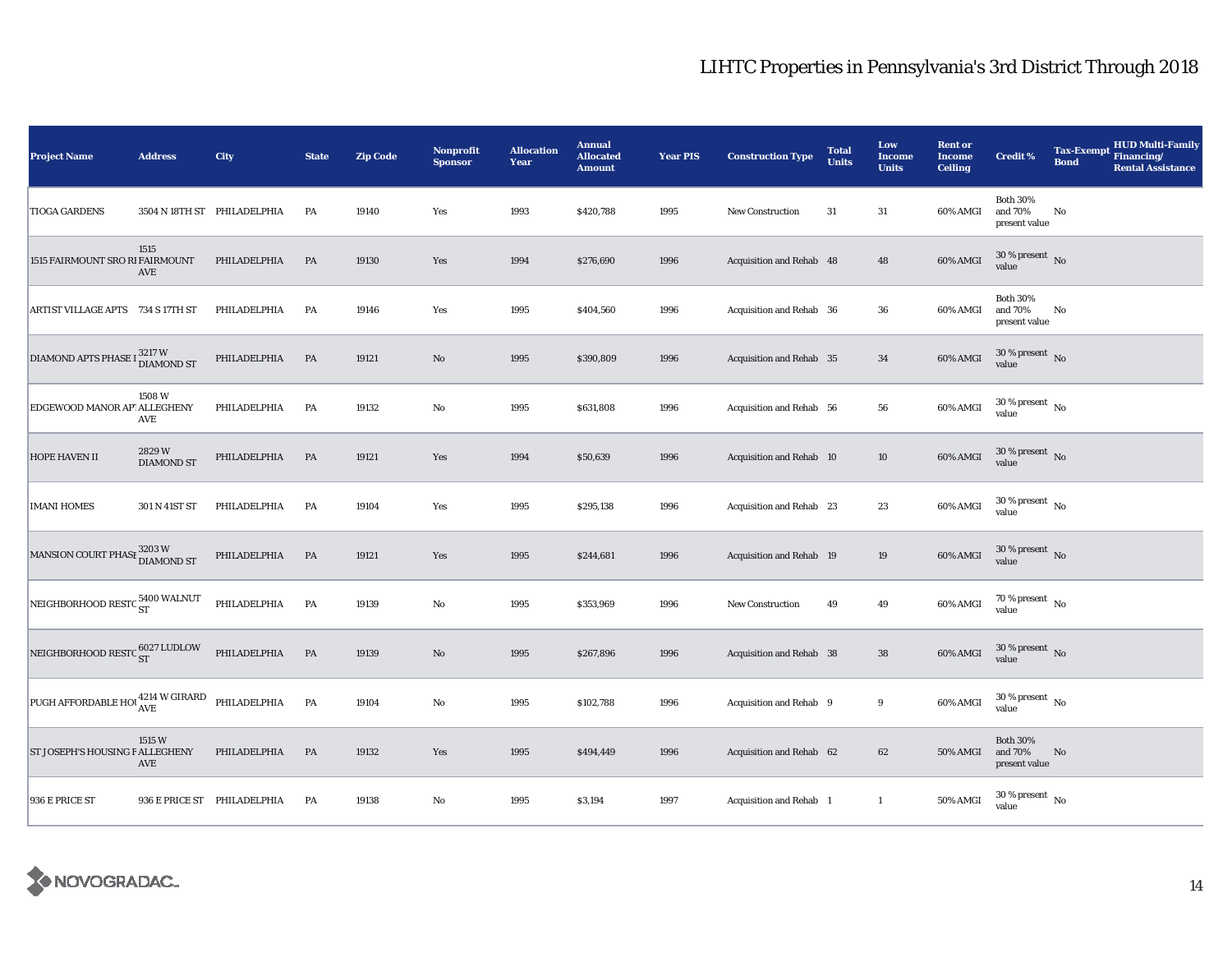| <b>Project Name</b>                                                                                           | <b>Address</b>      | City                       | <b>State</b> | <b>Zip Code</b> | <b>Nonprofit</b><br><b>Sponsor</b> | <b>Allocation</b><br>Year | <b>Annual</b><br><b>Allocated</b><br><b>Amount</b> | <b>Year PIS</b> | <b>Construction Type</b> | <b>Total</b><br><b>Units</b> | Low<br><b>Income</b><br><b>Units</b> | <b>Rent or</b><br><b>Income</b><br><b>Ceiling</b> | <b>Credit %</b>                             | <b>Tax-Exempt</b><br><b>Bond</b> | <b>HUD Multi-Family</b><br>Financing/<br><b>Rental Assistance</b> |
|---------------------------------------------------------------------------------------------------------------|---------------------|----------------------------|--------------|-----------------|------------------------------------|---------------------------|----------------------------------------------------|-----------------|--------------------------|------------------------------|--------------------------------------|---------------------------------------------------|---------------------------------------------|----------------------------------|-------------------------------------------------------------------|
| ASPEN-OLIVE RESIDENC 3602A ASPEN ST PHILADELPHIA                                                              |                     |                            | <b>PA</b>    | 19104           | No                                 | 1995                      | \$353,652                                          | 1997            | <b>New Construction</b>  | 22                           | 22                                   | 60% AMGI                                          | $30$ % present $\,$ No $\,$<br>value        |                                  |                                                                   |
| $\textbf{BLAKESTONE HOUSING}\ \begin{matrix} 6657\\ \textbf{BLAKEMORE ST}\end{matrix}\ \textbf{PHILADELPHIA}$ |                     |                            | PA           | 19119           | Yes                                | 1996                      | \$161,052                                          | 1997            | Acquisition and Rehab 19 |                              | 19                                   | 60% AMGI                                          | <b>Both 30%</b><br>and 70%<br>present value | No                               |                                                                   |
| HADDINGTON HOUSING 323 N 55TH ST                                                                              |                     | PHILADELPHIA               | PA           | 19139           | Yes                                | 1995                      | \$243,944                                          | 1997            | <b>New Construction</b>  | 21                           | 21                                   | 60% AMGI                                          | $30\,\%$ present $\,$ No value              |                                  |                                                                   |
| <b>JAMESON COURT</b>                                                                                          |                     | 820 N 44TH ST PHILADELPHIA | PA           | 19104           | No                                 | 1995                      | \$663,667                                          | 1997            | <b>New Construction</b>  | 72                           | 71                                   | 50% AMGI                                          | $30$ % present $\,$ No $\,$<br>value        |                                  |                                                                   |
| <b>KINGS VILLAGE</b>                                                                                          |                     | 2710 TITAN ST PHILADELPHIA | PA           | 19146           | $\mathbf{N}\mathbf{o}$             | 1996                      | \$236,483                                          | 1997            | <b>New Construction</b>  | 21                           | 21                                   | <b>50% AMGI</b>                                   | $30\,\%$ present $\,$ No value              |                                  |                                                                   |
| <b>ROWAN HOUSE</b>                                                                                            | 325 N 39TH ST       | PHILADELPHIA               | PA           | 19104           | Yes                                | 1995                      | \$256,308                                          | 1997            | Acquisition and Rehab 26 |                              | 26                                   | 60% AMGI                                          | $30$ % present $\,$ No $\,$<br>value        |                                  |                                                                   |
| <b>SOUTH 55 ST APTS</b>                                                                                       | 800 S 55TH ST       | PHILADELPHIA               | PA           | 19143           | $\mathbf{N}\mathbf{o}$             | 1995                      | \$194,489                                          | 1997            | <b>New Construction</b>  | 20                           | 20                                   | <b>50% AMGI</b>                                   | <b>Both 30%</b><br>and 70%<br>present value | No                               |                                                                   |
| TIOGA AFFORDABLE HO 1607 W TIOGA ST PHILADELPHIA                                                              |                     |                            | PA           | 19140           | $\rm No$                           | 1997                      | \$66,063                                           | 1997            | Acquisition and Rehab 7  |                              | $\overline{7}$                       | <b>50% AMGI</b>                                   | $30$ % present $\,$ No $\,$<br>value        |                                  |                                                                   |
| WALNUT / THOMPSON I 4230 W                                                                                    |                     | PHILADELPHIA PA            |              | 19104           | Yes                                | 1996                      | \$213,056                                          | 1997            | <b>New Construction</b>  | 35                           | $35\,$                               | 60% AMGI                                          | $30\,\%$ present $\,$ No $\,$<br>value      |                                  |                                                                   |
| BELMONT AFFORDABLE $_{\rm AVE}^{4221\ {\rm W\,GIRARD}}$ PHILADELPHIA                                          |                     |                            | PA           | 19104           | $\rm No$                           | 1996                      | \$179,930                                          | 1998            | Acquisition and Rehab 17 |                              | 17                                   | 60% AMGI                                          | $30\,\%$ present $\,$ No $\,$<br>value      |                                  |                                                                   |
| CECIL B MOORE VILLAG $^{1601}_{ST}$ W OXFORD PHILADELPHIA                                                     |                     |                            | <b>PA</b>    | 19121           | $\rm No$                           | 1996                      | \$427,673                                          | 1998            | Acquisition and Rehab 34 |                              | 34                                   | <b>50% AMGI</b>                                   | <b>Both 30%</b><br>and 70%<br>present value | No                               |                                                                   |
| HADDINGTON II                                                                                                 | 110 N MILLICK<br>ST | PHILADELPHIA               | PA           | 19139           | Yes                                | 1996                      | \$204,869                                          | 1998            | <b>New Construction</b>  | 28                           | 28                                   | 60% AMGI                                          | <b>Both 30%</b><br>and 70%<br>present value | No                               |                                                                   |
| TIOGA AFFORDABLE HO 2216 W TIOGA ST PHILADELPHIA                                                              |                     |                            | <b>PA</b>    | 19140           | No                                 | 1998                      | \$70,955                                           | 1998            | New Construction         | $7\phantom{.0}$              | $7\phantom{.0}$                      | 50% AMGI                                          | $30\,\%$ present $\,$ No value              |                                  |                                                                   |

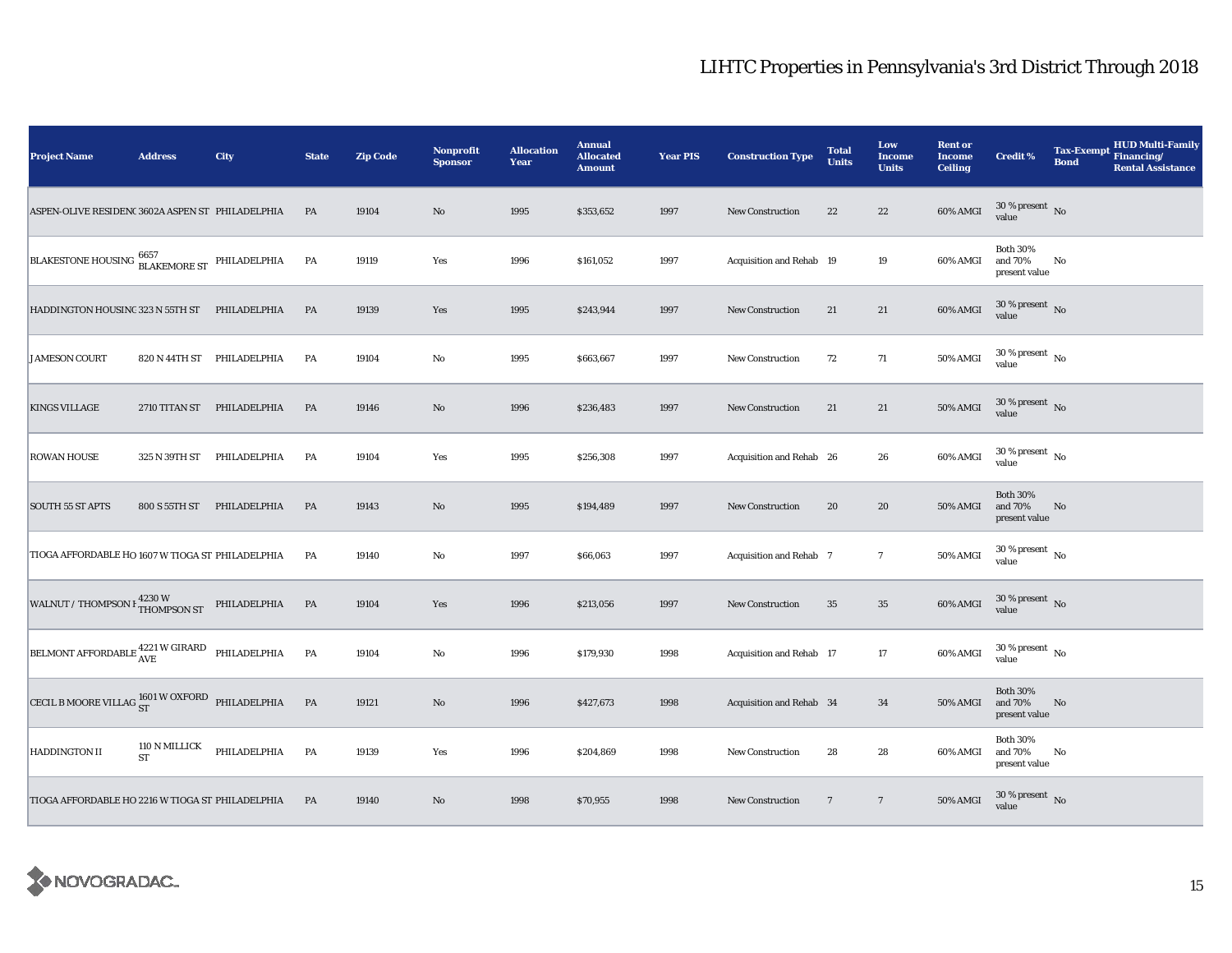| <b>Project Name</b>                                                   | <b>Address</b> | City                                   | <b>State</b> | <b>Zip Code</b> | Nonprofit<br><b>Sponsor</b> | <b>Allocation</b><br>Year | <b>Annual</b><br><b>Allocated</b><br><b>Amount</b> | <b>Year PIS</b> | <b>Construction Type</b>  | <b>Total</b><br><b>Units</b> | Low<br><b>Income</b><br><b>Units</b> | <b>Rent or</b><br><b>Income</b><br><b>Ceiling</b> | <b>Credit %</b>                      | <b>Tax-Exempt</b><br><b>Bond</b> | <b>HUD Multi-Family</b><br>Financing/<br><b>Rental Assistance</b> |
|-----------------------------------------------------------------------|----------------|----------------------------------------|--------------|-----------------|-----------------------------|---------------------------|----------------------------------------------------|-----------------|---------------------------|------------------------------|--------------------------------------|---------------------------------------------------|--------------------------------------|----------------------------------|-------------------------------------------------------------------|
| PENSDALE II                                                           | <b>ST</b>      | $4200\,\mathrm{MITCHELL}$ PHILADELPHIA | PA           | 19128           | Yes                         | 2007                      | \$274,866                                          | 2009            | <b>New Construction</b>   | 38                           | ${\bf 38}$                           | 50% AMGI                                          | 70 % present $\hbox{~No}$<br>value   |                                  |                                                                   |
| SPRING GARDEN COMM 601 N 17TH ST                                      |                | PHILADELPHIA                           | PA           | 19130           | Yes                         | 2007                      | \$745,352                                          | 2009            | <b>New Construction</b>   | 58                           | 58                                   | 60% AMGI                                          | $30\,\%$ present $\,$ Yes value      |                                  |                                                                   |
| NEW COURTLAND APT $\epsilon_{ST}^{319 \text{ W}$ JOHNSON PHILADELPHIA |                |                                        | PA           | 19144           | Yes                         | 2012                      | \$700,000                                          | 2011            | <b>New Construction</b>   | 62                           | 62                                   | 60% AMGI                                          | $70\,\%$ present $$$ No value        |                                  |                                                                   |
| PRESSER SENIOR APTS ST<br>ST<br>ST<br>ST<br>NUMBELPHIA PA             |                |                                        |              | 19144           | No                          | 2011                      | \$753,546                                          | 2011            | Not Indicated             | 45                           | 45                                   | 60% AMGI                                          | $70\,\%$ present $\,$ No value       |                                  |                                                                   |
| TEMPLE II N GRATZ                                                     |                | 1518 N GRATZ ST PHILADELPHIA           | PA           | 19121           | $\rm No$                    | 2012                      | \$1,185,670                                        | 2011            | Not Indicated             | 40                           | 40                                   | 60% AMGI                                          | $70\,\%$ present $\,$ No value       |                                  |                                                                   |
| WEST PHILADELPHIA RI $_{\rm ST}^{3728}$ WALLACE PHILADELPHIA          |                |                                        | PA           | 19104           | $\mathbf{No}$               | 2012                      | \$839,496                                          | 2011            | New Construction          | 40                           | 40                                   | 60% AMGI                                          | $70\,\%$ present $\,$ No value       |                                  |                                                                   |
| MPB SCHOOL APARTME 2811-19 W<br>SEDGLEY AVE                           |                | PHILADELPHIA                           | PA           | 19121-5245      | Yes                         | 2014                      | \$753,279                                          | 2013            | Acquisition and Rehab 28  |                              | 28                                   | 60% AMGI                                          | $70\,\%$ present $\,$ No value       |                                  | No                                                                |
| <b>ST MARON HALL</b>                                                  | <b>ST</b>      | 921 ELLSWORTH $_{\rm PHILADELPHIA}$    | PA           | 19147-4620      | No                          | 2014                      | \$1,226,166                                        | 2013            | New Construction          | 64                           | 64                                   | 60% AMGI                                          | $70\,\%$ present $\,$ No value       |                                  | No                                                                |
| ANTHONY WAYNE SR H! 1701 S 28TH ST PHILADELPHIA                       |                |                                        | PA           | 19145-1704      | No                          | 2014                      | \$1,149,842                                        | 2013            | New Construction          | 46                           | 46                                   | 60% AMGI                                          | $70\,\%$ present $\,$ No value       |                                  | No                                                                |
| FAIRMOUNT GARDENS FAIRMOUNT                                           | 1415<br>AVES   | PHILADELPHIA                           | PA           | 19130-2914      | Yes                         | 2015                      | \$1,101,207                                        | 2013            | <b>New Construction</b>   | 55                           | 55                                   | $60\%$ AMGI                                       | $70\,\%$ present $\,$ No value       |                                  | No                                                                |
| BECKETT GARDENS APT 1400 & 1401 N                                     |                | PHILADELPHIA                           | PA           | 19121-4280      | No                          | 2015                      | \$690,761                                          | 2013            | Acquisition and Rehab 132 |                              | 132                                  | 60% AMGI                                          | Not<br>Indicated                     | Yes                              | No                                                                |
| LEGACY PRES INITIATIV SCATTERED                                       |                | PHILADELPHIA                           | PA           | 19147-0000      | $\mathbf{N}\mathbf{o}$      | 2016                      | \$641,828                                          | 2013            | Acquisition and Rehab 139 |                              | 139                                  | $60\%$ AMGI                                       | $30\,\%$ present $\,$ Yes value      |                                  | No                                                                |
| WESTMINSTER SENIOR N 52ND ST                                          |                | PHILADELPHIA                           | PA           | 19131-5001      | No                          | 2014                      | \$1,112,947                                        | 2013            | Acquisition and Rehab 41  |                              | 41                                   | 60% AMGI                                          | $70$ % present $\,$ No $\,$<br>value |                                  | No                                                                |

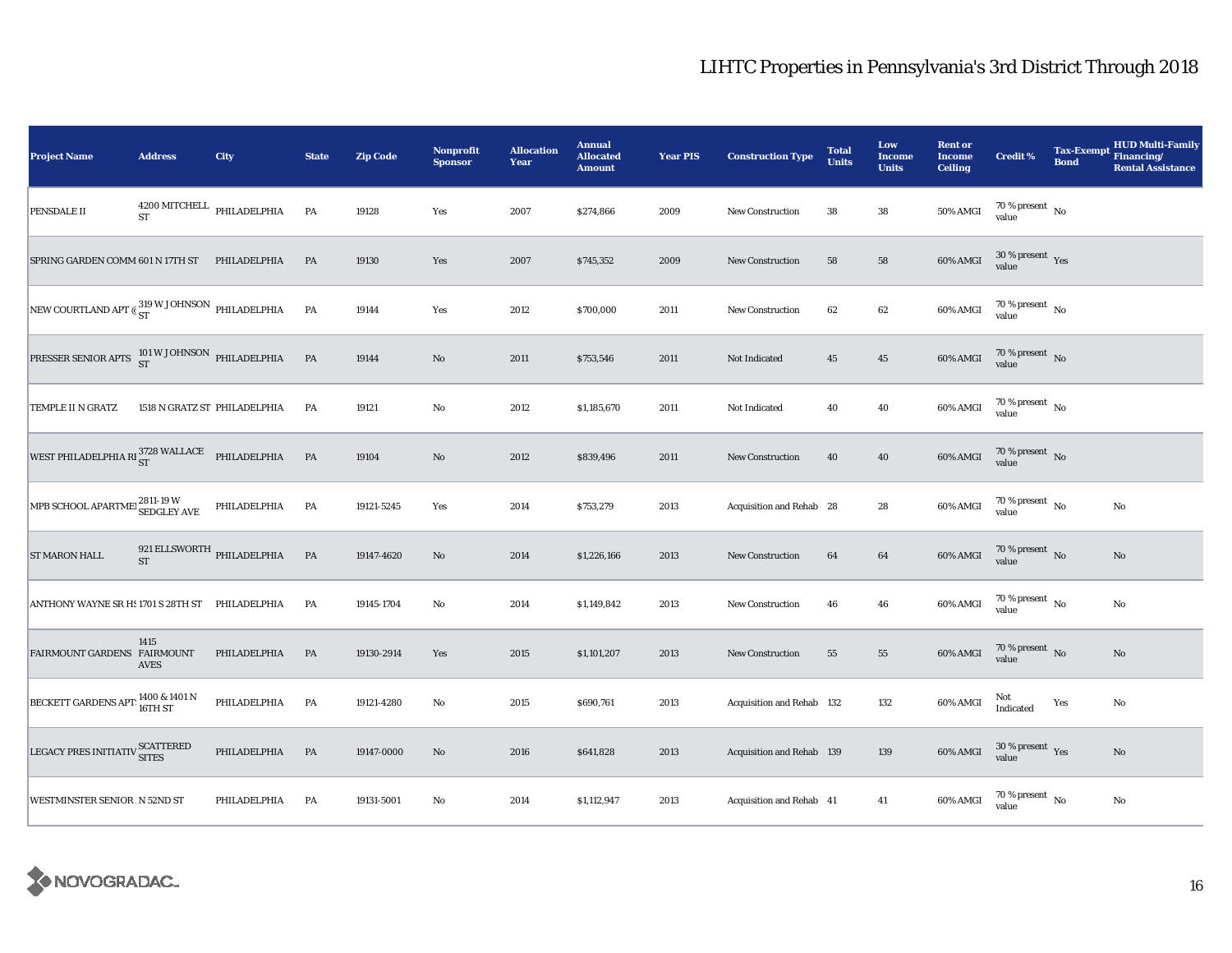| <b>Project Name</b>                                                       | <b>Address</b>     | City                     | <b>State</b>  | <b>Zip Code</b> | Nonprofit<br><b>Sponsor</b> | <b>Allocation</b><br>Year | <b>Annual</b><br><b>Allocated</b><br><b>Amount</b> | <b>Year PIS</b> | <b>Construction Type</b>  | <b>Total</b><br><b>Units</b> | Low<br><b>Income</b><br><b>Units</b> | <b>Rent or</b><br><b>Income</b><br><b>Ceiling</b> | <b>Credit %</b>                        | <b>Tax-Exempt</b><br><b>Bond</b> | <b>HUD Multi-Family</b><br>Financing/<br><b>Rental Assistance</b> |
|---------------------------------------------------------------------------|--------------------|--------------------------|---------------|-----------------|-----------------------------|---------------------------|----------------------------------------------------|-----------------|---------------------------|------------------------------|--------------------------------------|---------------------------------------------------|----------------------------------------|----------------------------------|-------------------------------------------------------------------|
| NICETOWN COURT II                                                         | AVE                | GERMANTOWN PHILADELPHIA  | PA            | 19140-1008      | Yes                         | 2015                      | \$1,087,778                                        | 2013            | <b>New Construction</b>   | 50                           | 50                                   | 60% AMGI                                          | 70 % present $\hbox{~No}$<br>value     |                                  | $\rm No$                                                          |
| NUGENT SENIOR APART $^{221}_{\rm ST}$ W JOHNSON PHILADELPHIA              |                    |                          | PA            | 19144-2511      | $\rm No$                    | 2014                      | \$1,149,226                                        | 2013            | <b>New Construction</b>   | 57                           | 57                                   | 60% AMGI                                          | $70$ % present $\,$ No $\,$<br>value   |                                  | No                                                                |
| OPPORTUNITIES TOWEF HUNTING PARK PHILADELPHIA                             | 1717-1727 W<br>AVE |                          | PA            | 19140-2927      | No                          | 2014                      | \$1,436,253                                        | 2013            | Acquisition and Rehab 276 |                              | 276                                  | 60% AMGI                                          | $30\,\%$ present $\,$ Yes value        |                                  | No                                                                |
| VENANGO HOUSE APTS 2112-2122 W                                            |                    | PHILADELPHIA             | PA            | 19140-3937      | No                          | 2015                      | \$60,000                                           | 2013            | Acquisition and Rehab 106 |                              | 106                                  | 60% AMGI                                          | $70$ % present $\,$ No $\,$<br>value   |                                  | No                                                                |
| WILLIAM WAY SENIOR F $_{\rm ST}^{249-257\text{ S}13\text{TH}}$            |                    | PHILADELPHIA             | PA            | 19107-5601      | No                          | 2015                      | \$1,118,096                                        | 2013            | <b>New Construction</b>   | 56                           | 56                                   | 60% AMGI                                          | 70 % present $\hbox{~No}$<br>value     |                                  | No                                                                |
| 60TH STREET CORRIDOIS 60TH ST                                             |                    | PHILADELPHIA             | PA            | 19139-0000      | No                          | 2017                      | \$1,138,219                                        | 2014            | <b>New Construction</b>   | 60                           | $\bf{60}$                            | 60% AMGI                                          | $70$ % present $\,$ No $\,$<br>value   |                                  | No                                                                |
| FAIRTHORNE SENIOR H 6761 & 6763                                           |                    | PHILADELPHIA             | PA            | 19128-2464      | No                          | 2016                      | \$306,741                                          | 2014            | <b>New Construction</b>   | 40                           | 40                                   | 60% AMGI                                          | $30\,\%$ present $\,$ Yes value        |                                  | No                                                                |
| WYNNEFIELD PLACE SEI 1717 N 54TH ST PHILADELPHIA                          |                    |                          | PA            | 19131-3348      | Yes                         | 2016                      | \$402,364                                          | 2014            | Acquisition and Rehab 48  |                              | 48                                   | 60% AMGI                                          | $30$ % present $\,$ $\rm Yes$<br>value |                                  | No                                                                |
| TASKER VILLAGE APTS $^{1508-1548}_{ST}$ S 16TH PHILADELPHIA               |                    |                          | $\mathbf{PA}$ | 19146-4711      | Yes                         | 2017                      | \$316,073                                          | 2014            | Acquisition and Rehab 28  |                              | 28                                   | 60% AMGI                                          | $70\,\%$ present $\,$ No value         |                                  | $\mathbf{No}$                                                     |
| $\boxed{\text{PARTNERSHIP PRESERV}\frac{\text{SCATTERED}}{\text{STIES}}}$ |                    | PHILADELPHIA             | PA            | 19104-0000      | No                          | 2019                      | \$604,900                                          | 2014            | <b>New Construction</b>   | 99                           | 99                                   | 60% AMGI                                          | 30 % present<br>value                  |                                  | $\rm No$                                                          |
| 810 ARCH STREET                                                           | 810 ARCH ST        | PHILADELPHIA             | PA            | 19107-3120      | Yes                         | 2017                      | \$1,791,902                                        | 2015            | New Construction          | 94                           | 94                                   | 60% AMGI                                          | $70\,\%$ present $\,$ No value         |                                  | $\mathbf{No}$                                                     |
| <b>PARK TOWER</b>                                                         | 4001<br>N AVE      | CONSHOHOCKE PHILADELPHIA | PA            | 19131-1711      | No                          | 2017                      | \$603,350                                          | 2015            | Acquisition and Rehab 156 |                              | 156                                  | 60% AMGI                                          | Not<br>Indicated                       | Yes                              | No                                                                |
| NEW COURTLAND APTS ALLEGHENY                                              | 1900W<br>AVE       | PHILADELPHIA             | PA            | 19132-1614      | Yes                         | 2018                      | \$1,180,944                                        | 2015            | <b>New Construction</b>   | 60                           | 60                                   | 60% AMGI                                          | Not<br>Indicated                       |                                  | No                                                                |

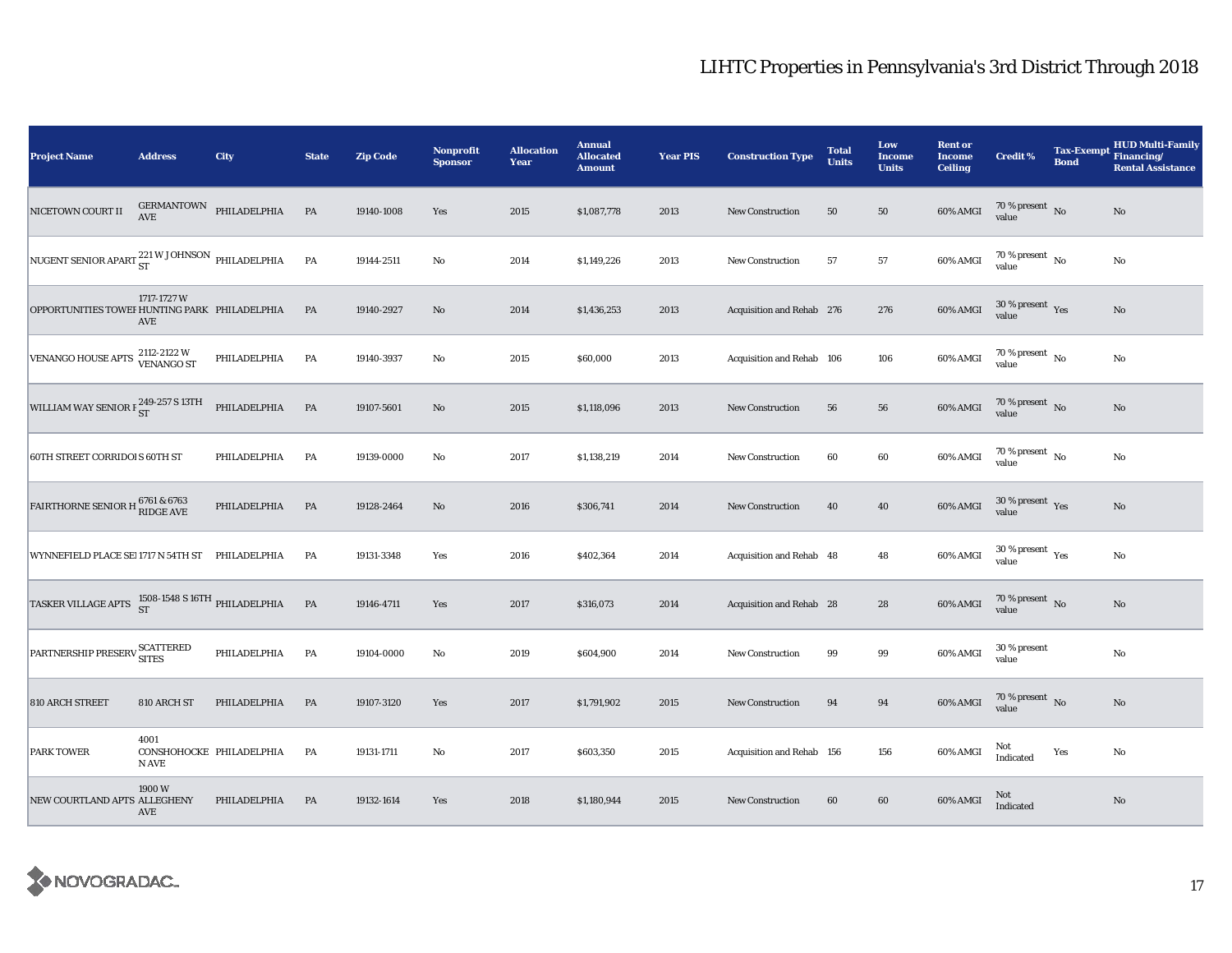| <b>Project Name</b>                                          | <b>Address</b>                        | <b>City</b>  | <b>State</b> | <b>Zip Code</b> | Nonprofit<br><b>Sponsor</b> | <b>Allocation</b><br>Year | <b>Annual</b><br><b>Allocated</b><br><b>Amount</b> | <b>Year PIS</b> | <b>Construction Type</b>        | <b>Total</b><br><b>Units</b> | Low<br><b>Income</b><br><b>Units</b> | <b>Rent or</b><br><b>Income</b><br><b>Ceiling</b> | <b>Credit %</b>                      | <b>Bond</b> | <b>HUD Multi-Family</b><br>Tax-Exempt Financing/<br><b>Rental Assistance</b> |
|--------------------------------------------------------------|---------------------------------------|--------------|--------------|-----------------|-----------------------------|---------------------------|----------------------------------------------------|-----------------|---------------------------------|------------------------------|--------------------------------------|---------------------------------------------------|--------------------------------------|-------------|------------------------------------------------------------------------------|
| 4050 APARTMENTS                                              | 4055-4066<br><b>HAVERFORD</b><br>AVE  | PHILADELPHIA | PA           | 19104-1745      | Yes                         | 2018                      | \$560,072                                          | 2016            | <b>New Construction</b>         | 20                           | 20                                   | 60% AMGI                                          | 70 % present<br>value                |             | No                                                                           |
| DIAMOND ST INITIATIVI DIAMOND ST                             |                                       | PHILADELPHIA | PA           | 19121-1209      | $\rm No$                    | 2018                      | \$1,186,990                                        | 2016            | <b>New Construction</b>         | 46                           | 46                                   | 60% AMGI                                          | 70 % present<br>value                |             | No                                                                           |
| MOUNT VERNON MANO 3202 MANTUA                                |                                       | PHILADELPHIA | PA           | 19104-0000      | Yes                         | 2018                      | \$1,016,000                                        | 2016            | Acquisition and Rehab 46        |                              | 46                                   | 60% AMGI                                          | 70 % present<br>value                |             | $\rm No$                                                                     |
| BELMONT SPECIALTY H $^{2566}_{\rm AVE}$ BELMONT PHILADELPHIA |                                       |              | <b>PA</b>    | 19131-2712      | $\mathbf{N}\mathbf{o}$      | 2018                      | \$383,330                                          | 2016            | <b>New Construction</b>         | 40                           | 40                                   | 60% AMGI                                          | 30 % present<br>value                |             | No                                                                           |
| BELMONT SPECIALTY H <sub>1</sub> 2566 BELMONT                |                                       | PHILADELPHIA | PA           | 19131-0000      | Yes                         | 2019                      | \$1,089,069                                        | 2016            | <b>New Construction</b>         | 40                           | 40                                   | 60% AMGI                                          | 70 % present<br>value                |             | No                                                                           |
| BRESLYN HOUSE APART 4624-4642                                |                                       | PHILADELPHIA | PA           | 19139-4401      | No                          | 2019                      | \$412,473                                          | 2016            | Acquisition and Rehab 60        |                              | 60                                   | 60% AMGI                                          | 30 % present<br>value                |             | No                                                                           |
| <b>QUEEN LANE APTS</b>                                       | 301-329 W<br><b>QUEEN LN</b>          | PHILADELPHIA | PA           | 19144-4030      | No                          | 2019                      | \$696,015                                          | 2016            | <b>New Construction</b>         | 55                           | 55                                   | 60% AMGI                                          | 30 % present<br>value                |             | No                                                                           |
| ST JOHN NEUMANN PLA 2627 MIFFLIN ST PHILADELPHIA             |                                       |              | PA           | 19145-1741      | Yes                         | 2019                      | \$1,200,000                                        | 2017            | <b>New Construction</b>         | 52                           | 52                                   | 60% AMGI                                          | 70 % present<br>value                |             | $\mathbf{No}$                                                                |
| WYNNE SENIOR RESIDE 2001-2011 N                              |                                       | PHILADELPHIA | PA           | 19131-2340      | $\mathbf{No}$               | 2019                      | \$1,200,000                                        | 2017            | <b>New Construction</b>         | 51                           | 51                                   | 60% AMGI                                          | 70 % present<br>value                |             | No                                                                           |
| <b>BRANTWOOD II</b>                                          | 4144 PARKSIDE<br>$\operatorname{AVE}$ | PHILADELPHIA | PA           | 19104           | Yes                         | 1996                      | \$169,855                                          | 1999            | <b>Acquisition and Rehab 16</b> |                              | 16                                   | 60% AMGI                                          | 70 % present $\,$ No $\,$<br>value   |             |                                                                              |
| BROOKS SCHOOL APTS WYALUSING                                 | 5630<br>AVE                           | PHILADELPHIA | PA           | 19131           | No                          | 1997                      | \$296,106                                          | 1999            | Acquisition and Rehab 33        |                              | 33                                   | 50% AMGI                                          | 70 % present $\hbox{~No}$<br>value   |             |                                                                              |
| HELP PHILADELPHIA I WYALUSING                                | 4900<br>AVE                           | PHILADELPHIA | <b>PA</b>    | 19131           | Yes                         | 1996                      | \$569,857                                          | 1999            | <b>New Construction</b>         | 40                           | 40                                   | 60% AMGI                                          | 70 % present $\,$ No $\,$<br>value   |             |                                                                              |
| HELP PHILADELPHIA II WYALUSING                               | 4900<br>AVE                           | PHILADELPHIA | PA           | 19131           | Yes                         | 1997                      | \$506,268                                          | 1999            | <b>New Construction</b>         | 50                           | 50                                   | 60% AMGI                                          | $30$ % present $\,$ No $\,$<br>value |             |                                                                              |

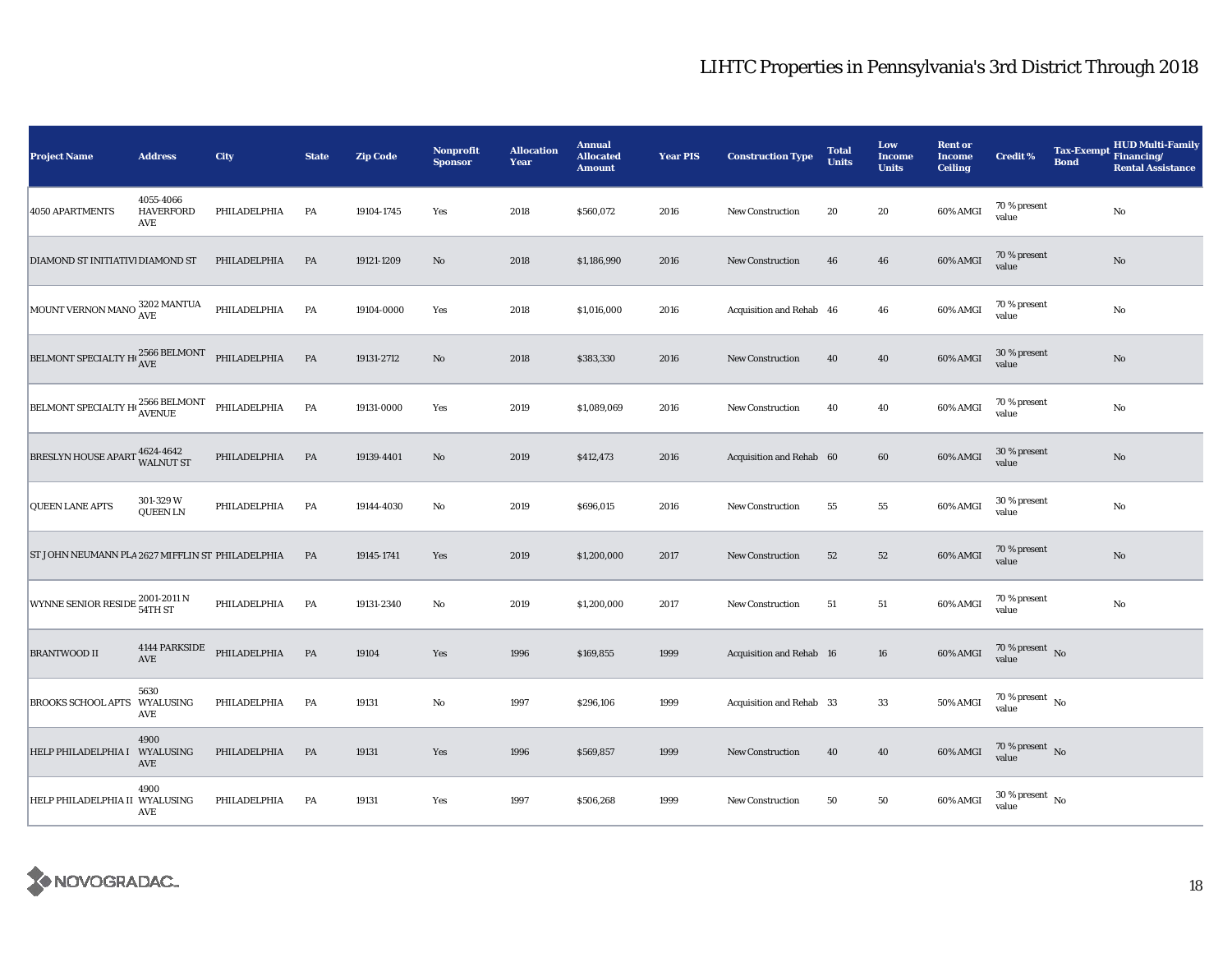| <b>Project Name</b>                                                                                                | <b>Address</b>                                 | City                        | <b>State</b>  | <b>Zip Code</b> | <b>Nonprofit</b><br><b>Sponsor</b> | <b>Allocation</b><br>Year | <b>Annual</b><br><b>Allocated</b><br><b>Amount</b> | <b>Year PIS</b>      | <b>Construction Type</b> | <b>Total</b><br><b>Units</b> | Low<br>Income<br><b>Units</b> | <b>Rent or</b><br><b>Income</b><br><b>Ceiling</b> | <b>Credit %</b>                             | <b>Tax-Exempt</b><br><b>Bond</b> | HUD Multi-Family<br>Financing/<br><b>Rental Assistance</b> |
|--------------------------------------------------------------------------------------------------------------------|------------------------------------------------|-----------------------------|---------------|-----------------|------------------------------------|---------------------------|----------------------------------------------------|----------------------|--------------------------|------------------------------|-------------------------------|---------------------------------------------------|---------------------------------------------|----------------------------------|------------------------------------------------------------|
| $\begin{tabular}{ll} \textbf{MARLTON RESIDENCES} & \textbf{1731 MARLTON} & \textbf{PHILADELPHIA} \\ \end{tabular}$ |                                                |                             | PA            | 19104           | No                                 | 1997                      | \$220,198                                          | 1999                 | Acquisition and Rehab 25 |                              | $\bf 25$                      | 60% AMGI                                          | $30$ % present $\,$ No $\,$<br>value        |                                  |                                                            |
| MID-CITY YWCA APTS                                                                                                 | $2025\,{\rm CHESTNUT}$ PHILADELPHIA ${\rm ST}$ |                             | $\mathbf{PA}$ | 19103           | $\rm No$                           | 1997                      | \$304,230                                          | 1999                 | Acquisition and Rehab 60 |                              | 60                            | 50% AMGI                                          | $70$ % present $\,$ No $\,$<br>value        |                                  |                                                            |
| <b>REED HOUSE</b>                                                                                                  |                                                | 1320 S 32ND ST PHILADELPHIA | PA            | 19146           | No                                 | 1997                      | \$458,171                                          | 1999                 | Acquisition and Rehab 67 |                              | 67                            | 60% AMGI                                          | $30\,\%$ present $\,$ No value              |                                  |                                                            |
| RESIDENCE AT 6000 BAI $^{6018}_{\rm BALTIMORE\,AVE}$ PHILADELPHIA                                                  |                                                |                             | PA            | 19143           | $\rm No$                           | 1997                      | \$321,097                                          | 1999                 | Acquisition and Rehab 46 |                              | 46                            | 60% AMGI                                          | $30\,\%$ present $\,$ No $\,$<br>value      |                                  |                                                            |
| UNIVERSAL COURT I 913 S 15TH ST                                                                                    |                                                | PHILADELPHIA                | PA            | 19146           | Yes                                | 1996                      | \$461,672                                          | 1999                 | New Construction         | 32                           | $32\,$                        | 60% AMGI                                          | $70\,\%$ present $${\rm No}$$ value         |                                  |                                                            |
| CHATHAM COURT APTS 242 S 49TH ST PHILADELPHIA                                                                      |                                                |                             | PA            | 19139           | No                                 | 1998                      | \$558,554                                          | 2000                 | New Construction         | 44                           | 44                            | 50% AMGI                                          | $30\,\%$ present $\,$ No $\,$<br>value      |                                  |                                                            |
| ST ANTHONY'S SENIOR I <sup>2309</sup> CARPENTER ST                                                                 |                                                | PHILADELPHIA                | <b>PA</b>     | 19146           | No                                 | 1998                      | \$682,578                                          | 2000                 | Acquisition and Rehab 53 |                              | 53                            | 60% AMGI                                          | <b>Both 30%</b><br>and 70%<br>present value | No                               |                                                            |
| UNIVERSAL COURTS II 800 S 16TH ST                                                                                  |                                                | PHILADELPHIA                | PA            | 19146           | Yes                                | 1997                      | \$286,846                                          | 2000                 | New Construction         | 19                           | $19\,$                        | 50% AMGI                                          | $30$ % present $\,$ No $\,$<br>value        |                                  |                                                            |
| <b>BELMONT GARDENS</b>                                                                                             | 754 N 41ST ST                                  | PHILADELPHIA                | PA            | 19104           | Yes                                | 1999                      | \$394,276                                          | 2001                 | New Construction         | 27                           | $27\,$                        | 50% AMGI                                          | $30\,\%$ present $\,$ No value              |                                  |                                                            |
| 328 N HOLLY (IMANI)                                                                                                | 328 N HOLLY ST PHILADELPHIA                    |                             | PA            | 19104           |                                    | Insufficient<br>Data      | $\$0$                                              | Insufficient<br>Data | Not Indicated            | 1                            | $\bf{0}$                      |                                                   | Not<br>Indicated                            |                                  |                                                            |
| <b>BANCROFT COURT</b>                                                                                              | 1604W<br><b>ALLEGHENY</b><br>AVE               | PHILADELPHIA                | PA            | 19132           |                                    | Insufficient<br>Data      | $\$0$                                              | Insufficient<br>Data | Not Indicated            | 60                           | $\bf{0}$                      |                                                   | Not<br>Indicated                            |                                  |                                                            |
| CRICKET COURT COMM <sup>430507549</sup> W                                                                          |                                                | PHILADELPHIA                | PA            | 19144           |                                    | Insufficient<br>Data      | $\$0$                                              | Insufficient<br>Data | Not Indicated            | 143                          | $\bf{0}$                      |                                                   | Not<br>Indicated                            |                                  |                                                            |
| HIGH STREET MANOR (I 81 E HIGH ST                                                                                  |                                                | PHILADELPHIA                | PA            | 19144           |                                    | Insufficient<br>Data      | $\$0$                                              | Insufficient<br>Data | Not Indicated            | 15                           | $\bf{0}$                      |                                                   | Not<br>Indicated                            |                                  |                                                            |

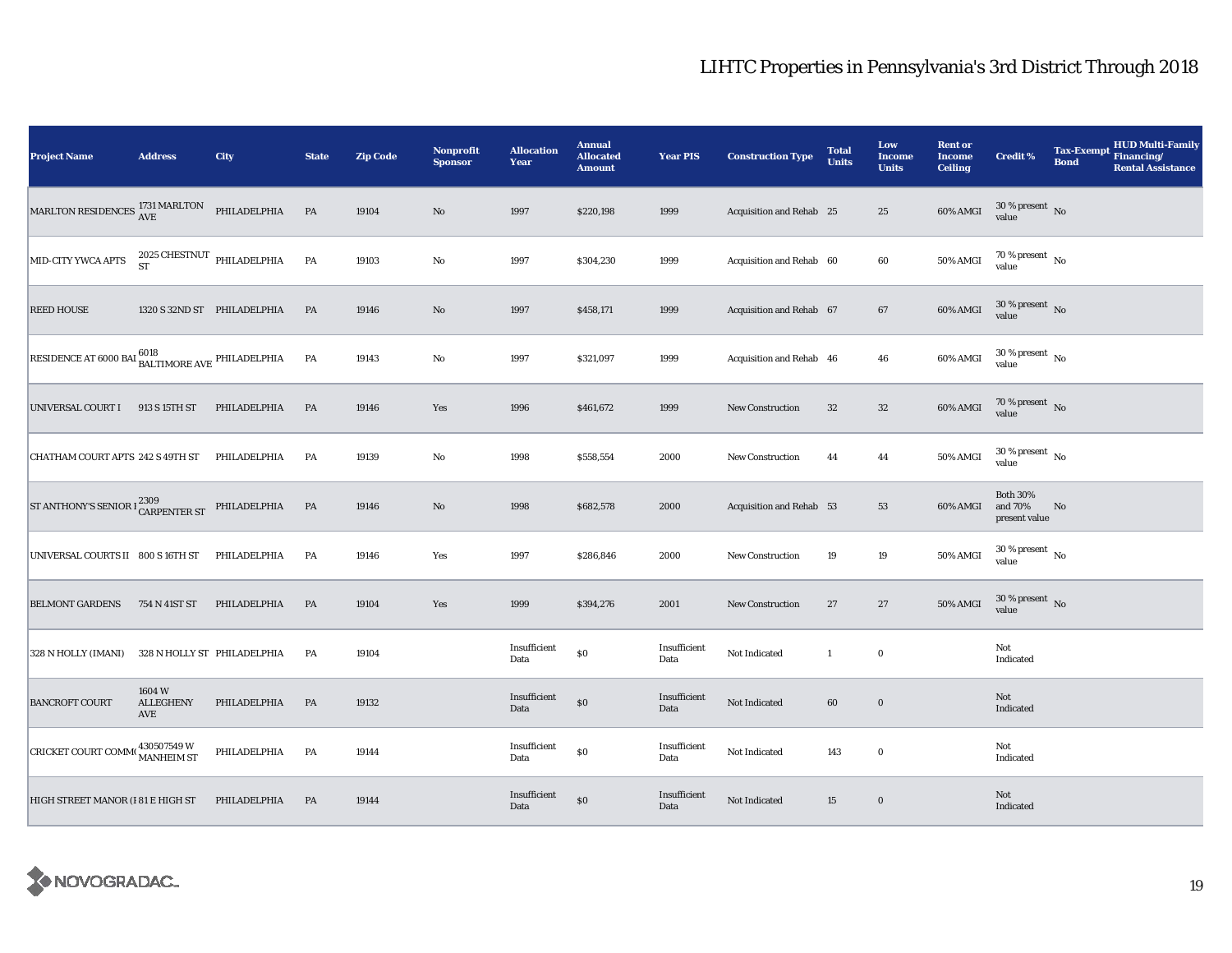| Project Name                                                        | <b>Address</b>                        | City                                   | <b>State</b> | <b>Zip Code</b> | Nonprofit<br><b>Sponsor</b> | <b>Allocation</b><br>Year             | <b>Annual</b><br><b>Allocated</b><br><b>Amount</b> | <b>Year PIS</b>      | <b>Construction Type</b> | <b>Total</b><br><b>Units</b> | Low<br><b>Income</b><br><b>Units</b> | <b>Rent or</b><br><b>Income</b><br><b>Ceiling</b> | Credit %         | <b>Bond</b> | Tax-Exempt HUD Multi-Family<br><b>Rental Assistance</b> |
|---------------------------------------------------------------------|---------------------------------------|----------------------------------------|--------------|-----------------|-----------------------------|---------------------------------------|----------------------------------------------------|----------------------|--------------------------|------------------------------|--------------------------------------|---------------------------------------------------|------------------|-------------|---------------------------------------------------------|
| <b>HOLMES SCHOOL</b>                                                | <b>ST</b>                             | $5429 \, \mbox{CHESTNUT}$ PHILADELPHIA | <b>PA</b>    | 19139           |                             | Insufficient<br>Data                  | $\$0$                                              | Insufficient<br>Data | Not Indicated            | 42                           | $\bf{0}$                             |                                                   | Not<br>Indicated |             |                                                         |
| <b>HOPE HAVEN</b>                                                   | $2826\,\mathrm{W}$ DIAMOND ST         | PHILADELPHIA                           | <b>PA</b>    | 19121           |                             | Insufficient<br>Data                  | \$0                                                | Insufficient<br>Data | Not Indicated            | 10                           | $\mathbf 0$                          |                                                   | Not<br>Indicated |             |                                                         |
| <b>KAIROS HOUSE</b>                                                 | <b>1440 N BROAD</b><br><b>ST</b>      | PHILADELPHIA                           | PA           | 19121           |                             | Insufficient<br>Data                  | $\$0$                                              | Insufficient<br>Data | Not Indicated            | 36                           | $\bf{0}$                             |                                                   | Not<br>Indicated |             |                                                         |
| LOFTS AT BREWERYTOV $_{ST}^{3000 \text{ W MASTER}}$ PHILADELPHIA PA |                                       |                                        |              | 19121           |                             | 2003                                  | \$0                                                | Insufficient<br>Data | Not Indicated            | 61                           | $\mathbf 0$                          |                                                   | Not<br>Indicated |             |                                                         |
| <b>MANTUA PHASE II</b>                                              | 3516<br><b>FAIRMOUNT</b><br>AVE       | PHILADELPHIA                           | PA           | 19104           |                             | $\operatorname{Insufficient}$<br>Data | $\$0$                                              | Insufficient<br>Data | Not Indicated            | 51                           | $\bf{0}$                             |                                                   | Not<br>Indicated |             |                                                         |
| MOUNT VERNON MANO $^{3311}_{ST}$ WALLACE PHILADELPHIA               |                                       |                                        | PA           | 19104           |                             | Insufficient<br>Data                  | $\$0$                                              | Insufficient<br>Data | Not Indicated            | 75                           | $\mathbf 0$                          |                                                   | Not<br>Indicated |             |                                                         |
| MT SINAI APTS                                                       | 430 REED ST                           | PHILADELPHIA                           | PA           | 19147           |                             | Insufficient<br>Data                  | $\$0$                                              | Insufficient<br>Data | Not Indicated            | 38                           | $\mathbf 0$                          |                                                   | Not<br>Indicated |             |                                                         |
| NICETOWN COURT                                                      | 4330<br>AVE                           | GERMANTOWN PHILADELPHIA                | PA           | 19140           |                             | Insufficient<br>Data                  | $\$0$                                              | Insufficient<br>Data | Not Indicated            | $37\,$                       | $\mathbf 0$                          |                                                   | Not<br>Indicated |             |                                                         |
| <b>OSUN VILLAGE</b>                                                 | <b>2308 GRAYS</b><br><b>FERRY AVE</b> | PHILADELPHIA                           | PA           | 19146           |                             | Insufficient<br>Data                  | $\$0$                                              | Insufficient<br>Data | Not Indicated            | 16                           | $\mathbf 0$                          |                                                   | Not<br>Indicated |             |                                                         |
| <b>PAVILION</b>                                                     | 3901<br>N AVE                         | CONSHOHOCKE PHILADELPHIA               | PA           | 19131           |                             | Insufficient<br>Data                  | $\$0$                                              | Insufficient<br>Data | Not Indicated            | 295                          | $\bf{0}$                             |                                                   | Not<br>Indicated |             |                                                         |
| RIVERSIDE SENIOR APT. 158 N 23RD ST                                 |                                       | PHILADELPHIA                           | PA           | 19103           |                             | Insufficient<br>Data                  | $\$0$                                              | Insufficient<br>Data | Not Indicated            | 149                          | $\bf{0}$                             |                                                   | Not<br>Indicated |             |                                                         |
| <b>SOUTHWARK PLAZA</b>                                              | 401<br>AVE                            | WASHINGTON PHILADELPHIA                | PA           | 19147           |                             | Insufficient<br>Data                  | $\$0$                                              | Insufficient<br>Data | Not Indicated            | 470                          | $\mathbf 0$                          |                                                   | Not<br>Indicated |             |                                                         |
| ST JOHN THE EVANGELI 1212 LUDLOW ST PHILADELPHIA                    |                                       |                                        | PA           | 19107           |                             | Insufficient<br>Data                  | $\$0$                                              | Insufficient<br>Data | Not Indicated            | 79                           | $\mathbf 0$                          |                                                   | Not<br>Indicated |             |                                                         |

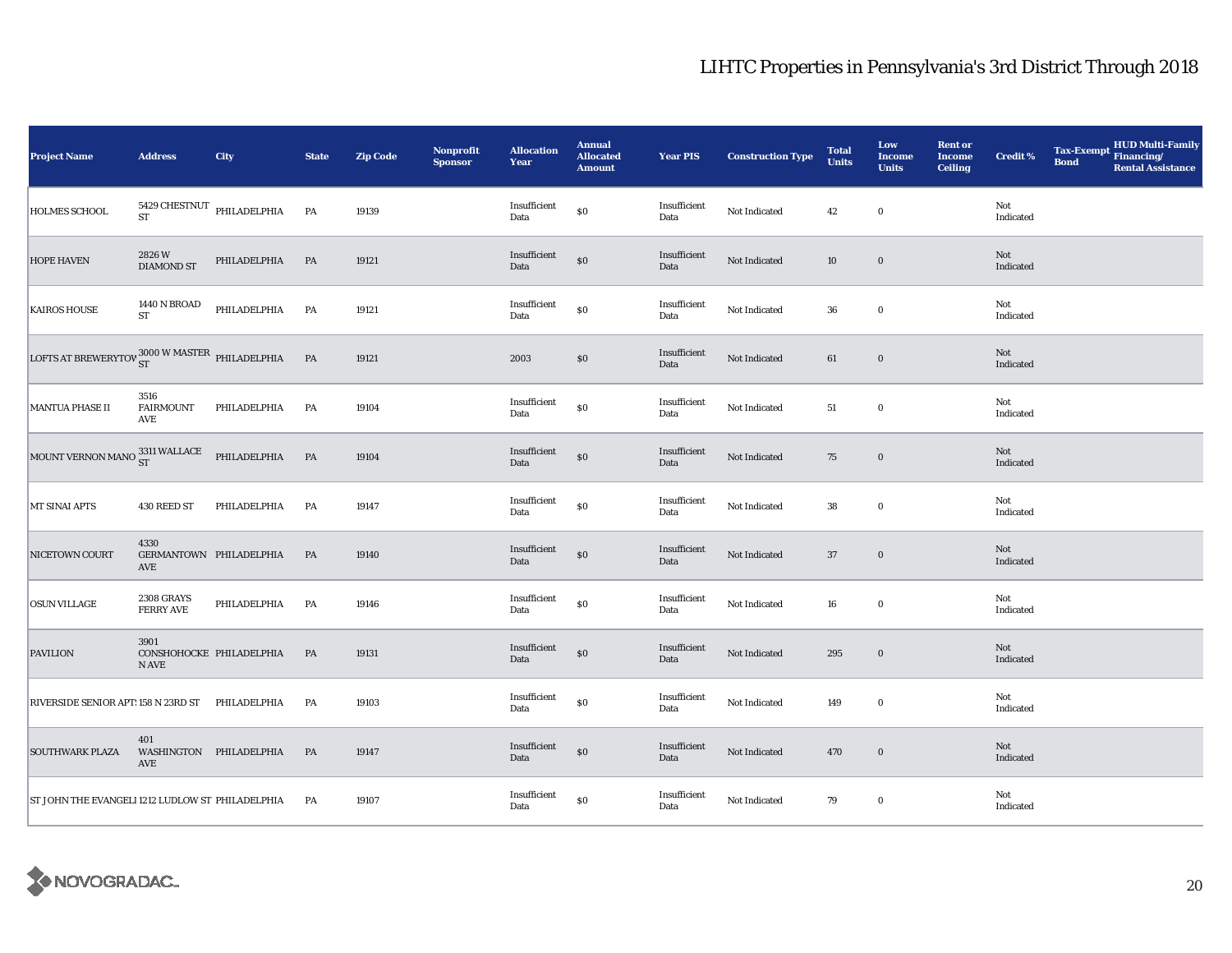| <b>Project Name</b>                                         | <b>Address</b>              | City                                       | <b>State</b> | <b>Zip Code</b> | Nonprofit<br><b>Sponsor</b> | <b>Allocation</b><br>Year | <b>Annual</b><br><b>Allocated</b><br><b>Amount</b> | <b>Year PIS</b>      | <b>Construction Type</b>       | <b>Total</b><br><b>Units</b> | Low<br><b>Income</b><br><b>Units</b> | <b>Rent or</b><br><b>Income</b><br><b>Ceiling</b> | <b>Credit %</b>                | <b>Tax-Exempt</b><br><b>Bond</b> | HUD Multi-Family<br>Financing/<br><b>Rental Assistance</b> |
|-------------------------------------------------------------|-----------------------------|--------------------------------------------|--------------|-----------------|-----------------------------|---------------------------|----------------------------------------------------|----------------------|--------------------------------|------------------------------|--------------------------------------|---------------------------------------------------|--------------------------------|----------------------------------|------------------------------------------------------------|
| TEMPLE I NORTH 16TH ! 1703 N 16TH ST PHILADELPHIA           |                             |                                            | PA           | 19121           |                             | Insufficient<br>Data      | $\$0$                                              | Insufficient<br>Data | Not Indicated                  | 58                           | $\bf{0}$                             |                                                   | Not<br>Indicated               |                                  |                                                            |
| <b>TIOGA HOUSING IV</b>                                     |                             | 1721 W TIOGA ST PHILADELPHIA               | PA           | 19140           |                             | Insufficient<br>Data      | $\$0$                                              | Insufficient<br>Data | Not Indicated                  | $\overline{4}$               | $\bf{0}$                             |                                                   | Not<br>Indicated               |                                  |                                                            |
| <b>WALNUT PARK PLAZA</b>                                    | $6250\,{\rm WALNUT}$ ST     | PHILADELPHIA                               | PA           | 19139           |                             | 2004                      | $\$0$                                              | Insufficient<br>Data | Not Indicated                  | 224                          | $\boldsymbol{0}$                     |                                                   | Not<br>Indicated               |                                  |                                                            |
| 13 S 44TH ST                                                | 13 S 44TH ST                | PHILADELPHIA                               | PA           | 19104           | No                          | 1987                      | \$168                                              | 1987                 | Acquisition and Rehab 1        |                              | $\mathbf{1}$                         | 60% AMGI                                          | $30\,\%$ present $\,$ No value |                                  |                                                            |
| 1400 N 54TH ST APTS                                         |                             | 1400 N 54TH ST PHILADELPHIA                | PA           | 19131           | $\rm No$                    | 1987                      | \$1,037                                            | 1987                 | <b>Acquisition and Rehab 3</b> |                              | $\mathbf{3}$                         | 60% AMGI                                          | $30\,\%$ present $\,$ No value |                                  |                                                            |
| 16 S 44TH ST                                                | 16 S 44TH ST                | PHILADELPHIA                               | PA           | 19104           | $\mathbf{No}$               | 1987                      | \$168                                              | 1987                 | Acquisition and Rehab 1        |                              | $\mathbf{1}$                         | 60% AMGI                                          | $30\,\%$ present $\,$ No value |                                  |                                                            |
| 2015 W GODFREY AVE                                          | 2015 W<br>GODFREY AVE       | PHILADELPHIA                               | <b>PA</b>    | 19138           | $\rm No$                    | 1987                      | \$346                                              | 1987                 | Acquisition and Rehab 1        |                              | $\mathbf{1}$                         | 60% AMGI                                          | $30\,\%$ present $\,$ No value |                                  |                                                            |
| 323 E SHEDAKER ST                                           | 323 E<br><b>SHEDAKER ST</b> | PHILADELPHIA                               | PA           | 19144           | $\rm No$                    | 1987                      | \$532                                              | 1987                 | Acquisition and Rehab 1        |                              | $\mathbf{1}$                         | 60% AMGI                                          | $30\,\%$ present $\,$ No value |                                  |                                                            |
| 5001 CATHARINE ST                                           | 5001<br>CATHARINE ST        | PHILADELPHIA PA                            |              | 19143           | $\rm No$                    | 1987                      | \$3,640                                            | 1987                 | Acquisition and Rehab 2        |                              | $\boldsymbol{2}$                     | 60% AMGI                                          | $30\,\%$ present $\,$ No value |                                  |                                                            |
| 5162 FUNSTON ST APTS $\frac{5162}{ST}$ FUNSTON PHILADELPHIA |                             |                                            | PA           | 19139           | $\rm No$                    | 1987                      | \$1,804                                            | 1987                 | Acquisition and Rehab 1        |                              | $\mathbf{1}$                         | 60% AMGI                                          | $30\,\%$ present $\,$ No value |                                  |                                                            |
| 5510 MALCOLM ST                                             | <b>ST</b>                   | $5510\,\mathrm{MALCOLM}\quad$ PHILADELPHIA | <b>PA</b>    | 19143           | $\rm No$                    | 1987                      | $\$0$                                              | 1987                 | Acquisition and Rehab 1        |                              | $\mathbf{1}$                         |                                                   | Not<br>Indicated               | No                               |                                                            |
| 5514 W OXFORD ST                                            |                             | $5514\text{ W OXFORD}$ PHILADELPHIA ST     | PA           | 19131           | $\mathbf{No}$               | 1987                      | \$0                                                | 1987                 | Acquisition and Rehab 1        |                              | $\mathbf{1}$                         |                                                   | Not<br>Indicated               | No                               |                                                            |
| 808 N 63RD ST                                               |                             | 808 N 63RD ST PHILADELPHIA                 | <b>PA</b>    | 19151           | No                          | 1987                      | \$6,300                                            | 1987                 | Acquisition and Rehab 9        |                              | 9                                    | 60% AMGI                                          | $30\,\%$ present $\,$ No value |                                  |                                                            |

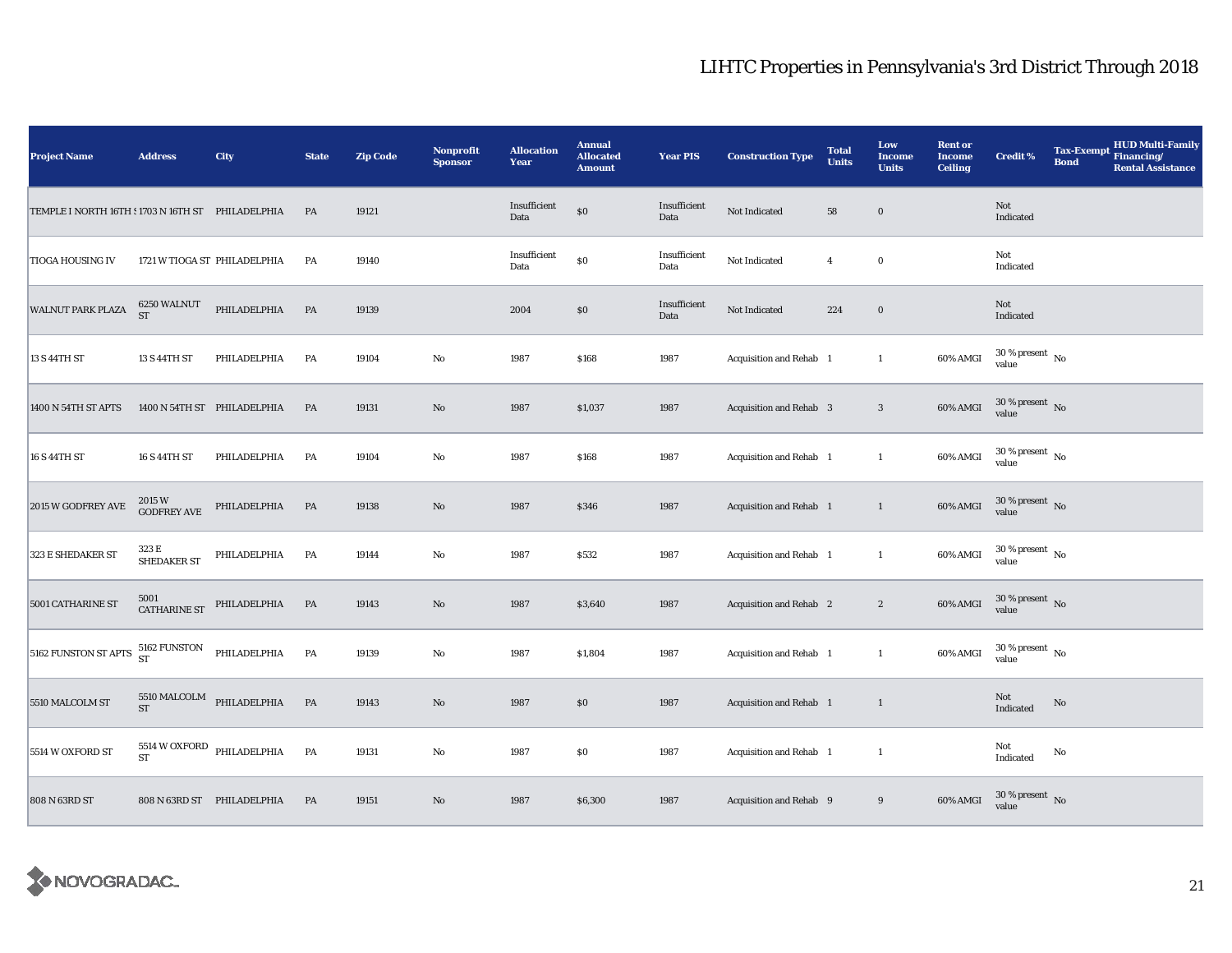| <b>Project Name</b>                            | <b>Address</b>                      | City                                 | <b>State</b> | <b>Zip Code</b> | <b>Nonprofit</b><br><b>Sponsor</b> | <b>Allocation</b><br>Year | <b>Annual</b><br><b>Allocated</b><br><b>Amount</b> | <b>Year PIS</b> | <b>Construction Type</b>  | <b>Total</b><br><b>Units</b> | Low<br>Income<br><b>Units</b> | <b>Rent or</b><br><b>Income</b><br><b>Ceiling</b> | <b>Credit %</b>                      | <b>Bond</b> | <b>HUD Multi-Family</b><br>Tax-Exempt Financing/<br><b>Rental Assistance</b> |
|------------------------------------------------|-------------------------------------|--------------------------------------|--------------|-----------------|------------------------------------|---------------------------|----------------------------------------------------|-----------------|---------------------------|------------------------------|-------------------------------|---------------------------------------------------|--------------------------------------|-------------|------------------------------------------------------------------------------|
| NATIONAL TEMPLE                                |                                     | 1327 N 16TH ST PHILADELPHIA          | PA           | 19121           | Yes                                | 1987                      | \$18,172                                           | 1987            | Acquisition and Rehab 8   |                              | 8                             | 60% AMGI                                          | $30$ % present $\,$ No $\,$<br>value |             |                                                                              |
| NATIONAL TEMPLE I                              |                                     | $1418$ W MASTER $\:$ PHILADELPHIA ST | PA           | 19121           | Yes                                | 1987                      | \$57,454                                           | 1987            | Acquisition and Rehab 12  |                              | 12                            | 60% AMGI                                          | $30$ % present $\,$ No $\,$<br>value |             |                                                                              |
| NORFOLK MANOR                                  | <b>ST</b>                           | 1415 CLEARVIEW PHILADELPHIA          | PA           | 19141           | $\rm No$                           | 1987                      | \$0                                                | 1987            | Acquisition and Rehab 126 |                              | 126                           |                                                   | Not<br>Indicated                     | No          |                                                                              |
| 108 N ROBINSON ST                              | 108 N<br><b>ROBINSON ST</b>         | PHILADELPHIA                         | PA           | 19139           | $\rm No$                           | 1988                      | \$433                                              | 1988            | Acquisition and Rehab 1   |                              | $\mathbf{1}$                  | 60% AMGI                                          | $30$ % present $\,$ No value         |             |                                                                              |
| 1344 E RITTENHOUSE ST RITTENHOUSE PHILADELPHIA | 1344 E<br>ST                        |                                      | PA           | 19138           | $\rm No$                           | 1988                      | $\$0$                                              | 1988            | Acquisition and Rehab 1   |                              | $\mathbf{1}$                  |                                                   | Not<br>Indicated                     |             |                                                                              |
| 1455 FEDERAL ST                                | 1455 FEDERAL<br>$\operatorname{ST}$ | $\pmb{\text{PHILADELPHIA}}$          | PA           | 19146           | $\rm No$                           | 1988                      | \$1,284                                            | 1988            | Acquisition and Rehab 1   |                              | $\mathbf{1}$                  | 60% AMGI                                          | $30\,\%$ present $\,$ No value       |             |                                                                              |
| 1511 E MAYLAND ST                              | <b>ST</b>                           | 1511 ${\rm E\,MAYLAND}$ PHILADELPHIA | PA           | 19138           | $\rm No$                           | 1988                      | \$0                                                | 1988            | Acquisition and Rehab 1   |                              | $\mathbf{1}$                  |                                                   | Not<br>Indicated                     |             |                                                                              |
| 1619 S 19TH ST                                 |                                     | 1619 S 19TH ST PHILADELPHIA          | PA           | 19145           | $\rm\thinspace No$                 | 1988                      | \$450                                              | 1988            | Acquisition and Rehab 1   |                              | $\mathbf{1}$                  | 60% AMGI                                          | $30\,\%$ present $\,$ No value       |             |                                                                              |
| 1818 POPLAR ST                                 |                                     | 1818 POPLAR ST PHILADELPHIA          | PA           | 19130           | No                                 | 1988                      | \$0                                                | 1988            | Acquisition and Rehab 1   |                              | $\mathbf{1}$                  |                                                   | Not<br>Indicated                     | No          |                                                                              |
| 2212 CHRISTIAN ST                              | $\operatorname{ST}$                 | 2212 CHRISTIAN PHILADELPHIA          | PA           | 19146           | $\rm No$                           | 1988                      | \$2,514                                            | 1988            | Acquisition and Rehab 2   |                              | $\boldsymbol{2}$              | $60\%$ AMGI                                       | $30\,\%$ present $\,$ No value       |             |                                                                              |
| 2601 W STERNER ST                              | 2601W<br><b>STERNER ST</b>          | PHILADELPHIA                         | PA           | 19132           | $\rm No$                           | 1988                      | \$0                                                | 1988            | Acquisition and Rehab 1   |                              | 1                             |                                                   | Not<br>Indicated                     |             |                                                                              |
| 274 S 57TH ST                                  | 274 S 57TH ST                       | PHILADELPHIA                         | PA           | 19139           | $\rm No$                           | 1988                      | \$1,847                                            | 1988            | Acquisition and Rehab 2   |                              | $\boldsymbol{2}$              | 60% AMGI                                          | $30\,\%$ present $\,$ No value       |             |                                                                              |
| 284 S ITHAN ST                                 |                                     | 284 S ITHAN ST PHILADELPHIA          | PA           | 19139           | No                                 | 1988                      | \$1,733                                            | 1988            | Acquisition and Rehab 1   |                              | $\mathbf{1}$                  | 60% AMGI                                          | $30$ % present $\,$ No $\,$<br>value |             |                                                                              |

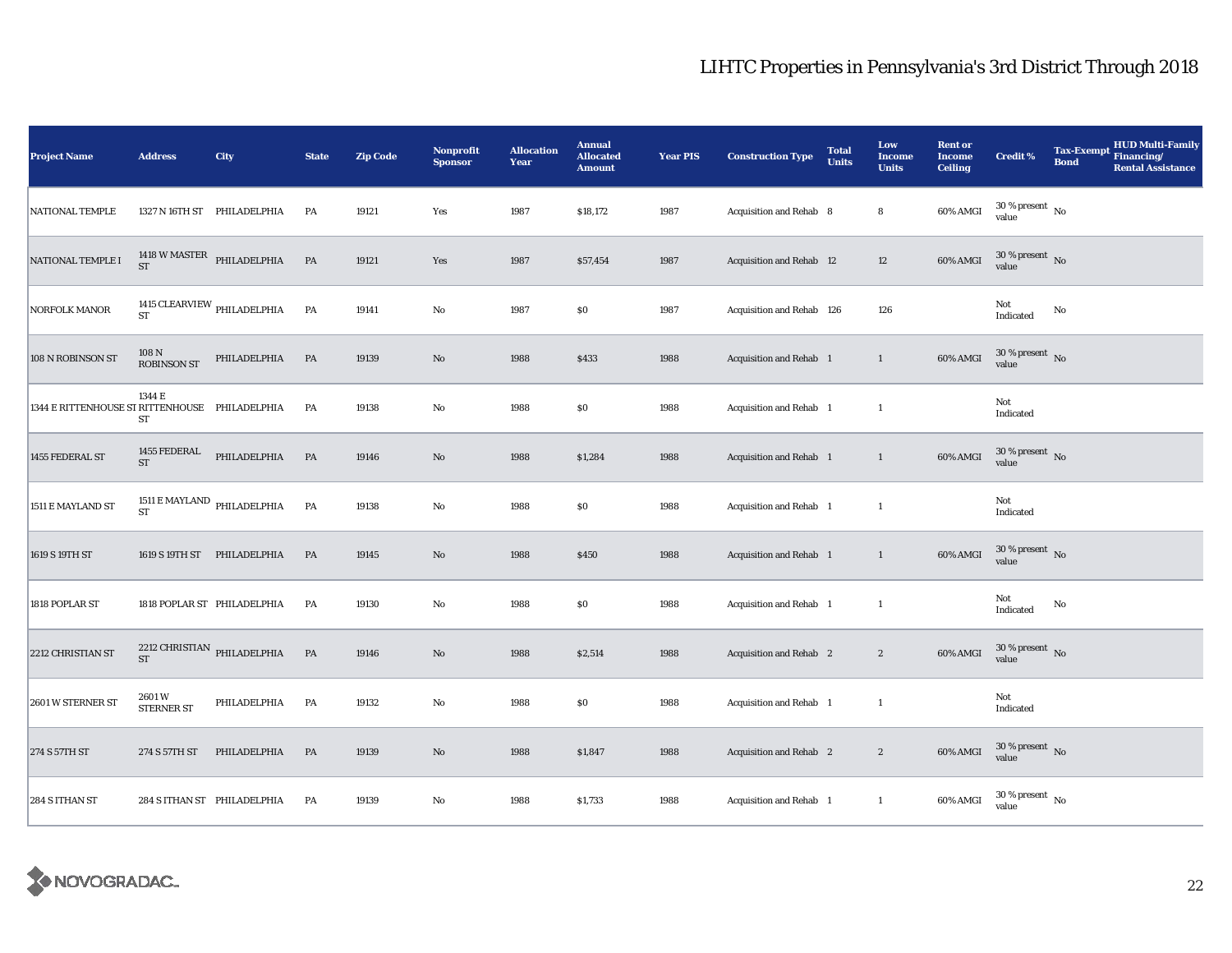| <b>Project Name</b> | <b>Address</b>                       | City                           | <b>State</b> | <b>Zip Code</b> | Nonprofit<br><b>Sponsor</b> | <b>Allocation</b><br>Year | <b>Annual</b><br><b>Allocated</b><br><b>Amount</b> | <b>Year PIS</b> | <b>Construction Type</b> | <b>Total</b><br><b>Units</b> | Low<br><b>Income</b><br><b>Units</b> | <b>Rent or</b><br><b>Income</b><br><b>Ceiling</b> | <b>Credit %</b>                        | <b>Tax-Exempt</b><br><b>Bond</b> | HUD Multi-Family<br>Financing/<br><b>Rental Assistance</b> |
|---------------------|--------------------------------------|--------------------------------|--------------|-----------------|-----------------------------|---------------------------|----------------------------------------------------|-----------------|--------------------------|------------------------------|--------------------------------------|---------------------------------------------------|----------------------------------------|----------------------------------|------------------------------------------------------------|
| 2956 N TAYLOR ST    | 2956 N TAYLOR<br>$\operatorname{ST}$ | PHILADELPHIA                   | <b>PA</b>    | 19132           | $\rm No$                    | 1988                      | \$0                                                | 1988            | Not Indicated            | $\mathbf{1}$                 | $\mathbf{1}$                         |                                                   | Not<br>Indicated                       |                                  |                                                            |
| 4842 WALNUT ST      | 4842 WALNUT<br><b>ST</b>             | PHILADELPHIA                   | PA           | 19139           | $\rm No$                    | 1988                      | $\$0$                                              | 1988            | Acquisition and Rehab 3  |                              | 3                                    |                                                   | Not<br>Indicated                       | No                               |                                                            |
| 514 REED ST         | 514 REED ST                          | PHILADELPHIA                   | PA           | 19147           | $\rm No$                    | 1988                      | \$4,290                                            | 1988            | Acquisition and Rehab 3  |                              | $\sqrt{3}$                           | 60% AMGI                                          | $30\,\%$ present $\,$ No value         |                                  |                                                            |
| 5305 MAGNOLIA ST    | <b>ST</b>                            | 5305 MAGNOLIA PHILADELPHIA $-$ | PA           | 19144           | $\rm No$                    | 1988                      | \$1,317                                            | 1988            | Acquisition and Rehab 1  |                              | $\mathbf{1}$                         | 60% AMGI                                          | $30\,\%$ present $\,$ No $\,$<br>value |                                  |                                                            |
| 5330 RACE ST        | 5330 RACE ST                         | PHILADELPHIA                   | PA           | 19139           | $\rm No$                    | 1988                      | \$421                                              | 1988            | Acquisition and Rehab 1  |                              | $\mathbf{1}$                         | 60% AMGI                                          | $30$ % present $\,$ No $\,$<br>value   |                                  |                                                            |
| 540 N ALLISON ST    | 540 N ALLISON<br>ST                  | PHILADELPHIA                   | PA           | 19131           | $\rm No$                    | 1988                      | \$763                                              | 1988            | Acquisition and Rehab 1  |                              | $\mathbf{1}$                         | 60% AMGI                                          | $30$ % present $\,$ No $\,$<br>value   |                                  |                                                            |
| 5728 FILBERT ST     |                                      | 5728 FILBERT ST PHILADELPHIA   | PA           | 19139           | $\rm\thinspace No$          | 1988                      | \$0                                                | 1988            | Acquisition and Rehab 1  |                              | $\mathbf{1}$                         |                                                   | Not<br>Indicated                       | $\rm No$                         |                                                            |
| 5730 FILBERT ST     |                                      | 5730 FILBERT ST PHILADELPHIA   | PA           | 19139           | $\rm No$                    | 1988                      | \$756                                              | 1988            | Acquisition and Rehab 1  |                              | $\mathbf{1}$                         | 60% AMGI                                          | $30$ % present $\,$ No $\,$<br>value   |                                  |                                                            |
| 5952 OSAGE AVE      |                                      | 5952 OSAGE AVE PHILADELPHIA    | PA           | 19143           | $\rm No$                    | 1988                      | \$511                                              | 1988            | Acquisition and Rehab 1  |                              | $\mathbf{1}$                         | 60% AMGI                                          | $30\,\%$ present $\,$ No $\,$<br>value |                                  |                                                            |
| 627 N 57TH ST       | 627 N 57TH ST                        | PHILADELPHIA                   | PA           | 19131           | $\rm No$                    | 1988                      | \$619                                              | 1988            | Acquisition and Rehab 1  |                              | $\mathbf{1}$                         | 60% AMGI                                          | $30\,\%$ present $\,$ No $\,$<br>value |                                  |                                                            |
| 635 N 35TH ST       | 635 N 35TH ST                        | PHILADELPHIA                   | PA           | 19104           | $\rm No$                    | 1988                      | \$567                                              | 1988            | Acquisition and Rehab 1  |                              | $\mathbf{1}$                         | 60% AMGI                                          | $30$ % present $\,$ No $\,$<br>value   |                                  |                                                            |
| 7743 TEMPLE RD      |                                      | 7743 TEMPLE RD PHILADELPHIA    | PA           | 19150           | $\rm No$                    | 1988                      | \$1,374                                            | 1988            | Acquisition and Rehab 1  |                              | $\mathbf{1}$                         | 60% AMGI                                          | $30\,\%$ present $\,$ No value         |                                  |                                                            |
| 827 S 56TH ST       | 827 S 56TH ST                        | PHILADELPHIA                   | PA           | 19143           | $\rm No$                    | 1988                      | \$543                                              | 1988            | Acquisition and Rehab 1  |                              | $\mathbf{1}$                         | 60% AMGI                                          | $30\,\%$ present $\,$ No value         |                                  |                                                            |

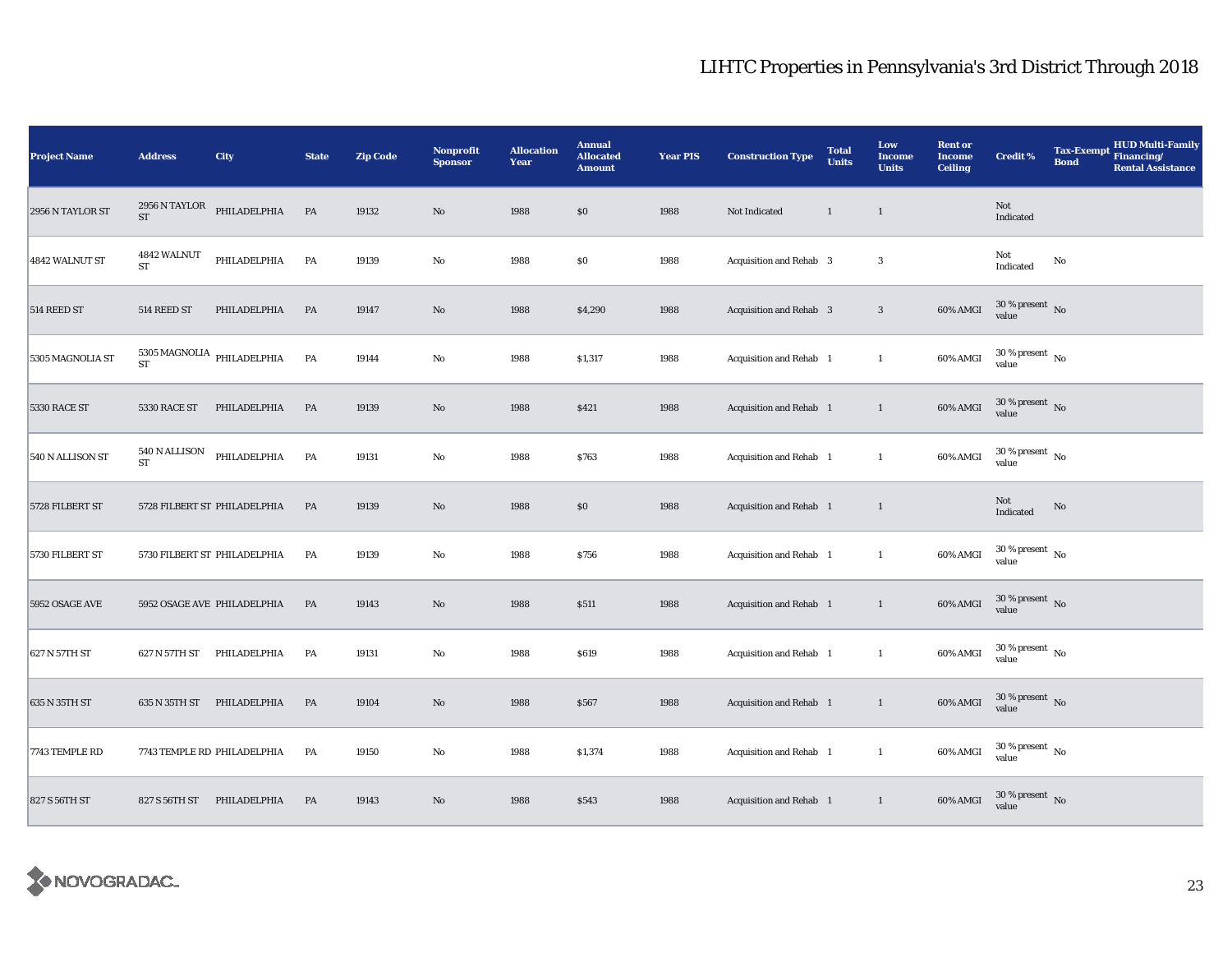| <b>Project Name</b>                                            | <b>Address</b>            | City                                           | <b>State</b> | <b>Zip Code</b> | Nonprofit<br><b>Sponsor</b> | <b>Allocation</b><br>Year | <b>Annual</b><br><b>Allocated</b><br><b>Amount</b> | <b>Year PIS</b> | <b>Construction Type</b>        | <b>Total</b><br><b>Units</b> | Low<br><b>Income</b><br><b>Units</b> | <b>Rent or</b><br><b>Income</b><br><b>Ceiling</b> | <b>Credit %</b>                        | <b>Tax-Exempt</b><br><b>Bond</b> | <b>HUD Multi-Family</b><br>Financing/<br><b>Rental Assistance</b> |
|----------------------------------------------------------------|---------------------------|------------------------------------------------|--------------|-----------------|-----------------------------|---------------------------|----------------------------------------------------|-----------------|---------------------------------|------------------------------|--------------------------------------|---------------------------------------------------|----------------------------------------|----------------------------------|-------------------------------------------------------------------|
| BRIGHTON COURT APTS $^{6212}_{\rm ST}$ CHESTNUT PHILADELPHIA   |                           |                                                | PA           | 19139           | No                          | 1988                      | \$19,585                                           | 1988            | Acquisition and Rehab 69        |                              | 69                                   | 60% AMGI                                          | $30\,\%$ present $\,$ No value         |                                  |                                                                   |
| CHRISTIAN STREET APT $^{1914}_{\rm ST}$ CHRISTIAN PHILADELPHIA |                           |                                                | PA           | 19146           | $\rm No$                    | 1988                      | \$379,173                                          | 1988            | <b>Acquisition and Rehab 72</b> |                              | ${\bf 55}$                           | 60% AMGI                                          | $30\,\%$ present $\,$ No $\,$<br>value |                                  |                                                                   |
| <b>DELANCEY ST APTS</b>                                        |                           | $6128$ DELANCEY $\:$ PHILADELPHIA $\,$ ST $\,$ | PA           | 19143           | $\rm No$                    | 1988                      | \$1,584                                            | 1988            | Acquisition and Rehab 1         |                              | $\mathbf{1}$                         | 60% AMGI                                          | $30\,\%$ present $\,$ No value         |                                  |                                                                   |
| <b>GARNET HOUSE</b>                                            |                           | $2753$ N GARNET PHILADELPHIA ST                | PA           | 19132           | $\rm No$                    | 1988                      | \$0                                                | 1988            | Acquisition and Rehab 1         |                              | $\mathbf{1}$                         |                                                   | Not<br>Indicated                       | $\rm No$                         |                                                                   |
| <b>HEIGHTS HOUSING</b>                                         | 5228 LAURENS<br><b>ST</b> | PHILADELPHIA                                   | PA           | 19144           | $\rm No$                    | 1988                      | \$13,238                                           | 1988            | Acquisition and Rehab 3         |                              | $\mathbf{3}$                         | 60% AMGI                                          | $30\,\%$ present $\,$ No value         |                                  |                                                                   |
| <b>HEIGHTS HOUSING</b>                                         | 5232 LAURENS<br>ST        | PHILADELPHIA                                   | PA           | 19144           | $\mathbf{No}$               | 1988                      | \$14,266                                           | 1988            | Acquisition and Rehab 3         |                              | $\mathbf{3}$                         | 60% AMGI                                          | $30\,\%$ present $\,$ No value         |                                  |                                                                   |
| <b>ITHAN HOUSE</b>                                             |                           | 241 S ITHAN ST PHILADELPHIA                    | PA           | 19139           | $\rm No$                    | 1988                      | \$0                                                | 1988            | Not Indicated                   | $\mathbf{1}$                 | $\mathbf{1}$                         |                                                   | Not<br>Indicated                       |                                  |                                                                   |
| MYRTLEWOOD HOUSE MYRTLEWOOD PHILADELPHIA                       | 1538 N<br><b>ST</b>       |                                                | PA           | 19121           | $\rm No$                    | 1988                      | \$570                                              | 1988            | Acquisition and Rehab 1         |                              | $\mathbf{1}$                         | 60% AMGI                                          | $30\,\%$ present $\,$ No value         |                                  |                                                                   |
| <b>OPAL HOUSE</b>                                              |                           | 2509 N OPAL ST PHILADELPHIA                    | PA           | 19132           | $\rm No$                    | 1988                      | \$0                                                | 1988            | Acquisition and Rehab 1         |                              | $\mathbf{1}$                         |                                                   | Not<br>Indicated                       | No                               |                                                                   |
| <b>RINGGOLD HOUSE</b>                                          | 2861 N<br>RINGGOLD ST     | PHILADELPHIA                                   | <b>PA</b>    | 19132           | $\rm No$                    | 1988                      | \$0                                                | 1988            | Acquisition and Rehab 1         |                              | $\mathbf{1}$                         |                                                   | Not<br>$\operatorname{Indicated}$      | $\rm No$                         |                                                                   |
| <b>ROBERTS HOUSE</b>                                           | 2661 ROBERTS<br>AVE       | PHILADELPHIA                                   | PA           | 19129           | $\rm No$                    | 1988                      | \$0                                                | 1988            | Acquisition and Rehab 1         |                              | $\mathbf{1}$                         |                                                   | Not<br>Indicated                       | $\mathbf{No}$                    |                                                                   |
| STENTON AVE HOUSE                                              | 4660 STENTON<br>AVE       | PHILADELPHIA                                   | PA           | 19144           | $\rm No$                    | 1988                      | \$0                                                | 1988            | Acquisition and Rehab 1         |                              | $\mathbf{1}$                         |                                                   | Not<br>Indicated                       |                                  |                                                                   |
| <b>STOKES ROWE</b>                                             | 5600<br>AVE               | GERMANTOWN PHILADELPHIA                        | PA           | 19144           | No                          | 1988                      | \$160,308                                          | 1988            | Acquisition and Rehab 16        |                              | 16                                   | 60% AMGI                                          | $30\,\%$ present $\,$ No value         |                                  |                                                                   |

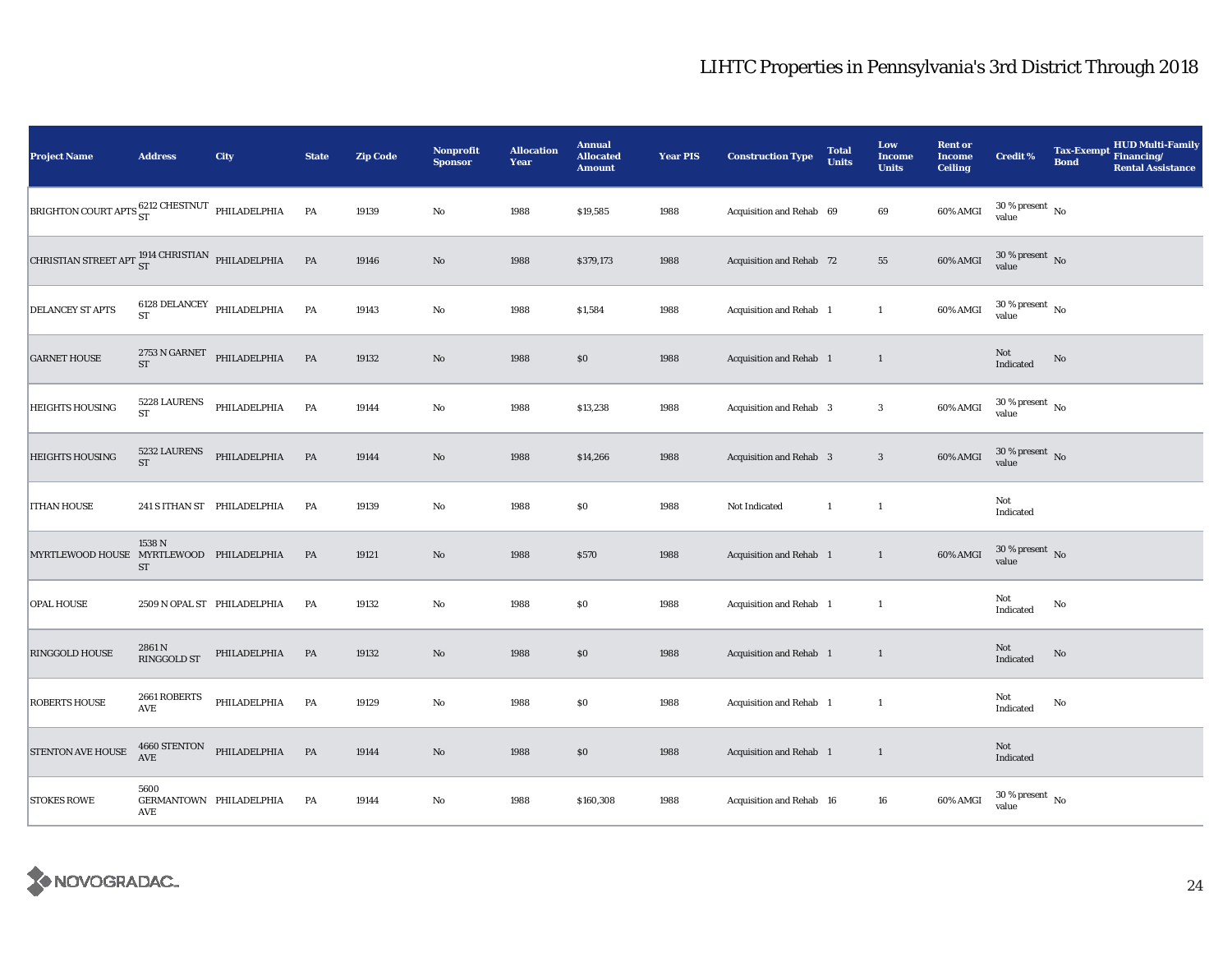| <b>Project Name</b>                            | <b>Address</b>                  | City                                                                                                                                         | <b>State</b> | <b>Zip Code</b> | <b>Nonprofit</b><br><b>Sponsor</b> | <b>Allocation</b><br>Year | <b>Annual</b><br><b>Allocated</b><br><b>Amount</b> | <b>Year PIS</b> | <b>Construction Type</b>       | <b>Total</b><br><b>Units</b> | Low<br><b>Income</b><br><b>Units</b> | <b>Rent or</b><br><b>Income</b><br><b>Ceiling</b> | <b>Credit %</b>                             | <b>Tax-Exempt</b><br><b>Bond</b> | HUD Multi-Family<br>Financing/<br><b>Rental Assistance</b> |
|------------------------------------------------|---------------------------------|----------------------------------------------------------------------------------------------------------------------------------------------|--------------|-----------------|------------------------------------|---------------------------|----------------------------------------------------|-----------------|--------------------------------|------------------------------|--------------------------------------|---------------------------------------------------|---------------------------------------------|----------------------------------|------------------------------------------------------------|
| <b>WALLER HOUSE</b>                            |                                 | 1437 N 15TH ST PHILADELPHIA                                                                                                                  | PA           | 19121           | $\rm\thinspace No$                 | 1988                      | \$102,621                                          | 1988            | Acquisition and Rehab 12       |                              | 12                                   | 60% AMGI                                          | $30$ % present $\,$ No $\,$<br>value        |                                  |                                                            |
| 1216 CHRISTIAN ST                              | <b>ST</b>                       | 1216 CHRISTIAN PHILADELPHIA                                                                                                                  | PA           | 19147           | $\rm No$                           | 1989                      | $\$0$                                              | 1989            | Acquisition and Rehab 4        |                              | $\overline{4}$                       |                                                   | <b>Both 30%</b><br>and 70%<br>present value | No                               |                                                            |
| 1308 S 33RD ST                                 |                                 | 1308 S 33RD ST PHILADELPHIA                                                                                                                  | PA           | 19146           | $\rm No$                           | 1989                      | \$2,401                                            | 1989            | Acquisition and Rehab 1        |                              | $\mathbf{1}$                         | 60% AMGI                                          | $70\,\%$ present $\,$ No value              |                                  |                                                            |
| 1382 NARRAGANSETT ST NARRAGANSETT PHILADELPHIA | 1382<br>ST                      |                                                                                                                                              | PA           | 19138           | No                                 | 1989                      | \$802                                              | 1989            | Acquisition and Rehab 1        |                              | $\mathbf{1}$                         | 60% AMGI                                          | $70\,\%$ present $\,$ No value              |                                  |                                                            |
| 1425 W GIRARD AVE                              | AVE                             | 1425 W GIRARD PHILADELPHIA                                                                                                                   | PA           | 19130           | $\rm No$                           | 1989                      | \$8,716                                            | 1989            | Acquisition and Rehab 6        |                              | $\bf{6}$                             | 60% AMGI                                          | $70\,\%$ present $\,$ No value              |                                  |                                                            |
| 1437 S SIXTH ST                                |                                 | 1437 S SIXTH ST PHILADELPHIA                                                                                                                 | PA           | 19147           | No                                 | 1989                      | \$0                                                | 1989            | Acquisition and Rehab 4        |                              | $\overline{4}$                       |                                                   | $70$ % present $\,$ No $\,$<br>value        |                                  |                                                            |
| 2107 CARPENTER ST                              |                                 | ${\small \begin{array}{ll} \textbf{2107} \\ \textbf{CARPENTER ST} \end{array}} {\small \begin{array}{ll} \textbf{PHILADELPHIA} \end{array}}$ | <b>PA</b>    | 19146           | $\rm No$                           | 1989                      | \$0                                                | 1989            | Acquisition and Rehab 2        |                              | $\sqrt{2}$                           |                                                   | 70 % present<br>value                       |                                  |                                                            |
| 3850 W GIRARD AVE                              | AVE                             | $3850\,\rm{W}$ GIRARD PHILADELPHIA                                                                                                           | PA           | 19104           | No                                 | 1989                      | \$7,133                                            | 1989            | Acquisition and Rehab 3        |                              | $\boldsymbol{3}$                     | 60% AMGI                                          | <b>Both 30%</b><br>and 70%<br>present value | No                               |                                                            |
| 3853 CAMBRIDGE ST                              |                                 | $\begin{tabular}{ll} \bf CAMBRIDGEST & \bf PHILADELPHIA \\ \end{tabular}$                                                                    | PA           | 19104           | $\rm No$                           | 1989                      | \$2,760                                            | 1989            | Acquisition and Rehab 2        |                              | $\boldsymbol{2}$                     | 60% AMGI                                          | $70\,\%$ present $\,$ No value              |                                  |                                                            |
| 3908 BROWN ST                                  |                                 | 3908 BROWN ST PHILADELPHIA                                                                                                                   | PA           | 19104           | $\rm No$                           | 1989                      | \$0                                                | 1989            | <b>Acquisition and Rehab</b> 2 |                              | $\boldsymbol{2}$                     |                                                   | $70$ % present $\,$ No $\,$<br>value        |                                  |                                                            |
| <b>4217 HAVERFORD AVE</b>                      | 4217<br><b>HAVERFORD</b><br>AVE | PHILADELPHIA                                                                                                                                 | PA           | 19104           | No                                 | 1989                      | \$2,533                                            | 1989            | <b>Acquisition and Rehab</b> 2 |                              | $\boldsymbol{2}$                     | 60% AMGI                                          | <b>Both 30%</b><br>and 70%<br>present value | No                               |                                                            |
| 4426 SANSOM ST                                 |                                 | 4426 SANSOM ST PHILADELPHIA                                                                                                                  | PA           | 19104           | No                                 | 1989                      | \$7,981                                            | 1989            | Acquisition and Rehab 3        |                              | $\boldsymbol{3}$                     | 60% AMGI                                          | $70\,\%$ present $\,$ No value              |                                  |                                                            |
| 509 REED ST                                    | 509 REED ST                     | PHILADELPHIA                                                                                                                                 | PA           | 19147           | No                                 | 1989                      | \$4,519                                            | 1989            | Acquisition and Rehab 3        |                              | 3                                    | 60% AMGI                                          | $70\,\%$ present $\,$ No value              |                                  |                                                            |

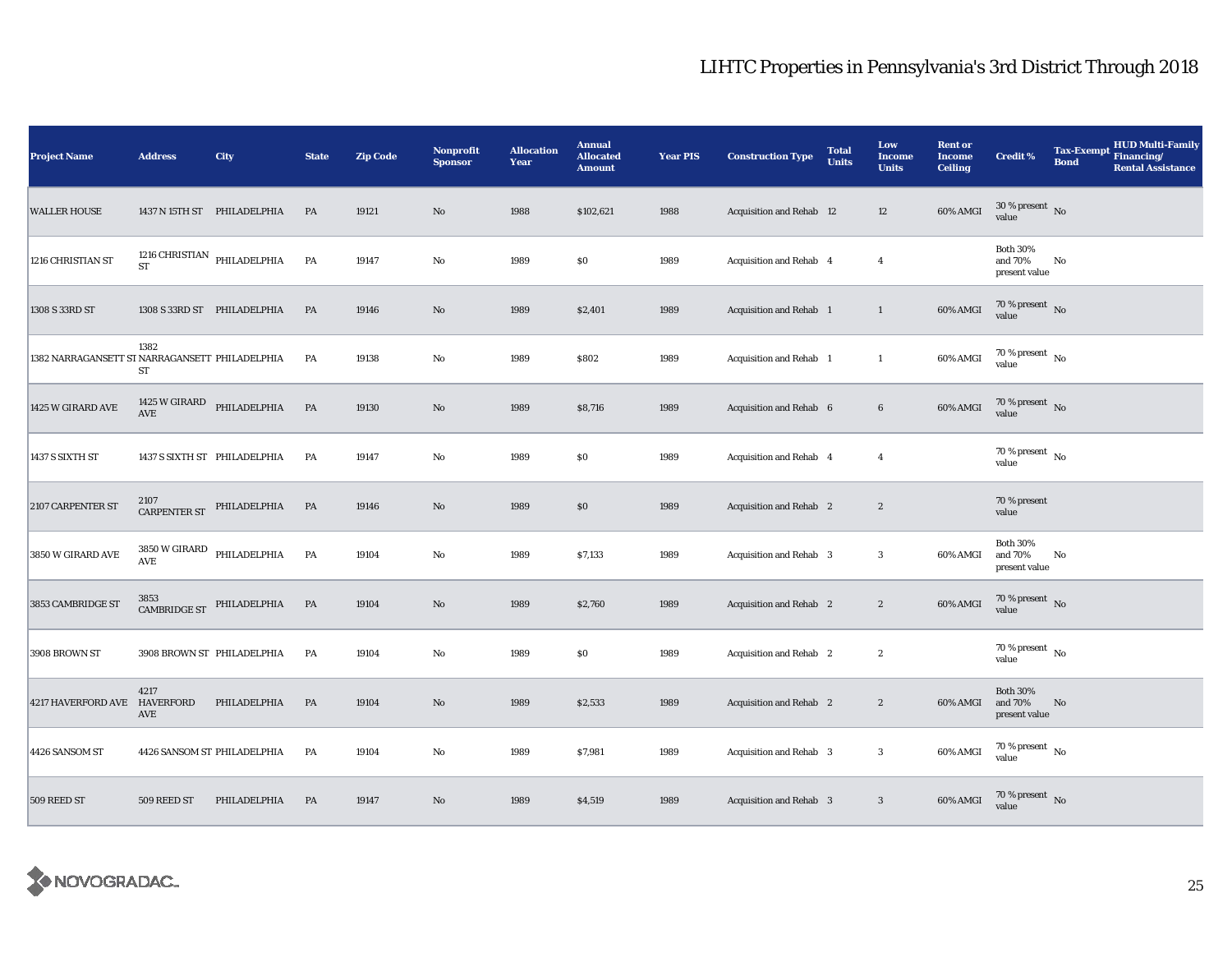| <b>Project Name</b>                                    | <b>Address</b>              | <b>City</b>                   | <b>State</b> | <b>Zip Code</b> | Nonprofit<br><b>Sponsor</b> | <b>Allocation</b><br>Year | <b>Annual</b><br><b>Allocated</b><br><b>Amount</b> | <b>Year PIS</b> | <b>Construction Type</b> | <b>Total</b><br><b>Units</b> | Low<br>Income<br><b>Units</b> | <b>Rent or</b><br><b>Income</b><br><b>Ceiling</b> | <b>Credit %</b>                        | <b>Tax-Exempt</b><br><b>Bond</b> | ${\bf HUD\; Multi-Family}$ ${\bf Financial}$<br><b>Rental Assistance</b> |
|--------------------------------------------------------|-----------------------------|-------------------------------|--------------|-----------------|-----------------------------|---------------------------|----------------------------------------------------|-----------------|--------------------------|------------------------------|-------------------------------|---------------------------------------------------|----------------------------------------|----------------------------------|--------------------------------------------------------------------------|
| 5120 PARRISH ST                                        | 5120 PARRISH<br><b>ST</b>   | PHILADELPHIA                  | PA           | 19139           | $\mathbf{No}$               | 1989                      | \$692                                              | 1989            | Acquisition and Rehab 1  |                              | $\mathbf{1}$                  | 60% AMGI                                          | $70\,\%$ present $\,$ No value         |                                  |                                                                          |
| 5513 POPLAR ST                                         |                             | 5513 POPLAR ST PHILADELPHIA   | PA           | 19131           | $\rm\thinspace No$          | 1989                      | \$692                                              | 1989            | Acquisition and Rehab 1  |                              | $\mathbf{1}$                  | 60% AMGI                                          | $70\,\%$ present $\,$ No value         |                                  |                                                                          |
| 59 E HIGH ST                                           | 59 E HIGH ST                | PHILADELPHIA                  | PA           | 19144           | $\rm No$                    | 1989                      | \$5,854                                            | 1989            | Acquisition and Rehab 9  |                              | $\boldsymbol{9}$              | 60% AMGI                                          | $70\,\%$ present $$$ No value          |                                  |                                                                          |
| 5971-73 OGONTZ AVE                                     | 5971 OGONTZ<br>AVE          | PHILADELPHIA                  | PA           | 19141           | $\rm No$                    | 1989                      | \$4,654                                            | 1989            | Acquisition and Rehab 4  |                              | $\overline{4}$                | 60% AMGI                                          | $70\,\%$ present $\,$ No value         |                                  |                                                                          |
| 6607 N 18TH ST                                         |                             | 6607 N 18TH ST PHILADELPHIA   | PA           | 19126           | $\mathbf{No}$               | 1989                      | \$945                                              | 1989            | Acquisition and Rehab 1  |                              | $\mathbf{1}$                  | 60% AMGI                                          | $70\,\%$ present $\,$ No value         |                                  |                                                                          |
| 7707 TEMPLE RD                                         |                             | 7707 TEMPLE RD PHILADELPHIA   | PA           | 19150           | $\rm No$                    | 1989                      | \$684                                              | 1989            | Acquisition and Rehab 1  |                              | $\mathbf{1}$                  | 60% AMGI                                          | $70\,\%$ present $\,$ No value         |                                  |                                                                          |
| <b>ADMIRAL COURT</b>                                   | 237 S 48TH ST               | PHILADELPHIA                  | PA           | 19139           | $\mathbf{No}$               | 1989                      | \$358,944                                          | 1989            | Acquisition and Rehab 46 |                              | 46                            | 60% AMGI                                          | $70\,\%$ present $\,$ No value         |                                  |                                                                          |
| <b>BOCCELLI-10 HOUSES</b>                              | 1514 RUFFNER<br><b>ST</b>   | PHILADELPHIA                  | <b>PA</b>    | 19140           | $\rm No$                    | 1989                      | \$555                                              | 1989            | Acquisition and Rehab 1  |                              | $\mathbf{1}$                  | 60% AMGI                                          | $70\,\%$ present $_{\rm{No}}$          |                                  |                                                                          |
| BOCCELLI-10 HOUSES 1902 BONITZ ST PHILADELPHIA         |                             |                               | PA           | 19140           | $\rm No$                    | 1989                      | \$532                                              | 1989            | Acquisition and Rehab 1  |                              | $\mathbf{1}$                  | 60% AMGI                                          | $70\,\%$ present $\,$ No value         |                                  |                                                                          |
| BOCCELLI-10 HOUSES $^{1904}_{ST}$ BRUNNER PHILADELPHIA |                             |                               | PA           | 19140           | $\mathbf{No}$               | 1989                      | \$633                                              | 1989            | Acquisition and Rehab 1  |                              | $\mathbf{1}$                  | 60% AMGI                                          | $70\,\%$ present $\,$ No value         |                                  |                                                                          |
| <b>BOCCELLI-10 HOUSES</b>                              | 1941 BONITZ ST PHILADELPHIA |                               | PA           | 19140           | $\rm No$                    | 1989                      | \$594                                              | 1989            | Acquisition and Rehab 1  |                              | $\mathbf{1}$                  | 60% AMGI                                          | $70\,\%$ present $\,$ No $\,$<br>value |                                  |                                                                          |
| <b>BOCCELLI-10 HOUSES</b>                              |                             | 1950 DALKEITH PHILADELPHIA ST | PA           | 19140           | $\rm No$                    | 1989                      | \$676                                              | 1989            | Acquisition and Rehab 1  |                              | $\mathbf{1}$                  | 60% AMGI                                          | $70\,\%$ present $\,$ No value         |                                  |                                                                          |
| <b>BOCCELLI-10 HOUSES</b>                              | 221 W CLAPIER<br><b>ST</b>  | PHILADELPHIA                  | PA           | 19144           | $\mathbf{No}$               | 1989                      | \$346                                              | 1989            | Acquisition and Rehab 1  |                              | $\mathbf{1}$                  | 60% AMGI                                          | $70\,\%$ present $\,$ No value         |                                  |                                                                          |

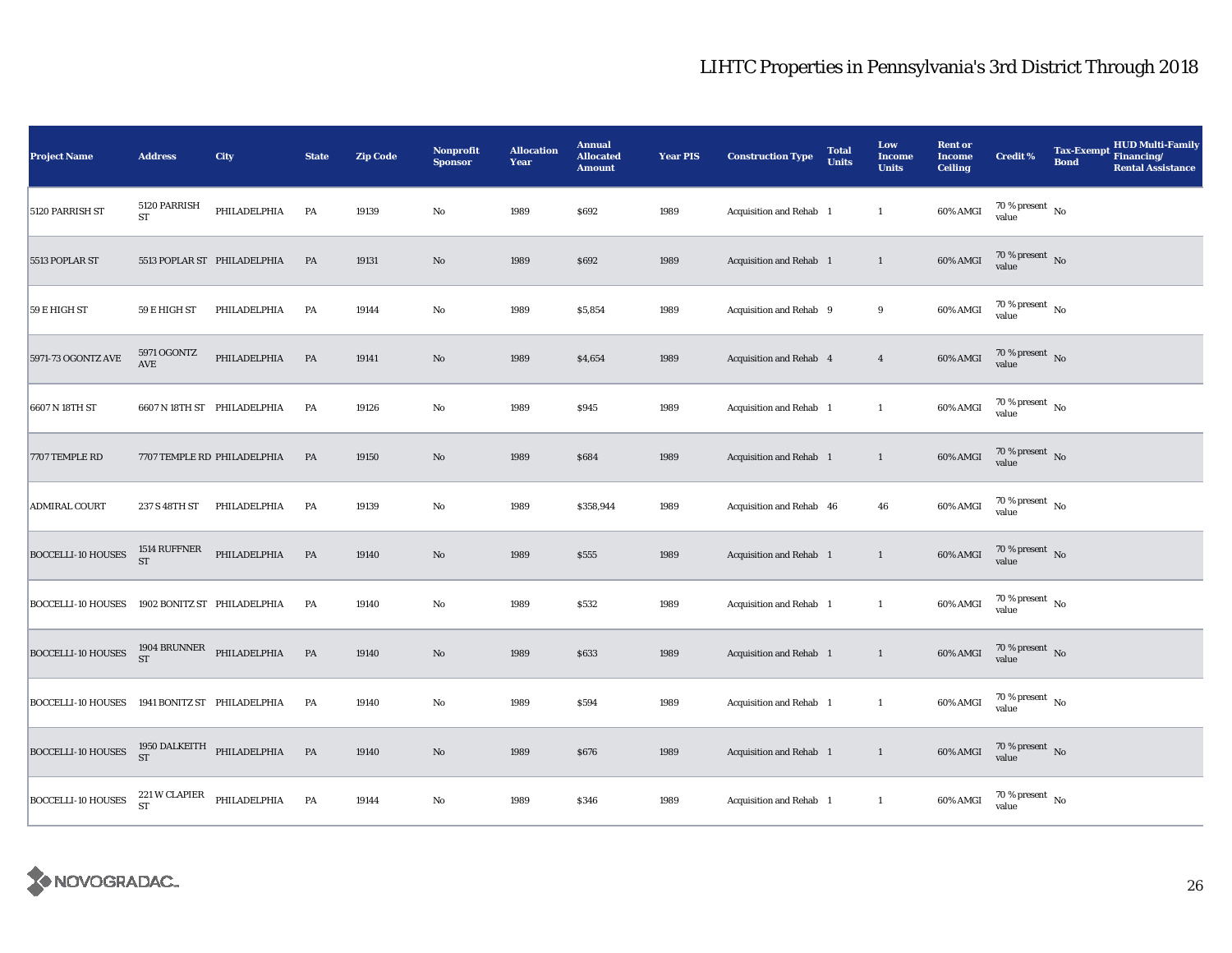| <b>Project Name</b>                                                   | <b>Address</b>                  | City                                                | <b>State</b> | <b>Zip Code</b> | <b>Nonprofit</b><br><b>Sponsor</b> | <b>Allocation</b><br>Year | <b>Annual</b><br><b>Allocated</b><br><b>Amount</b> | <b>Year PIS</b> | <b>Construction Type</b> | <b>Total</b><br><b>Units</b> | Low<br><b>Income</b><br><b>Units</b> | <b>Rent or</b><br><b>Income</b><br><b>Ceiling</b> | <b>Credit %</b>                             | <b>Tax-Exempt</b><br><b>Bond</b> | <b>HUD Multi-Family</b><br>Financing/<br><b>Rental Assistance</b> |
|-----------------------------------------------------------------------|---------------------------------|-----------------------------------------------------|--------------|-----------------|------------------------------------|---------------------------|----------------------------------------------------|-----------------|--------------------------|------------------------------|--------------------------------------|---------------------------------------------------|---------------------------------------------|----------------------------------|-------------------------------------------------------------------|
| <b>BOCCELLI-10 HOUSES</b>                                             |                                 | $245\,\mathrm{W}\,\mathrm{SEYMOUR}$ PHILADELPHIA ST | PA           | 19144           | $\rm No$                           | 1989                      | \$263                                              | 1989            | Acquisition and Rehab 1  |                              | $\mathbf{1}$                         | 60% AMGI                                          | $70\,\%$ present $\,$ No value              |                                  |                                                                   |
| BOCCELLI-10 HOUSES 4255 N HICKS ST PHILADELPHIA                       |                                 |                                                     | PA           | 19140           | No                                 | 1989                      | \$791                                              | 1989            | Acquisition and Rehab 1  |                              | $\mathbf{1}$                         | 60% AMGI                                          | $70\,\%$ present $\,$ No value              |                                  |                                                                   |
| BOCCELLI-10 HOUSES 4542 N 19TH ST PHILADELPHIA                        |                                 |                                                     | PA           | 19140           | $\rm No$                           | 1989                      | \$389                                              | 1989            | Acquisition and Rehab 1  |                              | $\mathbf{1}$                         | 60% AMGI                                          | 70 % present $\hbox{~No}$<br>value          |                                  |                                                                   |
| BOCCELLI-10 HOUSES 4547 N MOLE ST PHILADELPHIA                        |                                 |                                                     | PA           | 19140           | No                                 | 1989                      | \$636                                              | 1989            | Acquisition and Rehab 1  |                              | $\mathbf{1}$                         | 60% AMGI                                          | $70$ % present $\,$ No $\,$<br>value        |                                  |                                                                   |
| <b>BRADMORE APTS</b>                                                  | 5516<br><b>HAVERFORD</b><br>AVE | PHILADELPHIA                                        | PA           | 19139           | $\rm No$                           | 1989                      | \$59,843                                           | 1989            | Acquisition and Rehab 34 |                              | $34\,$                               | 60% AMGI                                          | $70\,\%$ present $\,$ No value              |                                  |                                                                   |
| CHURCH LANE                                                           | 600 E CHURCH<br>${\rm LN}$      | PHILADELPHIA                                        | PA           | 19144           | $\rm No$                           | 1988                      | \$290,086                                          | 1989            | Acquisition and Rehab 40 |                              | 40                                   | 50% AMGI                                          | $30$ % present $\,$ No $\,$<br>value        |                                  |                                                                   |
| <b>EMPIRE APTS</b>                                                    | 718 N 15TH ST                   | PHILADELPHIA                                        | PA           | 19130           | $\rm No$                           | 1989                      | \$10,421                                           | 1989            | Acquisition and Rehab 6  |                              | $\bf 6$                              | 60% AMGI                                          | <b>Both 30%</b><br>and 70%<br>present value | No                               |                                                                   |
| MOFFATT-FASY                                                          | 4234 N<br>SYDENHAM ST           | PHILADELPHIA                                        | PA           | 19140           | No                                 | 1989                      | \$1,604                                            | 1989            | Acquisition and Rehab 1  |                              | $\mathbf{1}$                         | 60% AMGI                                          | $70$ % present $\,$ No $\,$<br>value        |                                  |                                                                   |
| <b>POWELTON GARDENS</b>                                               |                                 | $4000$ $$\rm PHLADELPHIA$$ POWELTON AVE             | <b>PA</b>    | 19104           | $\mathbf{No}$                      | 1988                      | \$148,261                                          | 1989            | Acquisition and Rehab 25 |                              | $\bf 25$                             | 60% AMGI                                          | $30$ % present $\,$ No $\,$<br>value        |                                  |                                                                   |
|                                                                       |                                 |                                                     |              |                 |                                    |                           |                                                    |                 |                          |                              |                                      |                                                   |                                             |                                  |                                                                   |
| 347 Projects Reported                                                 |                                 |                                                     |              |                 |                                    |                           | \$96,159,987                                       |                 |                          | 11,258                       | 9,356                                |                                                   |                                             |                                  |                                                                   |
| Location: Pennsylvania's 3rd District (Congressional District, 116th) |                                 |                                                     |              |                 |                                    |                           |                                                    |                 |                          |                              |                                      |                                                   |                                             |                                  |                                                                   |
| Point source: LIHTC                                                   |                                 |                                                     |              |                 |                                    |                           |                                                    |                 |                          |                              |                                      |                                                   |                                             |                                  |                                                                   |